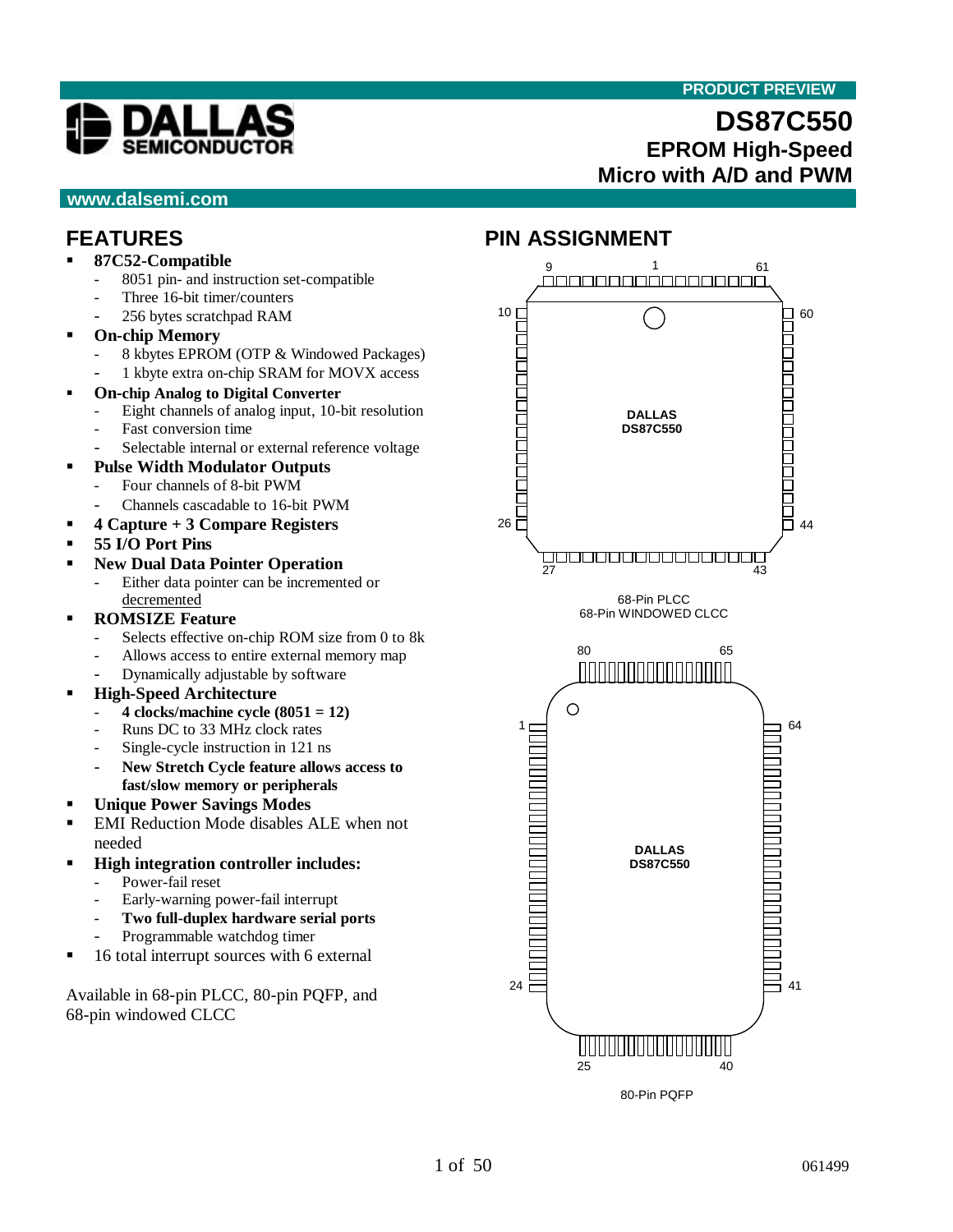#### **DESCRIPTION**

The DS87C550 EPROM High-Speed Micro with A/D and PWM is a member of the fastest 100% 8051 compatible microcontroller family available. It features a redesigned processor core that removes wasted clock and memory cycles. As a result, it executes 8051 instructions up to three times faster than the original architecture for the same crystal speed. The DS87C550 also offers a maximum crystal speed of 33 MHz, resulting in apparent execution speeds of up to 99 MHz.

The DS87C550 uses an industry standard 8051 pin-out and includes standard resources such as three timer/counters, and 256 bytes of scratchpad RAM. This device also features 8 kbytes of EPROM with an extra 1 kbyte of data RAM (in addition to the 256 bytes of scratchpad RAM), and 55 I/O ports pins. Both One-Time-Programmable (OTP) and windowed packages are available.

Besides greater speed, the DS87C550 includes a second full hardware serial port, seven additional interrupts, a programmable watchdog timer, brownout monitor, and power-fail reset.

The DS87C550 also provides dual data pointers (DPTRs) to speed block data memory moves. The user can also dynamically adjust the speed of external accesses between two and 12 machine cycles for flexibility in selecting memory and peripherals.

Power Management Mode (PMM) is useful for portable or battery-powered applications. This feature allows software to select a lower speed clock as the main time base. While normal operation has a machine cycle rate of 4 clocks per cycle, the PMM allows the processor to run at 1024 clocks per cycle. For example, at 12 MHz, standard operation has a machine cycle rate of 3 MHz. In Power Management Mode, software can select an 11.7 kHz (12 MHz/1024) machine cycle rate. There is a corresponding reduction in power consumption due to the processor running slower.

The DS87C550 also offers two features that can significantly reduce electromagnetic interference (EMI). One EMI reduction feature allows software to select a reduced emission mode that disables the ALE signal when it is unneeded. The other EMI reduction feature controls the current to the address and data pins interfacing to external devices producing a controlled transition of these signals.

| <b>PART NUMBER</b>  | <b>PACKAGE</b>       | <b>MAX. CLOCK SPEED</b> | <b>TEMPERATURE RANGE</b>             |
|---------------------|----------------------|-------------------------|--------------------------------------|
| DS87C550-OCL        | 68-pin PLCC          | 33 MHz                  | $0^{\circ}$ C to $+70^{\circ}$ C     |
| DS87C550-FCL        | 80-pin POFP          | 33 MHz                  | $0^{\circ}$ C to +70 $^{\circ}$ C    |
| DS87C550-ONL        | 68-pin PLCC          | 33 MHz                  | -40 $^{\circ}$ C to +85 $^{\circ}$ C |
| DS87C550-FNL        | 80-pin POFP          | 33 MHz                  | -40 $^{\circ}$ C to +85 $^{\circ}$ C |
| <b>DS87C550-KCL</b> | 68-pin windowed CLCC | 33 MHz                  | $0^{\circ}$ C to $70^{\circ}$ C      |

#### **ORDERING INFORMATION**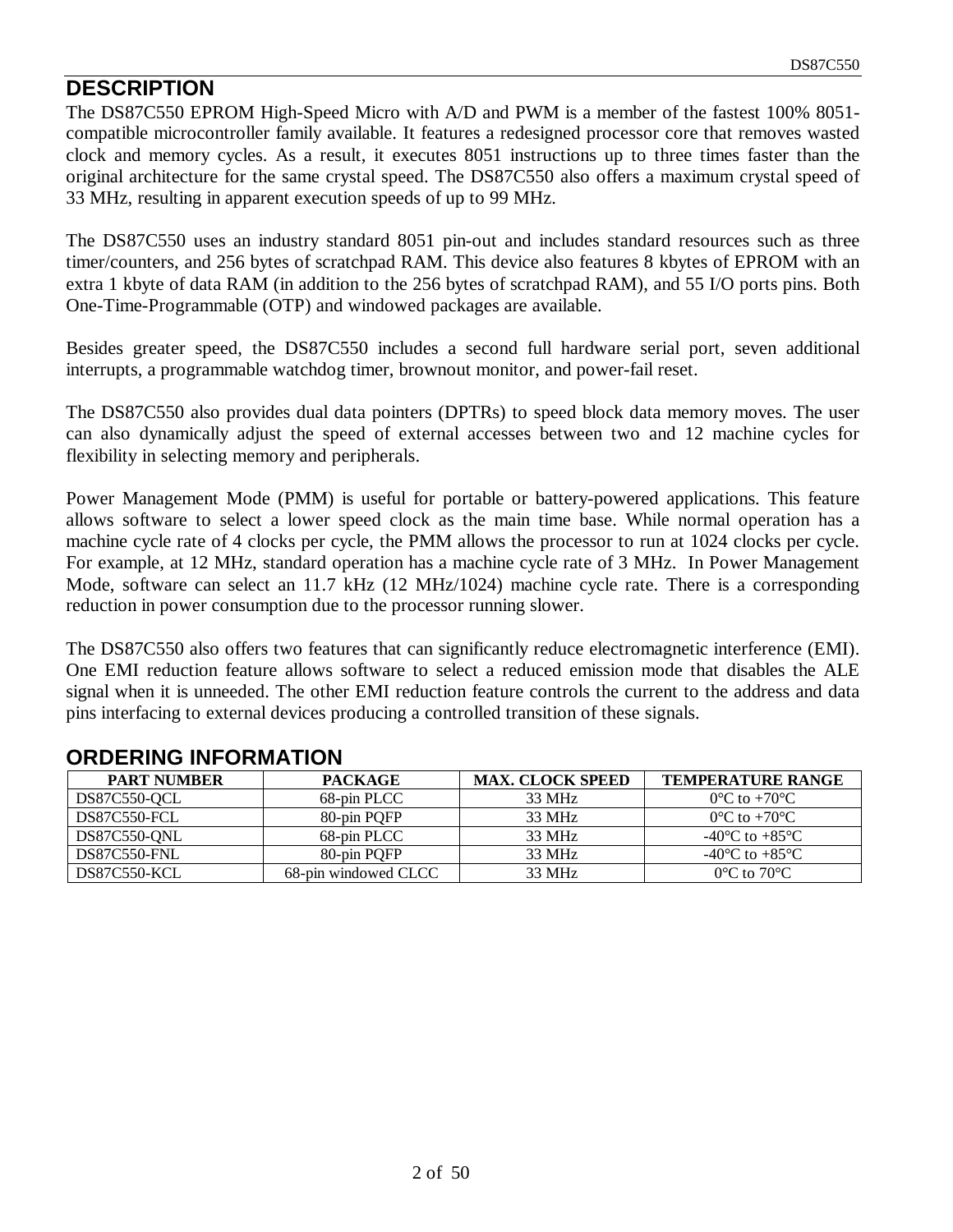# **DS87C550 BLOCK DIAGRAM** Figure 1

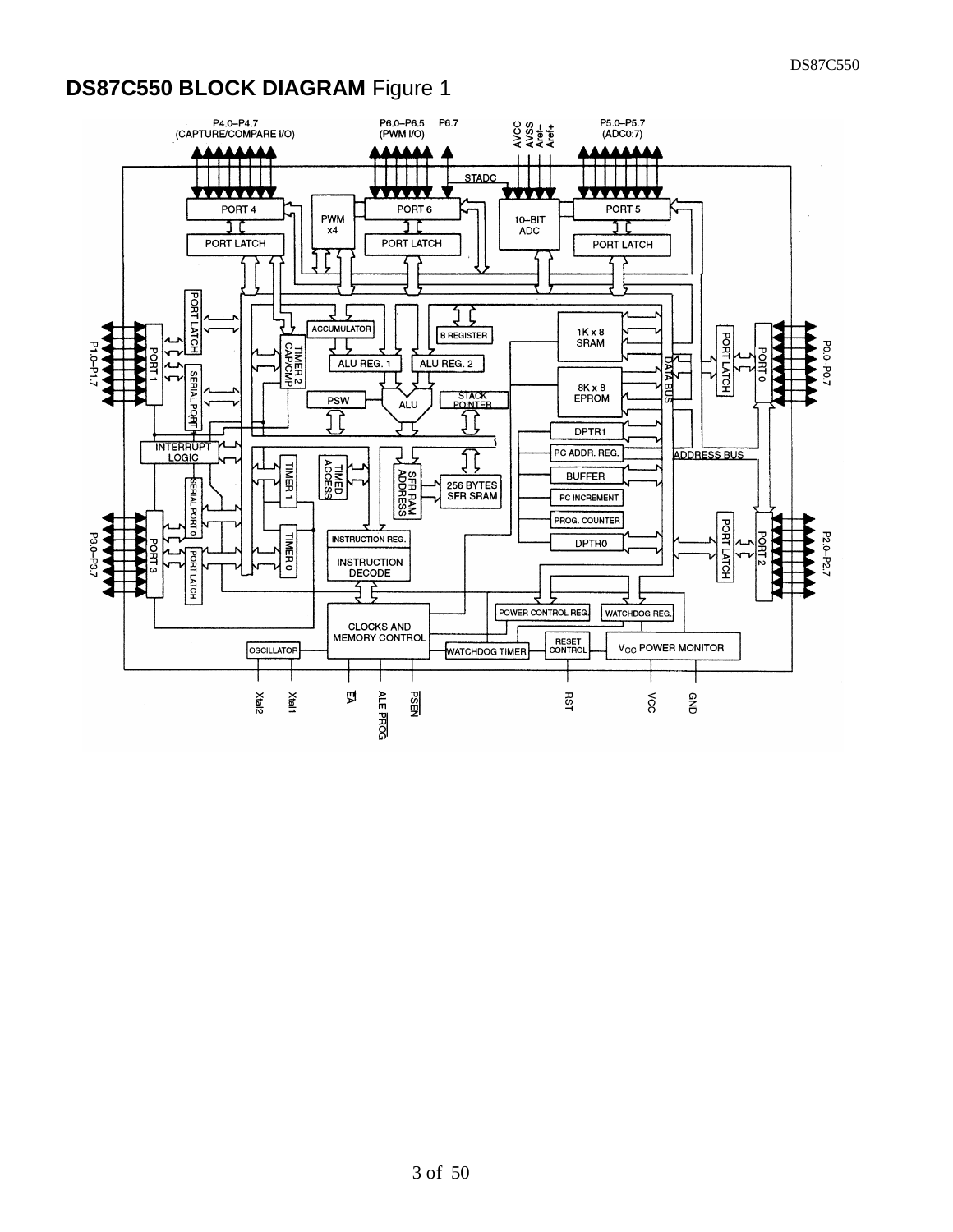|                                              |                                              | <b>PIN DESCRIPTION Table 1</b> |                                                                                                                                                                                                                                                                                                                                                                                                                                                                                                                                                                                                                                                                                                                                                                                                                                                                                                                                                                                                                                                                          |
|----------------------------------------------|----------------------------------------------|--------------------------------|--------------------------------------------------------------------------------------------------------------------------------------------------------------------------------------------------------------------------------------------------------------------------------------------------------------------------------------------------------------------------------------------------------------------------------------------------------------------------------------------------------------------------------------------------------------------------------------------------------------------------------------------------------------------------------------------------------------------------------------------------------------------------------------------------------------------------------------------------------------------------------------------------------------------------------------------------------------------------------------------------------------------------------------------------------------------------|
| PLCC/                                        |                                              |                                |                                                                                                                                                                                                                                                                                                                                                                                                                                                                                                                                                                                                                                                                                                                                                                                                                                                                                                                                                                                                                                                                          |
| <b>CLCC</b>                                  | <b>QFP</b>                                   | <b>SIGNAL NAME</b>             | <b>DESCRIPTION</b>                                                                                                                                                                                                                                                                                                                                                                                                                                                                                                                                                                                                                                                                                                                                                                                                                                                                                                                                                                                                                                                       |
| $\overline{2}$                               | 72                                           | $V_{CC}$                       | $V_{CC}$ - Digital +5V power input.                                                                                                                                                                                                                                                                                                                                                                                                                                                                                                                                                                                                                                                                                                                                                                                                                                                                                                                                                                                                                                      |
| 36                                           | 34                                           | <b>GND</b>                     | GND - Digital ground.                                                                                                                                                                                                                                                                                                                                                                                                                                                                                                                                                                                                                                                                                                                                                                                                                                                                                                                                                                                                                                                    |
| 37                                           | 35                                           |                                |                                                                                                                                                                                                                                                                                                                                                                                                                                                                                                                                                                                                                                                                                                                                                                                                                                                                                                                                                                                                                                                                          |
| 15                                           | $\overline{9}$                               | <b>RST</b>                     | RST - I/O. The RST input pin contains a Schmitt voltage input to recognize<br>external active high Reset inputs. The pin also employs an internal pulldown<br>resistor to allow for a combination of wired OR external Reset sources. An RC is<br>not required for power-up, as the DS87C550 provides this function internally.<br>This pin also acts as an output when the source of the reset is internal to the device<br>(i.e., watchdog timer, power-fail, or crystal-fail detect). In this case, the RST pin<br>will be held high while the processor is in a Reset state, and will return to low as<br>the processor exits this state. When this output capability is used, the RST pin<br>should not be connected to an RC network or a logic output driver.                                                                                                                                                                                                                                                                                                     |
| 35<br>34                                     | 32<br>31                                     | XTAL1<br>XTAL2                 | Input - The crystal oscillator pins XTAL1 and XTAL2 provide support for<br>fundamental mode, parallel resonant, AT cut crystals. XTAL1 acts also as an input<br>if there is an external clock source in place of a crystal. XTAL2 serves as the<br>output of the crystal amplifier. Note that this output cannot be used to drive any<br>additional load when a crystal is attached as this can disturb the oscillator circuit.                                                                                                                                                                                                                                                                                                                                                                                                                                                                                                                                                                                                                                          |
| 47                                           | 48                                           | <b>PSEN</b>                    | <b>PSEN</b> - Output. The Program Store Enable output. This signal is commonly                                                                                                                                                                                                                                                                                                                                                                                                                                                                                                                                                                                                                                                                                                                                                                                                                                                                                                                                                                                           |
|                                              |                                              |                                | connected to optional external ROM memory as a chip enable. PSEN will provide<br>an active low pulse during a program byte access, and is driven high when not<br>accessing external program memory.                                                                                                                                                                                                                                                                                                                                                                                                                                                                                                                                                                                                                                                                                                                                                                                                                                                                     |
| 48                                           | 49                                           | <b>ALE</b>                     | ALE - Output. The Address Latch Enable output functions as a clock to latch the<br>external address LSB from the multiplexed address/data bus on Port 0. This signal<br>is commonly connected to the latch enable of an external 373 family transparent<br>latch. ALE is driven high when the DS87C550 is in a Reset condition. ALE can<br>also be disabled and forced high using the EMI reduction mode ALEOFF.                                                                                                                                                                                                                                                                                                                                                                                                                                                                                                                                                                                                                                                         |
| 49                                           | 50                                           | $E\overline{A}$                | $\overline{EA}$ - Input. An active low input pin that when connected to ground will force the<br>DS87C550 to use an external program memory. The internal RAM is still<br>accessible as determined by register settings. $\overline{EA}$ should be connected to V <sub>CC</sub> to<br>use internal program memory. The input level on this pin is latched at reset.                                                                                                                                                                                                                                                                                                                                                                                                                                                                                                                                                                                                                                                                                                      |
| $16-23$                                      | $10 - 17$                                    | P1.0-P1.7                      | Port 1 - I/O. Port 1 functions as both an 8-bit, bi-directional I/O port and an<br>alternate functional interface for several internal resources. The reset condition of<br>Port 1 is all bits at logic 1. In this state, a weak pullup holds the port high. This<br>condition allows the pins to serve as both input and output. Input is possible since<br>any external circuit whose output drives the port will overcome the weak pullup.<br>When software writes a 0 to any Port 1 pin, the DS87C550 will activate a strong<br>pulldown that remains on until either a 1 is written or a reset occurs. Writing a 1<br>after the port has been at 0 will cause a strong transition driver to turn on, followed<br>by a weaker sustaining pullup. Once the momentary strong driver turns off, the<br>port again returns to a weakly held high output (and input) state. The alternate<br>functions of Port 1 pins are detailed below. Note that when the Capture/Compare<br>functions of timer 2 are used, the interrupt input pins become capture trigger<br>inputs. |
| 16<br>17<br>18<br>19<br>20<br>21<br>22<br>23 | 10<br>11<br>12<br>13<br>14<br>15<br>16<br>17 |                                | <b>Alternate Function</b><br>Port<br>P1.0<br>INT2/CT0 External Interrupt 2/Capture Trigger 0<br>P1.1<br>INT3/CT1 External Interrupt 3/Capture Trigger 1<br>P1.2<br>INT4/CT2 External Interrupt 4/Capture Trigger 2<br>P1.3<br>INT5/CT3 External Interrupt 5/Capture Trigger 3<br>P1.4<br>External I/O for Timer/Counter 2<br>T <sub>2</sub><br>T <sub>2</sub> EX<br>P1.5<br>Timer/Counter 2 Capture/Reload Trigger<br>P1.6<br>RXD1<br>Serial Port 1 Input<br>P1.7<br>TXD1<br>Serial Port 1 Output                                                                                                                                                                                                                                                                                                                                                                                                                                                                                                                                                                        |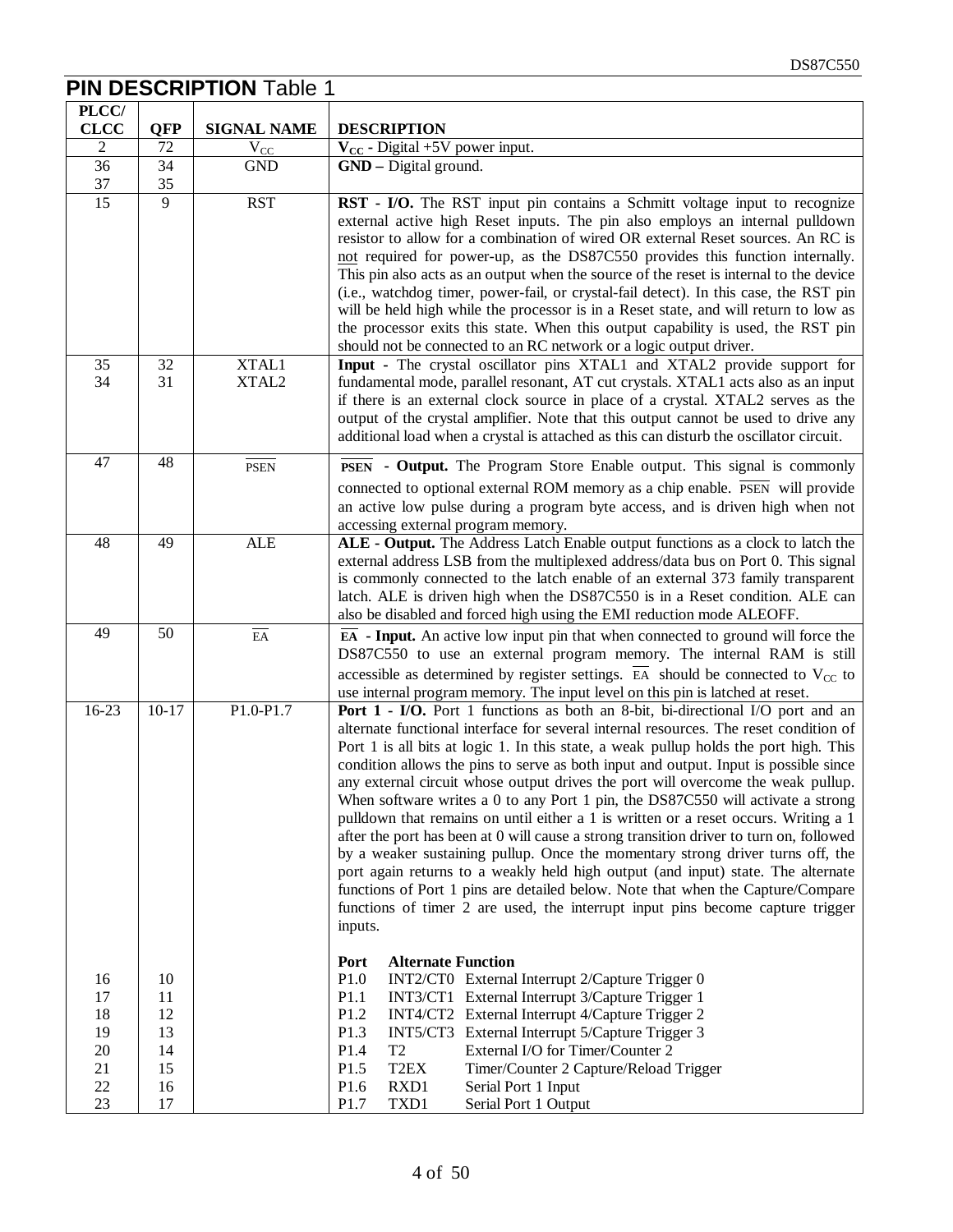| PLCC/       |                |                                     |                                                                                                    |  |  |
|-------------|----------------|-------------------------------------|----------------------------------------------------------------------------------------------------|--|--|
| <b>CLCC</b> | <b>QFP</b>     | <b>SIGNAL NAME</b>                  | <b>DESCRIPTION</b>                                                                                 |  |  |
| 50-57       | 51-58          |                                     |                                                                                                    |  |  |
| 57          | 58             | $P0.0$ (AD0)                        | <b>Port 0-I/O - AD0-7.</b> Port 0 is an <u>open-drain</u> 8-bit, bi-directional general-purpose    |  |  |
| 56          | 57             | $P0.1$ (AD1)                        | I/O port. When used in this mode pullup resistors are required to provide a logic 1                |  |  |
| 55          | 56             | $P0.2$ (AD2)                        | output. As an alternate function, Port 0 operates as a multiplexed address/data bus                |  |  |
| 54          | 55             | $P0.3$ (AD3)                        | to access off-chip memory or peripherals. In this mode, the LSB of the memory                      |  |  |
| 53          | 54             | $P0.4$ (AD4)                        | address is output on the bus during the time that ALE is high. When ALE falls to                   |  |  |
| 52          | 53             | $P0.5$ (AD5)                        | a logic 0, the port transitions to a bi-directional data bus. In this mode, the port               |  |  |
| 51          | 52             | P0.6 (AD6)                          | provides active high drivers for logic 1 output. The reset condition of Port 0 is tri-             |  |  |
| 50          | 51             | P0.7 (AD7)                          | state (i.e., the open drain devices are off).                                                      |  |  |
|             | 38-42          |                                     |                                                                                                    |  |  |
| 39-46       | 45-47          |                                     |                                                                                                    |  |  |
| 39          | 38             | P2.0(A8)                            | Port 2-I/O Address A15:A8. Port 2 functions as an 8-bit bi-directional I/O port                    |  |  |
| 40          | 39             | P2.1(A9)                            | or alternately as an external address bus (A15-A8). The reset condition of Port 2 is               |  |  |
| 41          | 40             | $P2.2$ (A10)                        | logic high I/O state. In this state, weak pullups hold the port high allowing the                  |  |  |
| 42          | 41             | P2.3 (A11)                          | pins to be used as an input or output as described above for Port 1. As an alternate               |  |  |
| 43          | 42             | P2.4 (A12)                          | function Port 2 can function as MSB of the external address bus. This bus can be                   |  |  |
| 44          | 45             | $P2.5$ (A13)                        | used to read external memory or peripherals.                                                       |  |  |
| 45          | 46             | $P2.6$ (A14)                        |                                                                                                    |  |  |
| 46          | 47             | P <sub>2.7</sub> (A <sub>15</sub> ) |                                                                                                    |  |  |
| 24-31       | 18-20          | P3.0-P3.7                           | Port 3 - I/O. Port 3 functions as an 8-bit bi-directional I/O port or alternately as               |  |  |
|             | 23-27          |                                     | an interface for External Interrupts, Serial Port 0, Timer $0 < 1$ Inputs, and $\overline{RD}$ and |  |  |
|             |                |                                     | $\overline{WR}$ strobes. When functioning as an I/O port, these pins operate as indicated          |  |  |
|             |                |                                     | above for Port 1. The alternate modes of Port 3 are detailed below.                                |  |  |
|             |                |                                     |                                                                                                    |  |  |
|             |                |                                     | <b>Alternate Mode</b><br>Port                                                                      |  |  |
| 24          | 18             |                                     | P3.0<br>RXD <sub>0</sub><br>Serial Port 0 Input                                                    |  |  |
| 25          | 19             |                                     | P3.1<br>TXD <sub>0</sub><br>Serial Port 0 Output                                                   |  |  |
| 26          | 20             |                                     | P3.2<br>$\overline{\text{INT0}}$<br>External Interrupt 0                                           |  |  |
| 27          | 23             |                                     | P3.3<br>External Interrupt 1<br>$\overline{\text{INT1}}$                                           |  |  |
| 28          | 24             |                                     | P3.4<br>Timer 0 External Input<br>T <sub>0</sub>                                                   |  |  |
| 29          | 25             |                                     | P3.5<br>T1<br>Timer 1 External Input                                                               |  |  |
| 30          | 26             |                                     |                                                                                                    |  |  |
|             |                |                                     | P3.6<br>$\overline{\text{WR}}$<br>External Data Memory Write Strobe                                |  |  |
| 31          | 27             |                                     | P3.7<br>External Data Memory Read Strobe<br>RD                                                     |  |  |
| $7 - 14$    | 80             | P4.0-P4.7                           | Port 4 - I/O. Port 4 functions as an 8-bit bi-directional I/O port or alternately as               |  |  |
|             | $1 - 2$        |                                     | an interface to Timer 2's Capture Compare functions. When functioning as an I/O                    |  |  |
|             | $4 - 8$        |                                     | port, these pins operate as indicated in the Port 1 description. The alternate modes               |  |  |
|             |                |                                     | of Port 4 are detailed below.                                                                      |  |  |
|             |                |                                     |                                                                                                    |  |  |
|             |                |                                     | <b>Port 4 Alternate Mode</b>                                                                       |  |  |
| 7           | 80             |                                     | P4.0<br>CMSR0<br>Timer 2 compare match set/reset output 0                                          |  |  |
| 8<br>9      | 1              |                                     | Timer 2 compare match set/reset output 1<br>P4.1<br>CMSR1                                          |  |  |
|             | $\overline{c}$ |                                     | P4.2<br>CMSR2<br>Timer 2 compare match set/reset output 2<br>P4.3                                  |  |  |
| 10<br>11    | 4<br>5         |                                     | Timer 2 compare match set/reset output 3<br>CMSR3<br>CMSR4<br>P4.4                                 |  |  |
| 12          | 6              |                                     | Timer 2 compare match set/reset output 4<br>P4.5<br>CMSR5                                          |  |  |
| 13          | 7              |                                     | Timer 2 compare match set/reset output 5<br>CMT <sub>0</sub><br>P4.6                               |  |  |
| 14          | 8              |                                     | Timer 2 compare match toggle output 0<br>CMT1<br>P4.7                                              |  |  |
|             |                |                                     | Timer 2 compare match toggle output 1                                                              |  |  |

DS87C550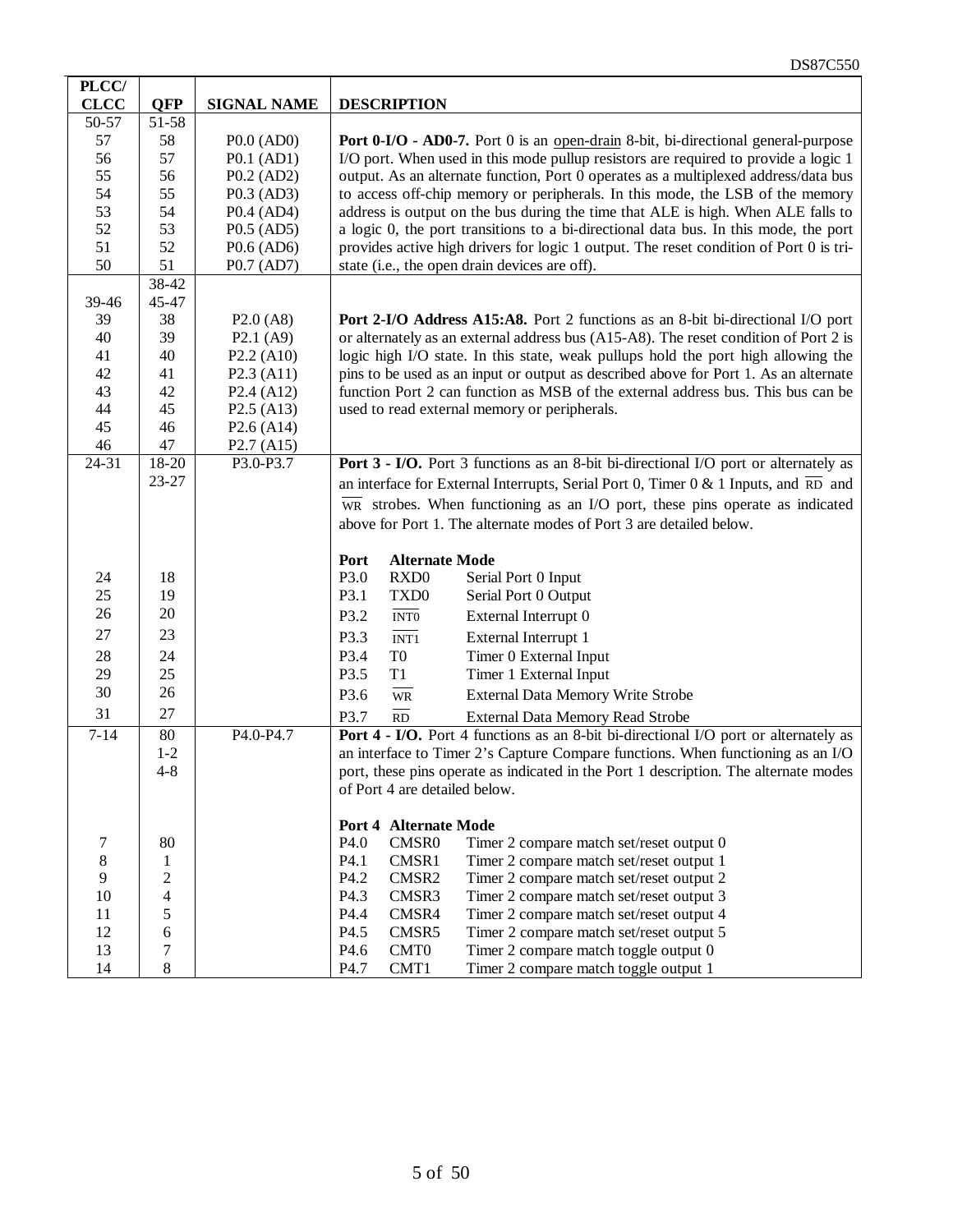| PLCC/                       |                      |                    |                                                                                                                                                                                                                                                                                                                                                                                                                                                                                                                                                                                                                                                                                                                                                                                                                          |  |  |
|-----------------------------|----------------------|--------------------|--------------------------------------------------------------------------------------------------------------------------------------------------------------------------------------------------------------------------------------------------------------------------------------------------------------------------------------------------------------------------------------------------------------------------------------------------------------------------------------------------------------------------------------------------------------------------------------------------------------------------------------------------------------------------------------------------------------------------------------------------------------------------------------------------------------------------|--|--|
| <b>CLCC</b>                 | <b>QFP</b>           | <b>SIGNAL NAME</b> | <b>DESCRIPTION</b>                                                                                                                                                                                                                                                                                                                                                                                                                                                                                                                                                                                                                                                                                                                                                                                                       |  |  |
| 1,<br>62-68                 | 64-71                | P5.0-P5.7          | Port 5 - I/O. Port 5 functions as an open-drain 8-bit bi-directional I/O port or<br>alternately as an interface to the A/D converter. When used for general purpose<br>I/O, these pins operate in a quasi-bi-directional mode. Writing a logic 1 to these<br>pins (reset condition) will cause them to tri-state. This allows the pins to serve as<br>inputs since the tri-state condition can be driven by an external device. If a logic 0<br>is written to a pin, it is pulled down internally and therefore serves as an output<br>pin containing a logic 0. Because these pins are open-drain, external pullup<br>resistors are required to create a logic 1 level when they are used as outputs. As<br>an alternate function Port 5 pins operate as the analog inputs for the A/D<br>converter as described below. |  |  |
|                             |                      |                    | Port<br><b>Alternate Mode</b>                                                                                                                                                                                                                                                                                                                                                                                                                                                                                                                                                                                                                                                                                                                                                                                            |  |  |
| 1                           | 71                   |                    | P5.0<br>ADC <sub>0</sub><br>Analog to Digital Converter input channel 0                                                                                                                                                                                                                                                                                                                                                                                                                                                                                                                                                                                                                                                                                                                                                  |  |  |
| 68                          | 70                   |                    | P5.1<br>ADC1<br>Analog to Digital Converter input channel 1                                                                                                                                                                                                                                                                                                                                                                                                                                                                                                                                                                                                                                                                                                                                                              |  |  |
| 67                          | 69                   |                    | P5.2<br>ADC <sub>2</sub><br>Analog to Digital Converter input channel 2                                                                                                                                                                                                                                                                                                                                                                                                                                                                                                                                                                                                                                                                                                                                                  |  |  |
| 66                          | 68                   |                    | P5.3<br>ADC3<br>Analog to Digital Converter input channel 3                                                                                                                                                                                                                                                                                                                                                                                                                                                                                                                                                                                                                                                                                                                                                              |  |  |
| 65                          | 67                   |                    | P5.4<br>ADC4<br>Analog to Digital Converter input channel 4                                                                                                                                                                                                                                                                                                                                                                                                                                                                                                                                                                                                                                                                                                                                                              |  |  |
| 64                          | 66                   |                    | P5.5<br>ADC5<br>Analog to Digital Converter input channel 5                                                                                                                                                                                                                                                                                                                                                                                                                                                                                                                                                                                                                                                                                                                                                              |  |  |
| 63                          | 65                   |                    | P5.6<br>ADC6<br>Analog to Digital Converter input channel 6                                                                                                                                                                                                                                                                                                                                                                                                                                                                                                                                                                                                                                                                                                                                                              |  |  |
| 62                          | 64                   |                    | P <sub>5.7</sub><br>ADC7<br>Analog to Digital Converter input channel 7                                                                                                                                                                                                                                                                                                                                                                                                                                                                                                                                                                                                                                                                                                                                                  |  |  |
| $3-6, 32$                   | $\overline{28}$ , 29 | P6.0-P6.5          | Port 6 - I/O. Port 6 functions as an 6-bit bi-directional I/O port or alternately as                                                                                                                                                                                                                                                                                                                                                                                                                                                                                                                                                                                                                                                                                                                                     |  |  |
| 33, 38                      | 37                   | P6.7               | an interface to the PWM and A/D on-board peripherals. As an I/O port, these pins                                                                                                                                                                                                                                                                                                                                                                                                                                                                                                                                                                                                                                                                                                                                         |  |  |
|                             | 74-77                |                    | operate as described in Port 1. The alternate modes of Port 6 are detailed below.                                                                                                                                                                                                                                                                                                                                                                                                                                                                                                                                                                                                                                                                                                                                        |  |  |
|                             |                      |                    |                                                                                                                                                                                                                                                                                                                                                                                                                                                                                                                                                                                                                                                                                                                                                                                                                          |  |  |
|                             |                      |                    | Port<br><b>Alternate Function</b>                                                                                                                                                                                                                                                                                                                                                                                                                                                                                                                                                                                                                                                                                                                                                                                        |  |  |
| $\overline{4}$              | 75                   |                    | P6.0<br>PWM channel 0 output<br>PWMO0                                                                                                                                                                                                                                                                                                                                                                                                                                                                                                                                                                                                                                                                                                                                                                                    |  |  |
| 5                           | 76                   |                    | P6.1<br>PWMO1<br>PWM channel 1 output                                                                                                                                                                                                                                                                                                                                                                                                                                                                                                                                                                                                                                                                                                                                                                                    |  |  |
| 32                          | 28                   |                    | P6.2<br>PWM channel 2 output<br>PWMO <sub>2</sub>                                                                                                                                                                                                                                                                                                                                                                                                                                                                                                                                                                                                                                                                                                                                                                        |  |  |
| 33                          | 29                   |                    | P6.3<br>PWMO3<br>PWM channel 3 output                                                                                                                                                                                                                                                                                                                                                                                                                                                                                                                                                                                                                                                                                                                                                                                    |  |  |
| 6                           | 77                   |                    | P6.4<br>PWMC0<br>PWM0 clock input                                                                                                                                                                                                                                                                                                                                                                                                                                                                                                                                                                                                                                                                                                                                                                                        |  |  |
| 38                          | 37                   |                    | P6.5<br>PWMC1<br>PWM1 clock input                                                                                                                                                                                                                                                                                                                                                                                                                                                                                                                                                                                                                                                                                                                                                                                        |  |  |
| $\ensuremath{\mathfrak{Z}}$ | 74                   |                    | P6.7<br><b>STADC</b><br>External A/D conversion start signal (active low)                                                                                                                                                                                                                                                                                                                                                                                                                                                                                                                                                                                                                                                                                                                                                |  |  |
| 59                          | 60                   | $A_{\rm vref+}$    | A/D +Reference - Input. When selected, supplies the positive reference voltage                                                                                                                                                                                                                                                                                                                                                                                                                                                                                                                                                                                                                                                                                                                                           |  |  |
|                             |                      |                    | for the A/D converter. This signal should be isolated from digital $V_{CC}$ to prevent                                                                                                                                                                                                                                                                                                                                                                                                                                                                                                                                                                                                                                                                                                                                   |  |  |
|                             |                      |                    | noise from affecting A/D measurements.                                                                                                                                                                                                                                                                                                                                                                                                                                                                                                                                                                                                                                                                                                                                                                                   |  |  |
| 58                          | 59                   | A <sub>verb</sub>  | A/D -Reference - Input. When selected, supplies the negative reference voltage                                                                                                                                                                                                                                                                                                                                                                                                                                                                                                                                                                                                                                                                                                                                           |  |  |
|                             |                      |                    | for the A/D converter. This signal should be isolated from digital GND to prevent                                                                                                                                                                                                                                                                                                                                                                                                                                                                                                                                                                                                                                                                                                                                        |  |  |
|                             |                      |                    | noise from affecting A/D measurements.                                                                                                                                                                                                                                                                                                                                                                                                                                                                                                                                                                                                                                                                                                                                                                                   |  |  |
| 61                          | 63                   | $A_{VCC}$          | Analog $V_{CC}$                                                                                                                                                                                                                                                                                                                                                                                                                                                                                                                                                                                                                                                                                                                                                                                                          |  |  |
| 60                          | 61                   | $A_{VSS}$          | <b>Analog Ground</b>                                                                                                                                                                                                                                                                                                                                                                                                                                                                                                                                                                                                                                                                                                                                                                                                     |  |  |
|                             | 3, 21                | NC                 | NC-Reserved. These pins should not be connected. They are reserved for use                                                                                                                                                                                                                                                                                                                                                                                                                                                                                                                                                                                                                                                                                                                                               |  |  |
|                             | 22, 30               |                    | with future devices in this family.                                                                                                                                                                                                                                                                                                                                                                                                                                                                                                                                                                                                                                                                                                                                                                                      |  |  |
|                             | 33, 36               |                    |                                                                                                                                                                                                                                                                                                                                                                                                                                                                                                                                                                                                                                                                                                                                                                                                                          |  |  |
|                             | 43, 44               |                    |                                                                                                                                                                                                                                                                                                                                                                                                                                                                                                                                                                                                                                                                                                                                                                                                                          |  |  |
|                             | 62, 73               |                    |                                                                                                                                                                                                                                                                                                                                                                                                                                                                                                                                                                                                                                                                                                                                                                                                                          |  |  |
|                             | 78, 79               |                    |                                                                                                                                                                                                                                                                                                                                                                                                                                                                                                                                                                                                                                                                                                                                                                                                                          |  |  |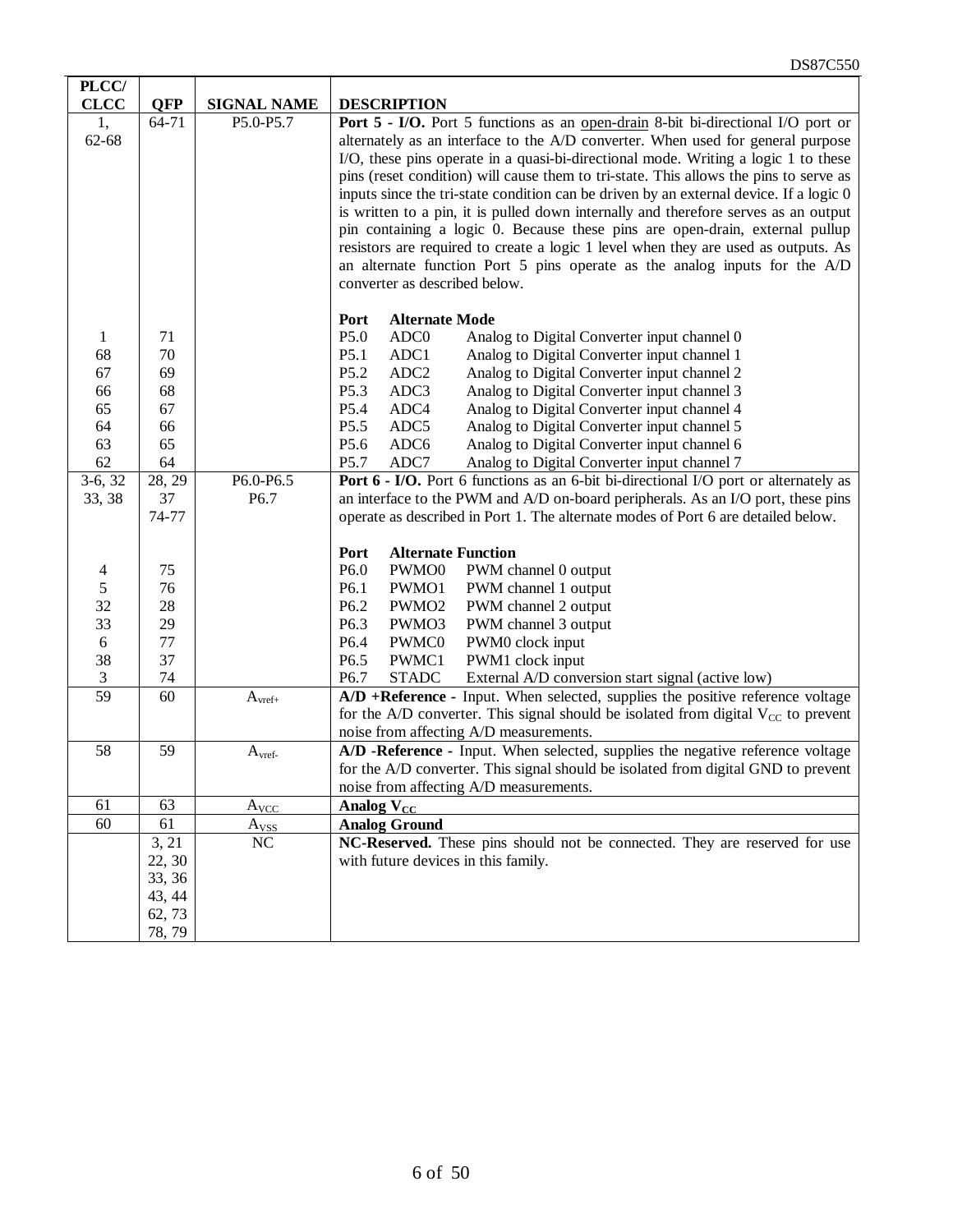## **COMPATIBILITY**

The DS87C550 is a fully static, CMOS 8051-compatible microcontroller designed for high performance. While remaining familiar to 8051 family users, it has many new features. With very few exceptions, software written for existing 8051-based systems works without modification on the DS87C550. The exception is critical timing since the High Speed Micro performs its instructions much faster than the original for any given crystal selection. The DS87C550 runs the standard 8051 family instruction set and is pin-compatible with existing devices with similar features in PLCC or QFP packages.

The DS87C550 provides three 16-bit timer/counters, two full-duplex serial ports, 256 bytes of direct RAM plus 1 kbyte of extra MOVX RAM. I/O ports have the same operation as a standard 8051 product. Timers will default to a 12 clock per cycle operation to keep their timing compatible with original 8051 family systems. However, timers are individually programmable to run at the new 4 clocks per cycle if desired.

The DS87C550 provides several new hardware features implemented by new Special Function Registers. A summary of all SFRs is provided in Table 2.

#### **PERFORMANCE OVERVIEW**

The DS87C550 features a high-speed, 8051-compatible core. Higher speed comes not just from increasing the clock frequency, but from a newer, more efficient design.

This updated core does not have the dummy memory cycles that are present in a standard 8051. A conventional 8051 generates machine cycles using the clock frequency divided by 12. In the DS87C550, the same machine cycle takes 4 clocks. Thus the fastest instruction, 1 machine cycle, executes three times faster for the same crystal frequency. Note that these are identical instructions. The majority of instructions on the DS87C550 will see the full 3 to 1 speed improvement. However, some instructions will achieve between 1.5 and 2.4 to 1 improvement. Regardless of specific performance improvements, all instructions are faster than the original 8051.

The numerical average of all opcodes gives approximately a 2.5 to 1 speed improvement. Improvement of individual programs will depend on the actual mix of instructions used. Speed sensitive applications would make the most use of instructions that are 3 times faster. However, the sheer number of 3 to 1 improved opcodes makes dramatic speed improvements likely for any arbitrary combination of instructions. These architecture improvements and the sub-micron CMOS design produce a peak instruction cycle in 121 ns (8.25 MIPs). The Dual Data Pointer feature also allows the user to eliminate wasted instructions when moving blocks of memory.

#### **INSTRUCTION SET SUMMARY**

All instructions in the DS87C550 perform exactly the same functions as their 8051 counterparts. Their effect on bits, flags, and other status functions is identical. However, the timing of each instruction is different. This applies both in absolute and relative number of clocks.

For absolute timing of real-time events, the timing of software loops can be calculated using a table in the High Speed Micro User's Guide. However, counter/timers default to run at the old 12 clocks per increment. In this way, timer-based events occur at the standard intervals with software executing at higher speed. Timers optionally can run at 4 clocks per increment to take advantage of faster processor operation.

The relative time of two instructions might be different in the new architecture than it was previously. For example, in the original architecture, the "MOVX A, @DPTR" instruction and the "MOV direct, direct"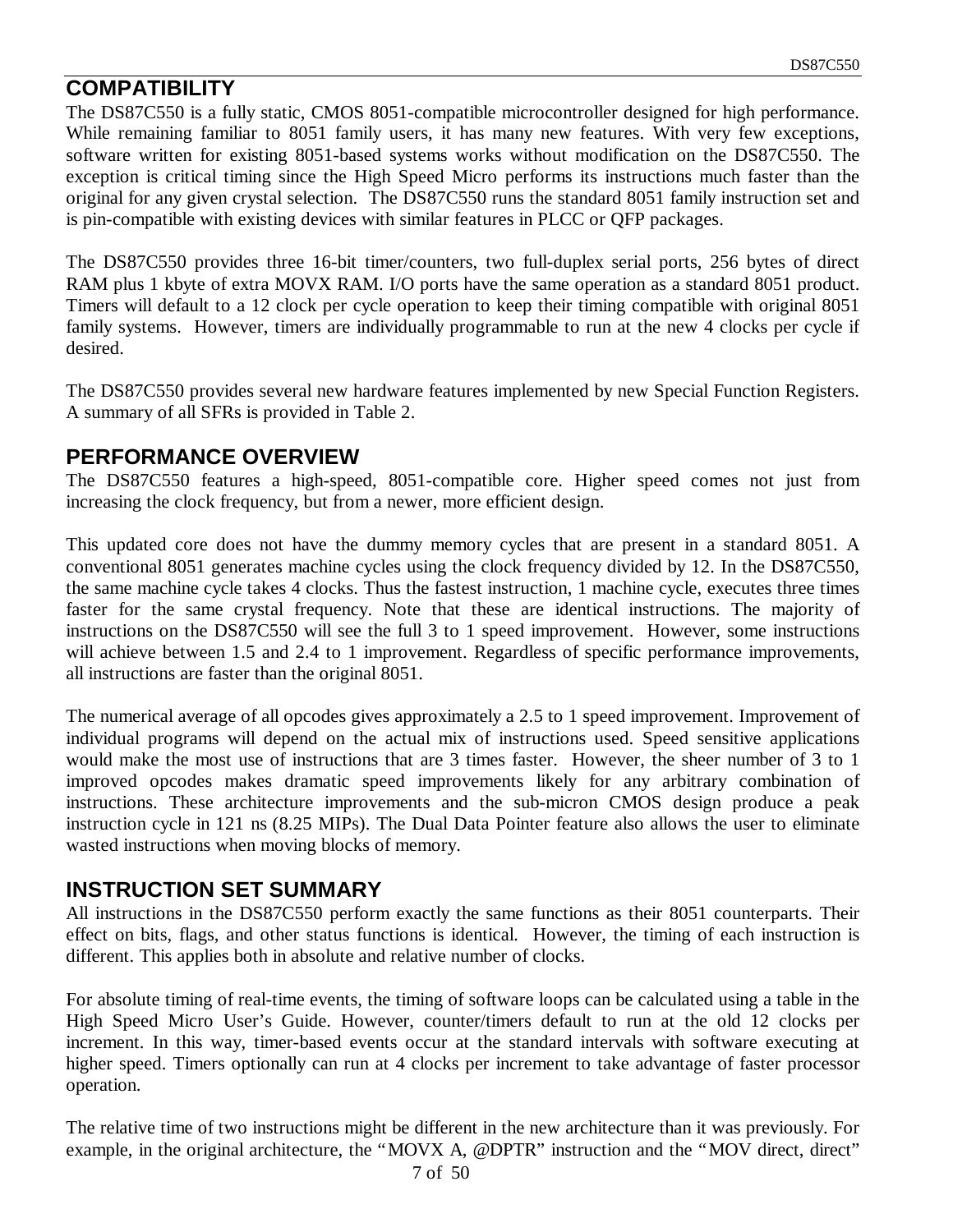instruction used two machine cycles or 24 oscillator cycles. Therefore, they required the same amount of time. In the DS87C550, the MOVX instruction takes as little as two machine cycles or eight oscillator cycles, but the "MOV direct, direct" uses three machine cycles or 12 oscillator cycles. While both are faster than their original counterparts, they now have different execution times. This is because the DS87C550 usually uses one instruction cycle for each instruction byte. Examine the timing of each instruction for familiarity with the changes. Note that a machine cycle now requires just 4 clocks, and provides one ALE pulse per cycle. Many instructions require only one cycle, but some require five. In the original architecture, all were one or two cycles except for MUL and DIV. Refer to the High Speed Micro User's Guide for details and individual instruction timing.

#### **SPECIAL FUNCTION REGISTERS**

Special Function Registers (SFRs) control most special features of the DS87C550. This allows the DS87C550 to have many new features but use the same instruction set as the 8051. When writing software to use a new feature, an equate statement defines the SFR to an assembler or compiler. This is the only change needed to access the new function. The DS87C550 duplicates the SFRs contained in the standard 80C52. Table 2 shows the register addresses and bit locations. Many are standard 80C52 registers. The High Speed Micro User's Guide describes all SFRs in full detail.

| <b>REGISTER</b>   | BIT7              | BIT6             | BIT5             | <b>BIT4</b>      | BIT3               | BIT2             | BIT1             | <b>BIT0</b>      | <b>ADDRESS</b>   |
|-------------------|-------------------|------------------|------------------|------------------|--------------------|------------------|------------------|------------------|------------------|
| PORT <sub>0</sub> | P <sub>0.7</sub>  | P <sub>0.6</sub> | P <sub>0.5</sub> | P <sub>0.4</sub> | P <sub>0.3</sub>   | P <sub>0.2</sub> | P <sub>0.1</sub> | P <sub>0.0</sub> | 80h              |
| SP                |                   |                  |                  |                  |                    |                  |                  |                  | 81h              |
| <b>DPL</b>        |                   |                  |                  |                  |                    |                  |                  |                  | 82h              |
| <b>DPH</b>        |                   |                  |                  |                  |                    |                  |                  |                  | 83h              |
| DPL1              |                   |                  |                  |                  |                    |                  |                  |                  | 84h              |
| DPH1              |                   |                  |                  |                  |                    |                  |                  |                  | 85h              |
| <b>DPS</b>        | ID1               | ID0              | <b>TSL</b>       |                  |                    |                  |                  | <b>SEL</b>       | 86h              |
| <b>PCON</b>       | SMOD <sub>0</sub> | SMOD0            | <b>OFDF</b>      | <b>OFDE</b>      | GF1                | GF <sub>0</sub>  | <b>STOP</b>      | <b>IDLE</b>      | 87h              |
| <b>TCON</b>       | TF1               | TR1              | TF <sub>0</sub>  | TR <sub>0</sub>  | IE1                | IT1              | IE <sub>0</sub>  | IT <sub>0</sub>  | 88h              |
| <b>TMOD</b>       | <b>GATE</b>       | $C/\overline{T}$ | M1               | M <sub>0</sub>   | <b>GATE</b>        | $C/\overline{T}$ | M1               | M <sub>0</sub>   | 89h              |
| TL <sub>0</sub>   |                   |                  |                  |                  |                    |                  |                  |                  | 8Ah              |
| TL1               |                   |                  |                  |                  |                    |                  |                  |                  | 8Bh              |
| TH <sub>0</sub>   |                   |                  |                  |                  |                    |                  |                  |                  | 8Ch              |
| TH <sub>1</sub>   |                   |                  |                  |                  |                    |                  |                  |                  | 8Dh              |
| <b>CKCON</b>      | WD1               | WD <sub>0</sub>  | T <sub>2</sub> M | T <sub>1</sub> M | T <sub>0</sub> M   | MD2              | MD1              | MD0              | 8Eh              |
| PORT1             | P <sub>1.7</sub>  | P1.6             | P <sub>1.5</sub> | P1.4             | P <sub>1.3</sub>   | P1.2             | P1.1             | P1.0             | 90h              |
| <b>RCON</b>       | $\overline{a}$    | $\overline{a}$   | $\overline{a}$   | $\overline{a}$   | <b>CKRDY</b>       | <b>RGMD</b>      | <b>RGSL</b>      | <b>BGS</b>       | 91h              |
| SCON <sub>0</sub> | SM0/FE_0          | $SM1_0$          | $SM2_0$          | $REN_0$          | TB8_0              | <b>RB8_0</b>     | $TI_0$           | $RI_0$           | 98h              |
| <b>SBUF0</b>      |                   |                  |                  |                  |                    |                  |                  |                  | 99h              |
| <b>PMR</b>        | CD1               | CD <sub>0</sub>  | <b>SWB</b>       | <b>CTM</b>       | $4X/\overline{2X}$ | <b>ALEOFF</b>    | DEM1             | DME <sub>0</sub> | 9Fh              |
| PORT <sub>2</sub> | P <sub>2.7</sub>  | P <sub>2.6</sub> | P <sub>2.5</sub> | P <sub>2.4</sub> | P <sub>2.3</sub>   | P <sub>2.2</sub> | P <sub>2.1</sub> | P2.0             | A0h              |
| SADDR0            |                   |                  |                  |                  |                    |                  |                  |                  | A1h              |
| SADDR1            |                   |                  |                  |                  |                    |                  |                  |                  | A2h              |
| IE                | EA                | EAD              | ES1              | ES <sub>0</sub>  | ET1                | EX1              | ET <sub>0</sub>  | EX <sub>0</sub>  | A8h              |
| <b>CMPL0</b>      |                   |                  |                  |                  |                    |                  |                  |                  | A9h              |
| CMPL1             |                   |                  |                  |                  |                    |                  |                  |                  | AAh              |
| CMPL <sub>2</sub> |                   |                  |                  |                  |                    |                  |                  |                  | ABh              |
| CPTL <sub>0</sub> |                   |                  |                  |                  |                    |                  |                  |                  | ACh              |
| CPTL1             |                   |                  |                  |                  |                    |                  |                  |                  | ADh              |
| CPTL2             |                   |                  |                  |                  |                    |                  |                  |                  | AEh              |
| CPTL3             |                   |                  |                  |                  |                    |                  |                  |                  | AFh              |
| PORT3             | P3.7              | P3.6             | P3.5             | P3.4             | P3.3               | P3.2             | P3.1             | P3.0             | B <sub>0</sub> h |
| <b>ADCON1</b>     | STRT/BSY          | EOC              | <b>CONT/SS</b>   | <b>ADEX</b>      | <b>WCQ</b>         | <b>WCM</b>       | <b>ADON</b>      | <b>WCIO</b>      | B2h              |

**SPECIAL FUNCTION REGISTER LOCATION:** Table 2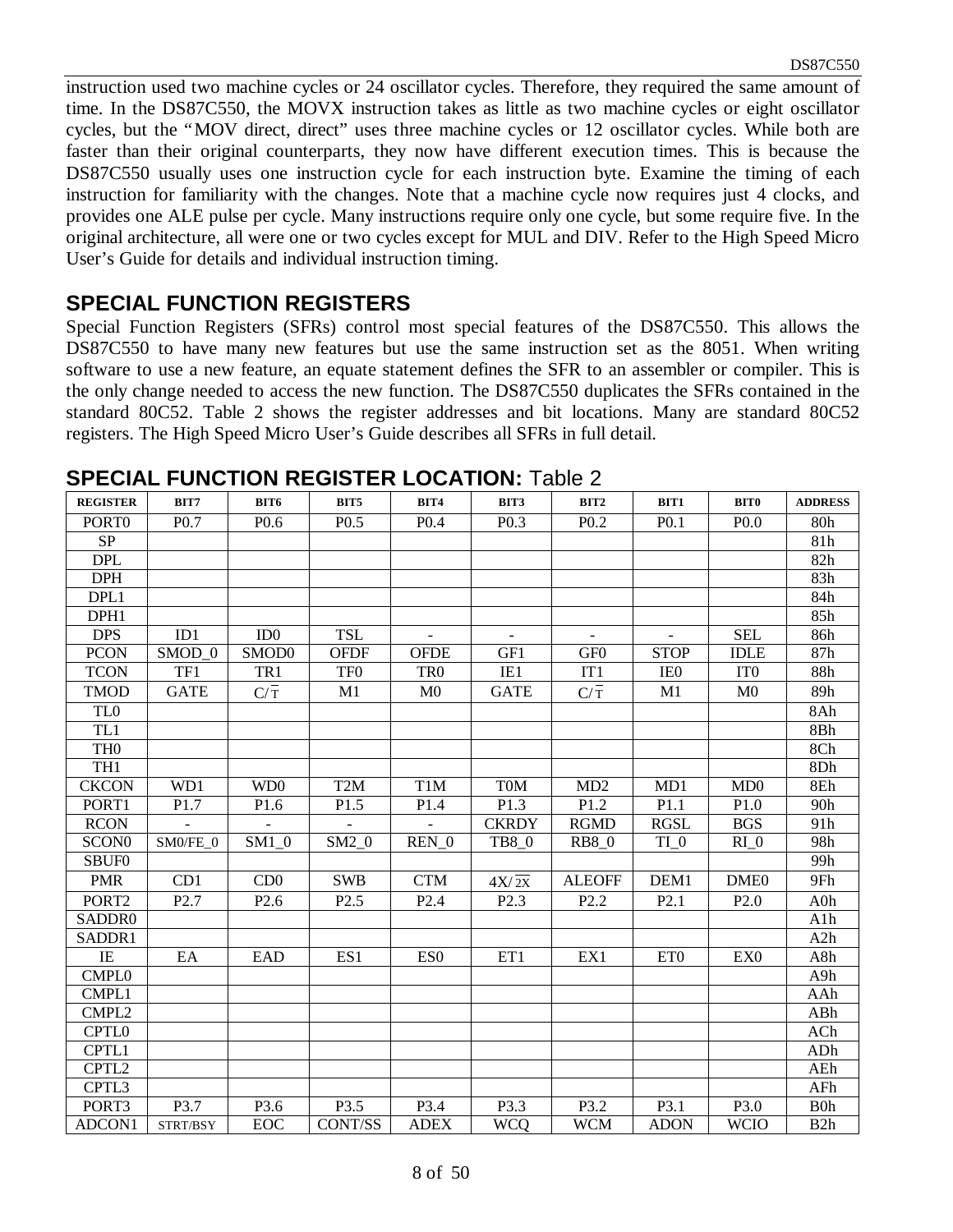# **SPECIAL FUNCTION REGISTER LOCATION: Table 2 cont'd**

| <b>REGISTER</b>    | BIT7                     | BIT6             | BIT5            | <b>BIT4</b>      | BIT3            | BIT2              | BIT1              | <b>BIT0</b>                  | <b>ADDRESS</b>   |
|--------------------|--------------------------|------------------|-----------------|------------------|-----------------|-------------------|-------------------|------------------------------|------------------|
| ADCON2             | <b>OUTCF</b>             | MUX2             | MUX1            | MUX0             | APS3            | APS <sub>2</sub>  | APS1              | APS <sub>0</sub>             | B3h              |
| <b>ADMSB</b>       |                          |                  |                 |                  |                 |                   |                   |                              | B <sub>4</sub> h |
| <b>ADLSB</b>       |                          |                  |                 |                  |                 |                   |                   |                              | B5h              |
| <b>WINHI</b>       |                          |                  |                 |                  |                 |                   |                   |                              | B6h              |
| <b>WINLO</b>       |                          |                  |                 |                  |                 |                   |                   |                              | B7h              |
| IP                 | $\overline{\phantom{a}}$ | <b>PAD</b>       | PS1             | PS <sub>0</sub>  | PT1             | PX1               | PT <sub>0</sub>   | PX <sub>0</sub>              | B8h              |
| SADEN <sub>0</sub> |                          |                  |                 |                  |                 |                   |                   |                              | B <sub>9</sub> h |
| SADEN1             |                          |                  |                 |                  |                 |                   |                   |                              | <b>BAh</b>       |
| T <sub>2</sub> CON | TF <sub>2</sub>          | EXF <sub>2</sub> | <b>RCLK</b>     | <b>TCLK</b>      | EXEN2           | TR <sub>2</sub>   | $C/\overline{T2}$ | RL2                          | <b>BEh</b>       |
| T <sub>2</sub> MOD |                          |                  |                 |                  |                 |                   | T <sub>2</sub> OE | <b>DCEN</b>                  | <b>BFh</b>       |
| PORT4              | CMT1                     | CMT <sub>0</sub> | CMSR5           | CMSR4            | CMSR3           | CMSR2             | CMSR1             | CMSR0                        | $C0$ h           |
| <b>ROMSIZE</b>     |                          |                  |                 |                  |                 | RMS <sub>2</sub>  | RMS1              | RMS <sub>0</sub>             | C2h              |
| PORT5              | ADC7                     | ADC6             | ADC5            | ADC4             | ADC3            | ADC <sub>2</sub>  | ADC1              | ADC <sub>0</sub>             | C4h              |
| <b>STATUS</b>      | <b>PIP</b>               | <b>HIP</b>       | <b>LIP</b>      |                  | SPTA1           | SPRA1             | SPTA0             | SPRA0                        | C5h              |
| <b>TA</b>          |                          |                  |                 |                  |                 |                   |                   |                              | C7h              |
| T <sub>2</sub> IR  |                          | CM <sub>2F</sub> | CM1F            | <b>CMOF</b>      | IE5/CF3         | IE4/CF2           | IE3/CF1           | IE2/CF0                      | C8h              |
| CMPH <sub>0</sub>  |                          |                  |                 |                  |                 |                   |                   |                              | C9h              |
| CMPH1              |                          |                  |                 |                  |                 |                   |                   |                              | CAh              |
| CMPH <sub>2</sub>  |                          |                  |                 |                  |                 |                   |                   |                              | CBh              |
| CPTH <sub>0</sub>  |                          |                  |                 |                  |                 |                   |                   |                              | CCh              |
| CPTH1              |                          |                  |                 |                  |                 |                   |                   |                              | CDh              |
| CPTH <sub>2</sub>  |                          |                  |                 |                  |                 |                   |                   |                              | CEh              |
| CPTH3              |                          |                  |                 |                  |                 |                   |                   |                              | CFh              |
| <b>PSW</b>         | <b>CY</b>                | AC               | F <sub>0</sub>  | RS1              | RS <sub>0</sub> | OV                | F1                | ${\bf P}$                    | D <sub>0</sub>   |
| <b>PW0FG</b>       |                          |                  |                 |                  |                 |                   |                   |                              | D2h              |
| PW1FG              |                          |                  |                 |                  |                 |                   |                   |                              | D3h              |
| PW2FG              |                          |                  |                 |                  |                 |                   |                   |                              | D <sub>4</sub> h |
| PW3FG              |                          |                  |                 |                  |                 |                   |                   |                              | D5h              |
| <b>PWMADR</b>      | <b>ADRS</b>              |                  |                 |                  |                 |                   | PWE1              | PWE0                         | D <sub>6</sub> h |
| SCON1              | SM0/FE_1                 | SM1 1            | $SM2_1$         | $REN_1$          | TB8_1           | <b>RB8</b> 1      | $TI$ 1            | $RI_1$                       | D8h              |
| SBUF1              |                          |                  |                 |                  |                 |                   |                   |                              | D <sub>9</sub> h |
| PWM0               |                          |                  |                 |                  |                 |                   |                   |                              | DCh              |
| PWM1               |                          |                  |                 |                  |                 |                   |                   |                              | DDh              |
| PWM2               |                          |                  |                 |                  |                 |                   |                   |                              | DEh              |
| PWM3               |                          |                  |                 |                  |                 |                   |                   |                              | DFh              |
| <b>ACC</b>         |                          |                  |                 |                  |                 |                   |                   |                              | <b>E0h</b>       |
| PW01CS             | PW0S2                    | PW0S1            | PW0S0           | <b>PW0EN</b>     | PW1S2           | PW1S1             | PW1S0             | PW1EN                        | E1h              |
| PW23CS             | <b>PW2S2</b>             | PW2S1            | <b>PW2S0</b>    | PW2EN            | <b>PW3S2</b>    | <b>PW3S1</b>      | <b>PW3S0</b>      | PW3EN                        | E2h              |
| PW01CON            | <b>PW0F</b>              | <b>PWODC</b>     | <b>PW0OE</b>    | PW0T/C           | PW1F            | PW1DC             | PW1OE             | PW1T/C                       | E3h              |
| PW23CON            | PW2F                     | PW2DC            | PW2OE           | PW2T/C           | PW3F            | PW3DC             | PW3OE             | PW3T/C                       | E4h              |
| <b>RLOADL</b>      |                          |                  |                 |                  |                 |                   |                   |                              | E6h              |
| <b>RLOADH</b>      |                          |                  |                 |                  |                 |                   |                   |                              | E7h              |
| <b>EIE</b>         | ET <sub>2</sub>          | ECM <sub>2</sub> | ECM1            | ECM <sub>0</sub> | EX5/EC3         | EX4/EC2           | EX3/EX1           | EX2/EC0                      | E8h              |
| T <sub>2</sub> SEL | TF2S                     | TF2BS            |                 | TF2B             |                 |                   | T <sub>2P1</sub>  | T <sub>2P</sub> <sub>0</sub> | EAh              |
| <b>CTCON</b>       | CT3                      | CT <sub>3</sub>  | CT <sub>2</sub> | CT <sub>2</sub>  | CT1             | CT1               | CT <sub>0</sub>   | CT <sub>0</sub>              | EBh              |
| TL <sub>2</sub>    |                          |                  |                 |                  |                 |                   |                   |                              | ECh              |
| TH <sub>2</sub>    |                          |                  |                 |                  |                 |                   |                   |                              | EDh              |
| <b>SETR</b>        | TGFF1                    | TGFF0            | CMS5            | CMS4             | CMS3            | CMS <sub>2</sub>  | CMS1              | CMS <sub>0</sub>             | EEh              |
| <b>RSTR</b>        | CMTE1                    | <b>CMTE0</b>     | CMR5            | CMR4             | CMR3            | CMR <sub>2</sub>  | CMR1              | CMR <sub>0</sub>             | EFh              |
| $\mathbf{B}$       |                          |                  |                 |                  |                 |                   |                   |                              | F <sub>0</sub> h |
| PORT6              | <b>STADC</b>             |                  | PWMC1           | PWMC0            | PWMO3           | PWMO <sub>2</sub> | PWMO1             | PWMO0                        | F1h              |
| EIP                | PT <sub>2</sub>          | PCM <sub>2</sub> | PCM1            | PCM <sub>0</sub> | PX5/PC3         | PX4/PC2           | PX3/PC1           | PX2/PC0                      | F8h              |
| <b>WDCON</b>       | SMOD_1                   | POR              | <b>EPFI</b>     | PFI              | <b>WDIF</b>     | <b>WTRF</b>       | <b>EWT</b>        | <b>RWT</b>                   | FFh              |
|                    |                          |                  |                 |                  |                 |                   |                   |                              |                  |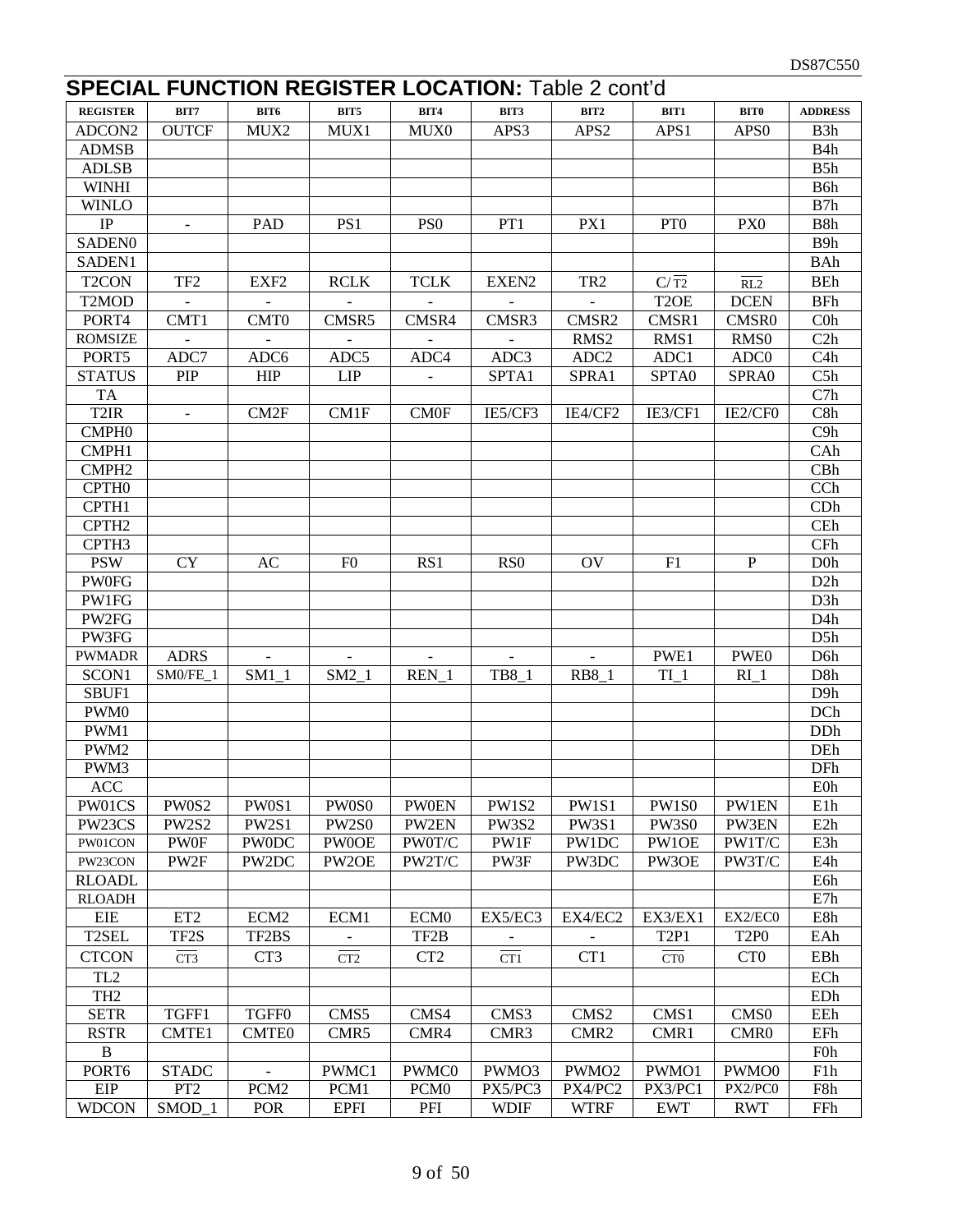#### **MEMORY RESOURCES**

As is convention within the 8051 architecture, the DS87C550 uses three memory areas. The total memory configuration of the DS87C550 is 8 kbytes of EPROM, 1 kbyte of data SRAM and 256 bytes of scratchpad or direct RAM. The 1 kbyte of data space SRAM is read/write accessible and is memory mapped. This on-chip SRAM is reached by the MOVX instruction. It is not used for executable memory. The scratchpad area is 256 bytes of register mapped RAM and is identical to the RAM found on the 80C52. There is no conflict or overlap among the 256 bytes and the 1k as they use different addressing modes and separate instructions.

#### **OPERATIONAL CONSIDERATION**

The erasure window of the windowed CLCC package should be covered without regard to the programmed/unprogrammed state of the EPROM. Otherwise, the device may not meet the AC and DC parameters listed in the datasheet.

#### **PROGRAM MEMORY**

On-chip ROM begins at address 0000h and is contiguous through 1FFFh (8k). Exceeding the maximum address of on-chip ROM will cause the DS87C550 to access off-chip memory. However, the maximum on-chip decoded address is selectable by software using the ROMSIZE feature. Software can cause the DS87C550 to behave like a device with less on-chip memory. This is beneficial when overlapping external memory, such as Flash, is used.

With the ROMSIZE feature the maximum on-chip memory size is dynamically variable. Thus a portion of on-chip memory can be removed from the memory map to access off-chip memory, then restored to access on-chip memory. In fact, all of the on-chip memory can be removed from the memory map, allowing the full 64k memory space to be addressed as off-chip memory. ROM addresses that are larger than the selected maximum are automatically fetched from outside the part via Ports  $0 \& 2$ . A depiction of the ROM memory map is shown in Figure 2.

The ROMSIZE register is used to select the maximum on-chip decoded address for ROM. Bits RMS2, RMS1, RMS0 (ROMSIZE2:0) have the following effect.

|                  |             |             | <b>Maximum on-chip</b>  |
|------------------|-------------|-------------|-------------------------|
| RMS <sub>2</sub> | <b>RMS1</b> | <b>RMS0</b> | <b>ROM Address</b>      |
|                  |             |             | 0k                      |
|                  |             |             | 1k (0h - 03FFh)         |
|                  |             |             | 2k (0h - 07FFh)         |
|                  |             |             | 4k (0h - 0FFFh)         |
| 1                |             |             | 8k (0h - 1FFFh) default |
|                  |             |             | invalid - reserved      |
|                  |             |             | invalid - reserved      |
|                  |             |             | invalid - reserved      |

The reset default condition is a maximum on-chip ROM address of 8 kbytes. Thus no action is required if this feature is not used. Therefore when accessing external program memory, the first 8 kbytes would be inaccessible. To select a smaller effective ROM size, software must alter bits RMS2-RMS0. Altering these bits requires a Timed Access procedure as explained below. The ROMSIZE register should be manipulated from a safe area in the program memory map. This is a program memory address that will not be affected by the change. For example, do not select a maximum ROM size of 4k from an internal ROM address of 5k. This would cause the current address to switch from internal to external and potentially cause invalid operation. Similarly, do not instantly switch from external to internal memory.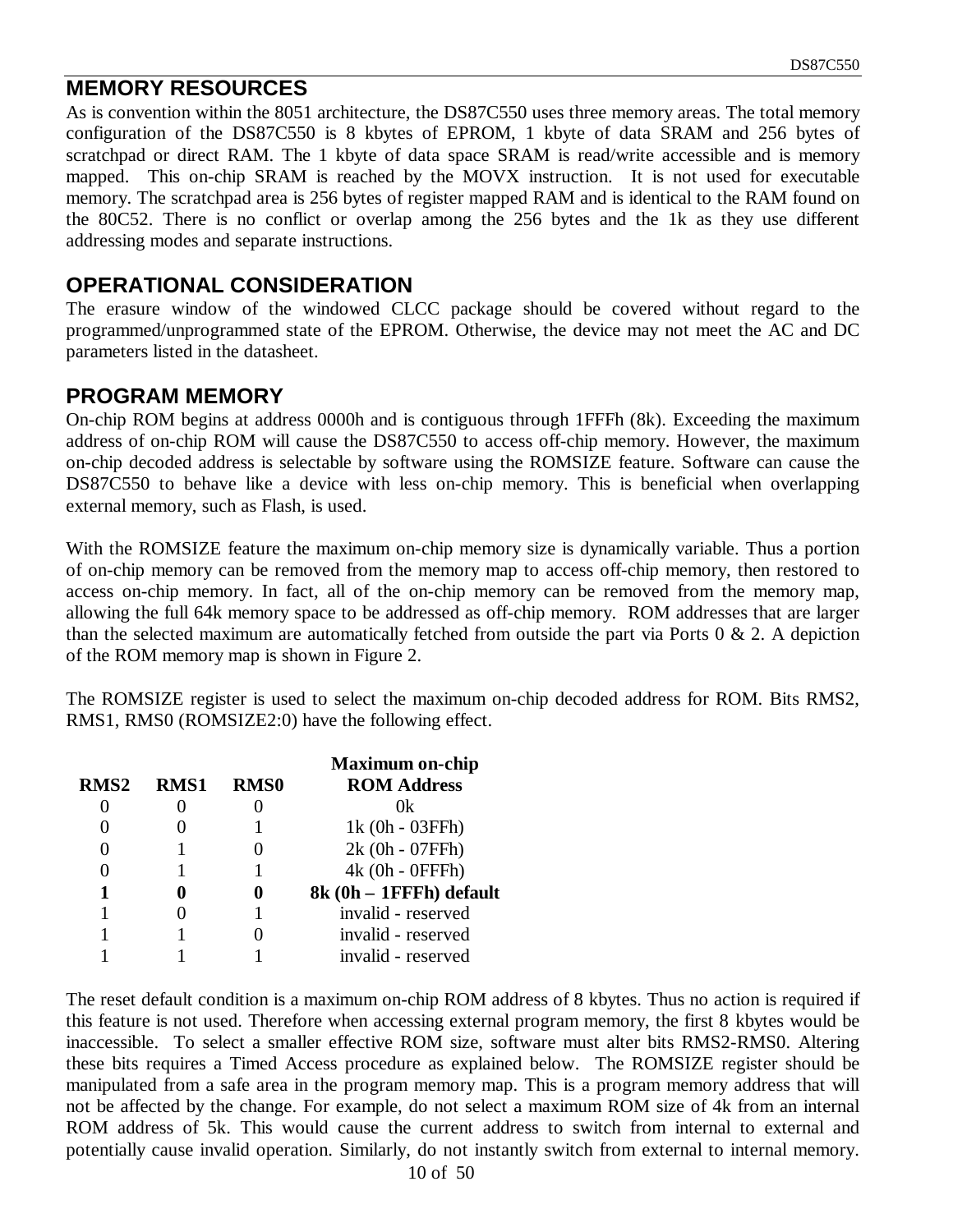For example, do not select a maximum ROM address of 8k from an external ROM address of 7k (if ROMSIZE is set for 4k or less).

Off-chip memory is accessed using the multiplexed address/data bus on P0 and the MSB address on P2. While serving as a memory bus, these pins are not available as I/O ports. This convention follows the standard 8051 method of expanding on-chip memory. Off-chip ROM access also occurs if the EA pin is logic 0. EA overrides all bit settings. The PSEN signal will go active (low) to serve as a chip enable or output enable when Ports 0 & 2 fetch from external ROM.

#### **ROM MEMORY MAP** Figure 2



#### **DATA MEMORY**

Unlike many 8051 derivatives, the DS87C550 contains additional on-chip data memory. In addition to the standard 256 bytes of data RAM accessed by direct instructions, the DS87C550 contains another 1 kbyte of data memory that is accessed using the MOVX instruction. Although physically on-chip, software treats this area as though it was located off-chip. The 1 kbyte of SRAM is permanently located from address 0000h to 03FFh (when enabled).

Access to the on-chip data RAM is optional under software control. When enabled by software, the data SRAM is between 0000h and 03FFh. Any MOVX instruction that uses this area will go to the on-chip RAM while enabled. MOVX addresses greater than 1k automatically go to external memory through Ports 0 & 2.

When disabled, the 1k memory area is transparent to the system memory map. Any MOVX directed to the space between 0000h and FFFFh goes to the expanded bus on Ports  $0 \& 2$ . This also is the default condition. This default allows the DS87C550 to drop into an existing system that uses these addresses for other hardware and still have full compatibility.

The on-chip data area is software selectable using two bits in the Power Management Register (DME1, DME0). This selection is dynamically programmable. Thus access to the on-chip area becomes transparent to reach off-chip devices at the same addresses. These bits have the following operation: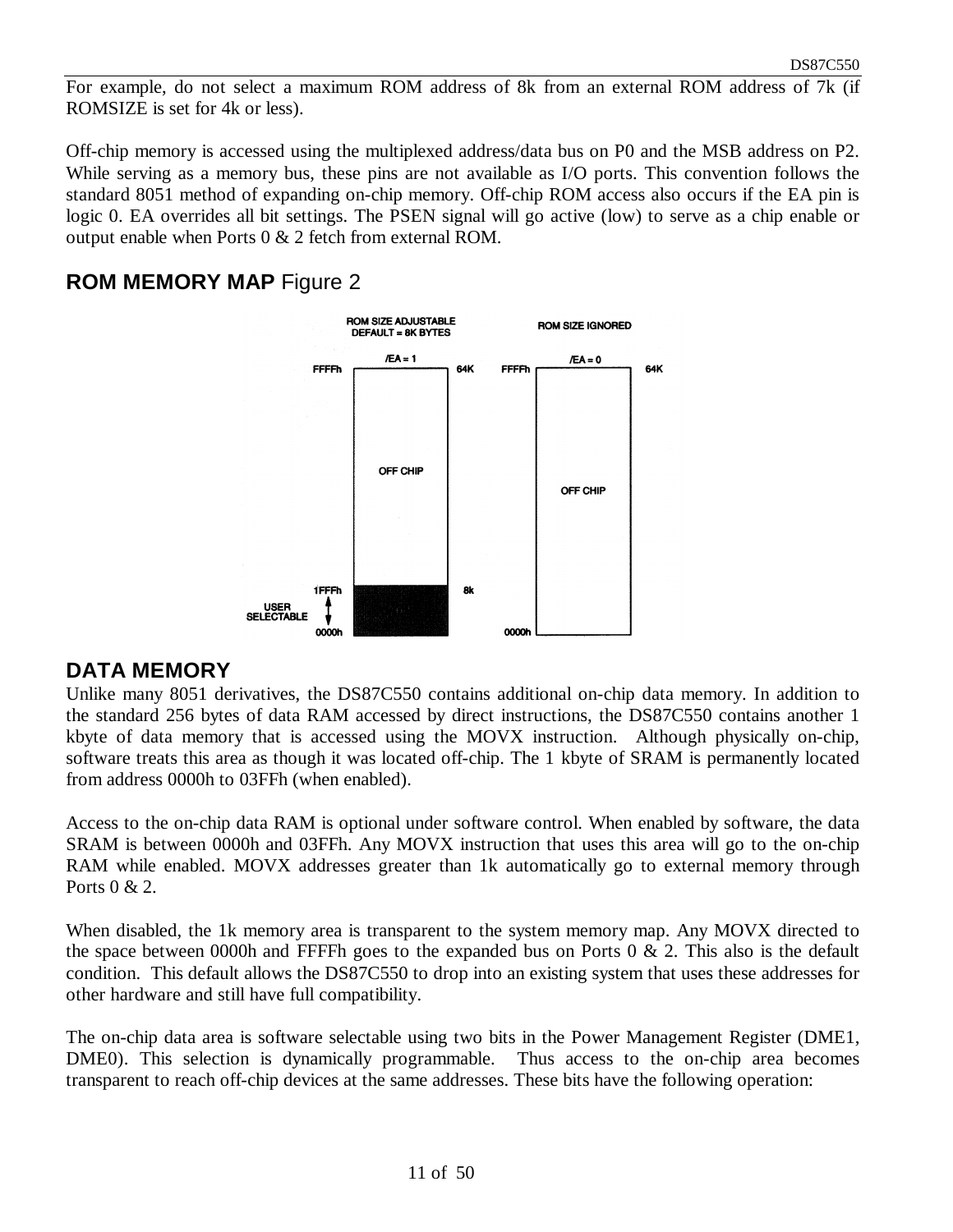| <b>DATA MEMORY ACCESS CONTROL Table 3</b> |             |                            |                                         |  |  |  |  |
|-------------------------------------------|-------------|----------------------------|-----------------------------------------|--|--|--|--|
| DME1                                      | <b>DME0</b> | <b>DATA MEMORY ADDRESS</b> | <b>MEMORY FUNCTION</b>                  |  |  |  |  |
|                                           |             | $0000h$ - FFFF $h$         | External Data Memory *Default condition |  |  |  |  |
|                                           |             | 0000h - 03FFh              | <b>Internal SRAM Data Memory</b>        |  |  |  |  |
|                                           |             | 0400h - FFFFh              | <b>External Data Memory</b>             |  |  |  |  |
|                                           |             | Reserved                   | Reserved                                |  |  |  |  |
|                                           |             | 0000h - 03FFh              | <b>Internal SRAM Data Memory</b>        |  |  |  |  |
|                                           |             | $0400h - FFFBh$            | Reserved - no external access           |  |  |  |  |
|                                           |             | <b>FFFCh</b>               | Read access to the status of lock bits  |  |  |  |  |
|                                           |             | FFFDh - FFFFh              | Reserved                                |  |  |  |  |

Notes on the status byte read at FFFCh with DME1,  $0 = 1$ , 1: bits 2-0 reflect the programmed status of the security lock bits LB2-LB0. They are individually set to a logic 1 to correspond to a security lock bit that has been programmed. These status bits allow software to verify that the part has been locked before running if desired. The bits are read only.

#### STRETCH MEMORY CYCLE

The DS87C550 allows software to adjust the speed of off-chip data memory and/or peripheral access by adjusting the number of machine cycles it takes to execute a MOVX instruction. The micro is capable of performing the MOVX in as little as two machine cycles. The on-chip SRAM uses this speed and any MOVX instruction directed internally always uses two cycles. However, the time for the instruction execution can be stretched for slower interface to external devices. This allows access to both fast memory and slow memory or peripherals with no glue logic. Even in high-speed systems, it may not be necessary or desirable to perform off-chip data memory access at full speed. In addition, there are a variety of memory mapped peripherals such as LCDs or UARTs that are slow and require more time to access.

The Stretch MOVX function is controlled by the MD2-MD0 SFR bits in the Clock Control Register (CKCON.2-0) as described below. They allow the user to select a Stretch value between 0 and 7. A Stretch of 0 will result in a two-machine cycle MOVX instruction. A Stretch of 7 will result in a MOVX of 12 machine cycles. Software can dynamically change the stretch value depending on the particular memory or peripheral being accessed. The default stretch of one allows the use of commonly available SRAMs without dramatically lengthening the memory access times.

Note that the STRETCH MOVX function is slightly different in the DS87C550 than in earlier members of the high-speed microcontroller family. In all members of this family (including the DS87C550), increasing the stretch value from 0 to 1 causes setup and hold times to be increased by 1 crystal clock each. In older members of the family, there is no further change in setup and hold times regardless of the number of stretch cycles selected. In the DS87C550 however, when a stretch value of 4 or above is selected, the timing of the interface changes dramatically to allow for very slow peripherals. First, the ALE signal is increased by 1 machine cycle. This increases the address setup time into the peripheral by this amount. Next, the address is held on the bus for one additional machine cycle, increasing the address hold time by this amount. The Read or Write signal is then increased by a machine cycle. Finally, the data is held on the bus (for a write cycle) one additional machine cycle, thereby increasing the data hold time by this amount. For every Stretch value greater than 4, the setup and hold times remain constant, and only the width of the read or write signal is increased.

On reset, the Stretch value will default to a 1, resulting in a three-cycle MOVX for any external access. Therefore, the default off-chip RAM access is not at full speed. This is a convenience to existing designs that may not have fast RAM in place. Internal SRAM access is always at full speed regardless of the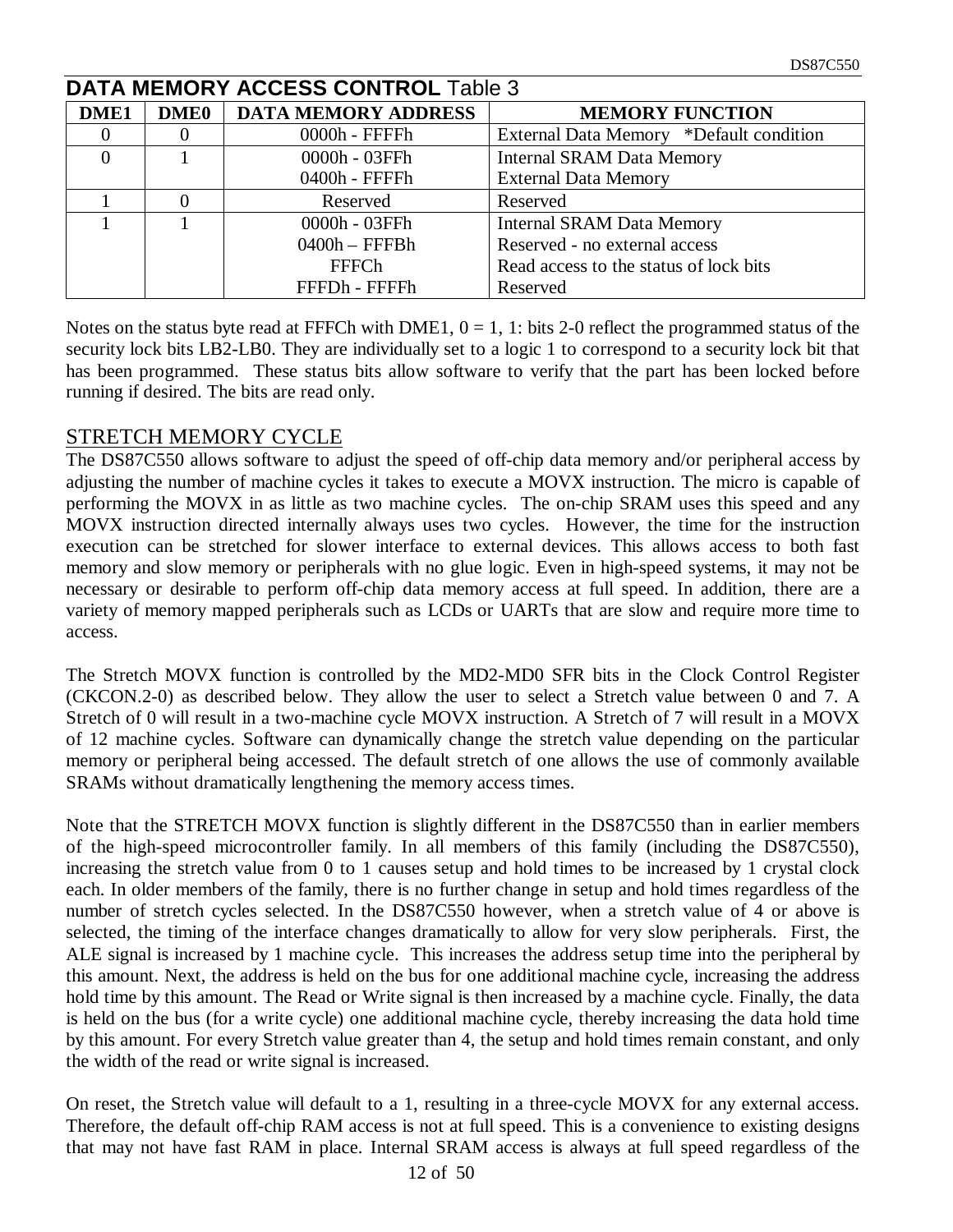Stretch setting. When maximum speed is desired, software should select a Stretch value of 0. When using very slow RAM or peripherals, the application software can select a larger Stretch value. Note that this affects data memory accesses only and that there is no way to slow the accesses to program memory other than to use a slower crystal (or external clock).

The specific timing of the variable speed Stretch MOVX is provided in the Electrical Specifications section of this data sheet. Table 4 shows the resulting MOVX instruction timing and the read or write strobe widths for each Stretch value.

| MEMONT CTOLE STRETCH VALUES TADIC 4 |                          |                      |                                 |          |  |  |  |  |
|-------------------------------------|--------------------------|----------------------|---------------------------------|----------|--|--|--|--|
|                                     | RD OR WR STROBE WIDTH    | <b>MOVX MACHINE</b>  | CKCON.2-0                       |          |  |  |  |  |
|                                     | <b>IN MACHINE CYCLES</b> | <b>CYCLES</b>        | $\bf M0$<br>$\mathbf{M2}$<br>M1 |          |  |  |  |  |
|                                     | 0.5                      | 2 (forced internal)  | $\theta$                        | $\theta$ |  |  |  |  |
|                                     |                          | 3 (default external) |                                 | O        |  |  |  |  |
|                                     |                          |                      |                                 |          |  |  |  |  |
|                                     |                          |                      |                                 |          |  |  |  |  |
|                                     |                          |                      |                                 |          |  |  |  |  |
|                                     |                          | 10                   |                                 |          |  |  |  |  |
|                                     |                          |                      |                                 |          |  |  |  |  |
|                                     |                          |                      |                                 |          |  |  |  |  |
|                                     |                          |                      |                                 |          |  |  |  |  |

# **DATA MEMORY CYCLE STRETCH VALUES** Table 4

#### Dual Data Pointer With Inc/Dec

The DS87C550 contains several new, unique features that are associated with the Data Pointer register. In the original 8051 architecture, the DPTR was a 16-bit value that was used to address off-chip data RAM or peripherals. To improve the efficiency of data moves, the DS87C550 contains two Data Pointer registers (DPTR0 and DPTR1). By loading one DPTR with the source address and the other with the destination address, block data moves can be made much more efficient. Since DPTR0 is located at the same address as the single DPTR in the original 8051 architecture, code written for the original architecture will operate normally on the DS87C550 with no modification necessary.

The second data pointer, DPTR1 is located at the next two register locations (up from DPTR0) and is selected using the data pointer select bit SEL (DPS.0). If SEL  $= 0$ , then DPTR0 is the active data pointer. Conversely, if  $SEL = 1$ , then DPTR1 is the active data pointer. Any instruction that reference the DPTR (ex. MOVX A, @ DPTR) refers to the active data pointer as determined by the SEL bit. Since the bit adjacent to SEL in the DPS register is not used, the fastest means of changing the SEL (and thereby changing the active data pointer) is with an INC instruction. Each INC DPS Instruction will toggle the active data pointer.

Unlike the standard 8051, the DS87C550 has the ability to decrement as well as increment the data pointers without additional instructions. When the INC DPTR instruction is executed, the active DPTR is incremented or decremented according to the ID1, ID0 (DPS.7-6), and SEL (DPS.0) bits as shown. The inactive DPTR is not affected.

| ID1 | TD0 | SEL | <b>RESULT OF INC DPTR</b> |
|-----|-----|-----|---------------------------|
| X   |     |     | <b>INCREMENT DPTR0</b>    |
|     |     |     | DECREMENT DPTR0           |
|     |     |     | <b>INCREMENT DPTR1</b>    |
|     |     |     | DECREMENT DPTR1           |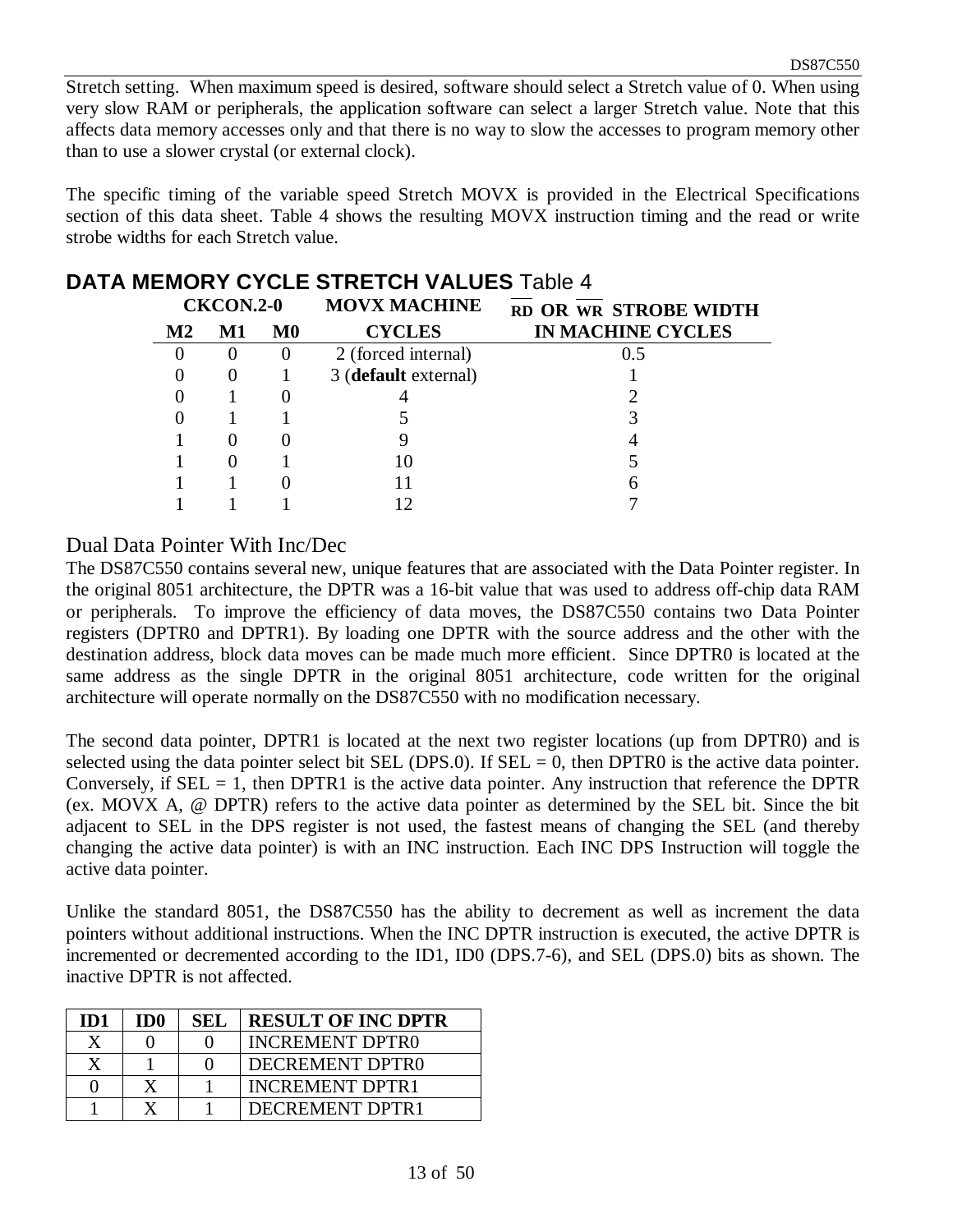Another useful feature of the device is its ability to automatically switch the active data pointer after a DPTR-based instruction is executed. This feature can greatly reduce the software overhead associated with data memory block moves, which toggle between the source and destination registers. When the Toggle Select bit (TSL;DPS.5) is set to 1, the SEL bit (DPS.0) is automatically toggled every time one of the following DPTR related instructions are executed:

- **INC DPTR**
- $\blacksquare$  MOV DPTR, #data16
- $MOVC A, @A+DPTR$
- **MOVX A, @DPTR**
- **MOVX @DPTR, A**

As a brief example, if TSL is set to 1, then both data pointers can be updated with the two instruction series shown.

> INC DPTR INC DPTR

With TSL set, the first increment instruction increments the active data pointer, and then causes the SEL bit to toggle making the other DPTR active. The second increment instruction increments the newly active data pointer and then toggles SEL to make the original data pointer active again.

## **CLOCK CONTROL and POWER MANAGEMENT**

The DS87C550 includes a number of unique features that allow flexibility in selecting system clock sources and operating frequencies. To support the use of inexpensive crystals while allowing full-speed operation, a clock multiplier is included in the processor's clock circuit. Also, along with the Idle and power-down (Stop) modes of the standard 80C52, the DS87C550 provides a new Power Management mode. This mode allows the processor to continue instruction execution at a very low speed to significantly reduce power consumption (below even idle mode). The DS87C550 also features several enhancements to Stop mode that make this extremely low power mode more useful. Each of these features is discussed in detail below.

## **SYSTEM CLOCK CONTROL**

As mentioned previously, the DS87C550 contains special clock control circuitry that simultaneously provides maximum timing flexibility and maximum availability and economy in crystal selection. There are two basic functions to this circuitry: a frequency multiplier and a clock divider. By including a frequency multiplier circuit, full-speed operation of the processor may be achieved with a lower frequency crystal. This allows the user the ability to choose a more cost-effective and easily obtainable crystal than would be possible otherwise.

The logical operation of the system clock divide control function is shown in Figure 3. The clock signal from the crystal oscillator (or external clock source) is provided to the frequency multiplier module, to a divide-by-256 module, and to a 3-to-1 multiplexer. The output of this multiplexer is considered the **system clock**. The system clock provides the time base for timers and internal peripherals, and feeds the CPU State Clock Generation circuitry. This circuitry divides the system clock by 4, and it is the four phases of this clock that make up the instruction execution clock. The four phases of a single instruction execution clock are also called a single **machine cycle clock**. Instructions in the DS87C550 all use the machine cycle as the fundamental unit of measure and are executed in from one to five of these machine cycles. It is important to note the distinction between the system clock and the machine cycle clock as they are often confused, creating errors in timing calculations. In performing timing calculations, it is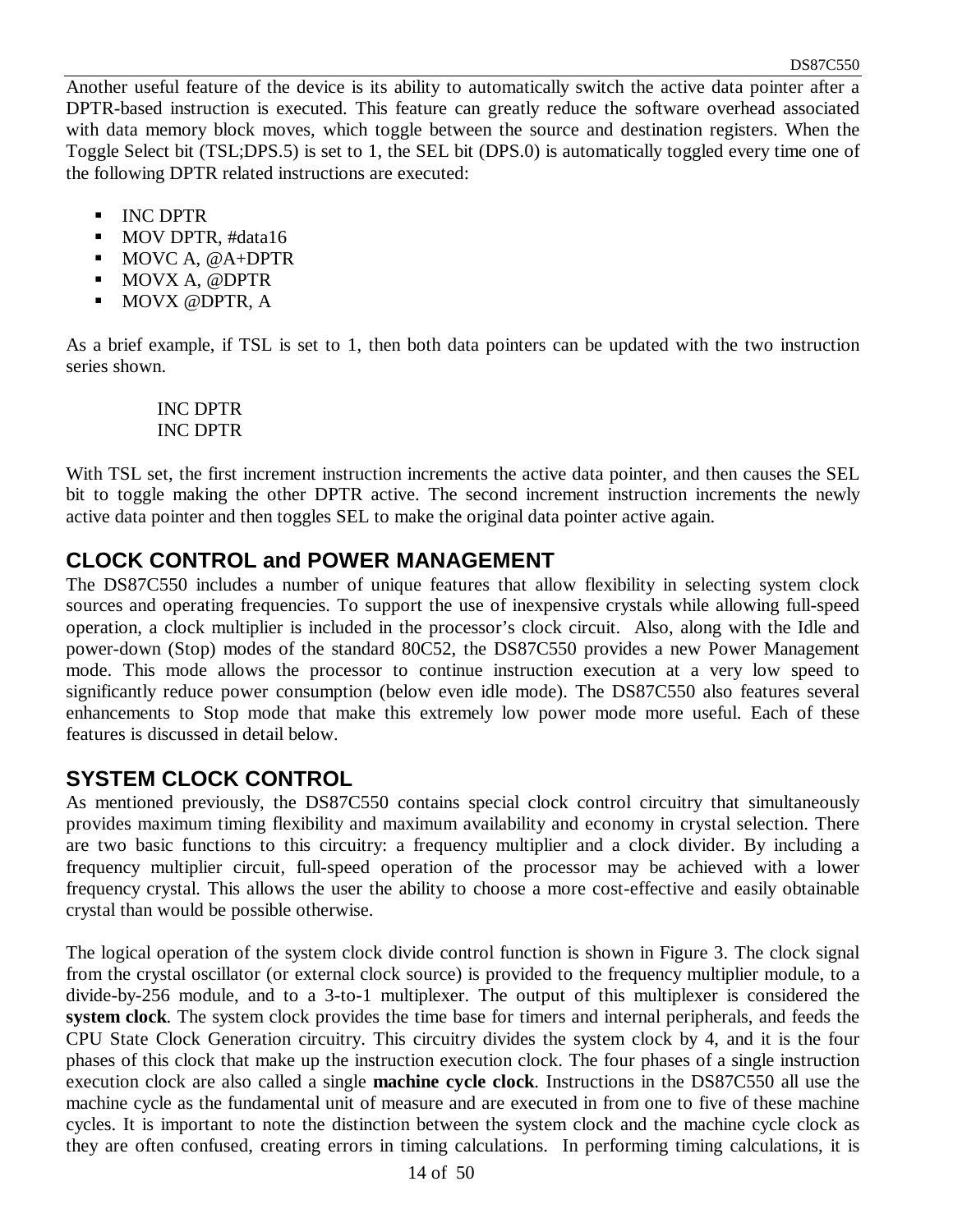important to remember that all timers and internal peripherals operate off of some version of the system clock while the instruction execution engine always operates off of the machine cycle clock.

When CD1 and CD0 (PMR.7-6) are both cleared to a logic 0, the multiplexer selects the frequency multiplier output. The frequency multiplier can supply a clock that is 2 times or 4 times the frequency of the incoming signal. If the times-4 multiplier is selected by setting the  $4X/\sqrt{2X}$  bit (PMR.3) to 1, for example, the incoming signal is multiplied by 4. This 4X clock is then passed through the multiplexer, and then output to the CPU State Clock Generation circuits. These CPU State Clock Generation circuits **always** divide the incoming clock by 4 to arrive at the four states (called a machine cycle) necessary for correct processor operation. In this example, since the clock multiplier multiplies by four and the CPU State Clock Generation circuit divides by 4, the apparent instruction execution speed is 1 external (or crystal oscillator) clock per instruction. If the  $4X/\overline{2X}$  bit is set to 0, then the apparent instruction execution speed is 2 clocks per instruction.

It is important to note that the clock multiplier function does not increase the maximum clock (system clock) rate of the device. The DS87C550 operates at a maximum system clock rate of 33 MHz. Therefore, the maximum crystal frequency is 8.25 MHz when a clock multiplier of 4 is used, and is 16.5 MHz when a clock multiplier of 2 is used. The purpose of the clock multiplier is to simplify crystal selection when maximum processor operation is desired. Specifically, an 8.25 MHz fundamental mode, AT cut, parallel resonant crystal is much easier to obtain than the same crystal at 33 MHz. Most crystals in that frequency range tend to be third overtone type.

As illustrated in Figure 3, the programmable Clock Divide control bits CD1-CD0 (PMR.7-6) provide the processor with the ability to adapt to different crystal (and external clock) frequencies and also to allow extreme division of the incoming clock providing lower power operation when desired. The effect of these bits is shown in Table 5.

| <b>ODI.ODV OF ERATION TADIO O</b> |                 |                                                                |  |  |  |
|-----------------------------------|-----------------|----------------------------------------------------------------|--|--|--|
| CD1                               | CD <sub>0</sub> | <b>Instruction Execution</b>                                   |  |  |  |
|                                   |                 | Frequency multiplier (1 or 2 clocks per machine cycle)         |  |  |  |
|                                   |                 | Reserved                                                       |  |  |  |
|                                   |                 | Clock divided by 4 (4 clocks per machine cycle) <b>Default</b> |  |  |  |
|                                   |                 | Clock divided by 1024 (1024 clocks per machine cycle)          |  |  |  |

#### **CD1:CD0 OPERATION** Table 5

Besides the ability to use a multiplied clock signal, the normal mode of operation, i.e. the reset default condition (CD1 = 1, CD0 = 0) passes the incoming crystal or external oscillator clock signal straight through as the system clock. Because of the CPU State Clock generation circuitry's normal divide-by-4 function, the default execution speed of the DS87C550's basic instruction is one-fourth the clock frequency.

The selection of instruction cycle rate takes effect after a delay of one machine cycle. Note that the clock divider choice applies to all functions including timers. Since baud rates are altered, it may be difficult to conduct serial communication while in divide-by-1024 mode. This is simplified by the use of switchback mode (described later) included on the DS87C550.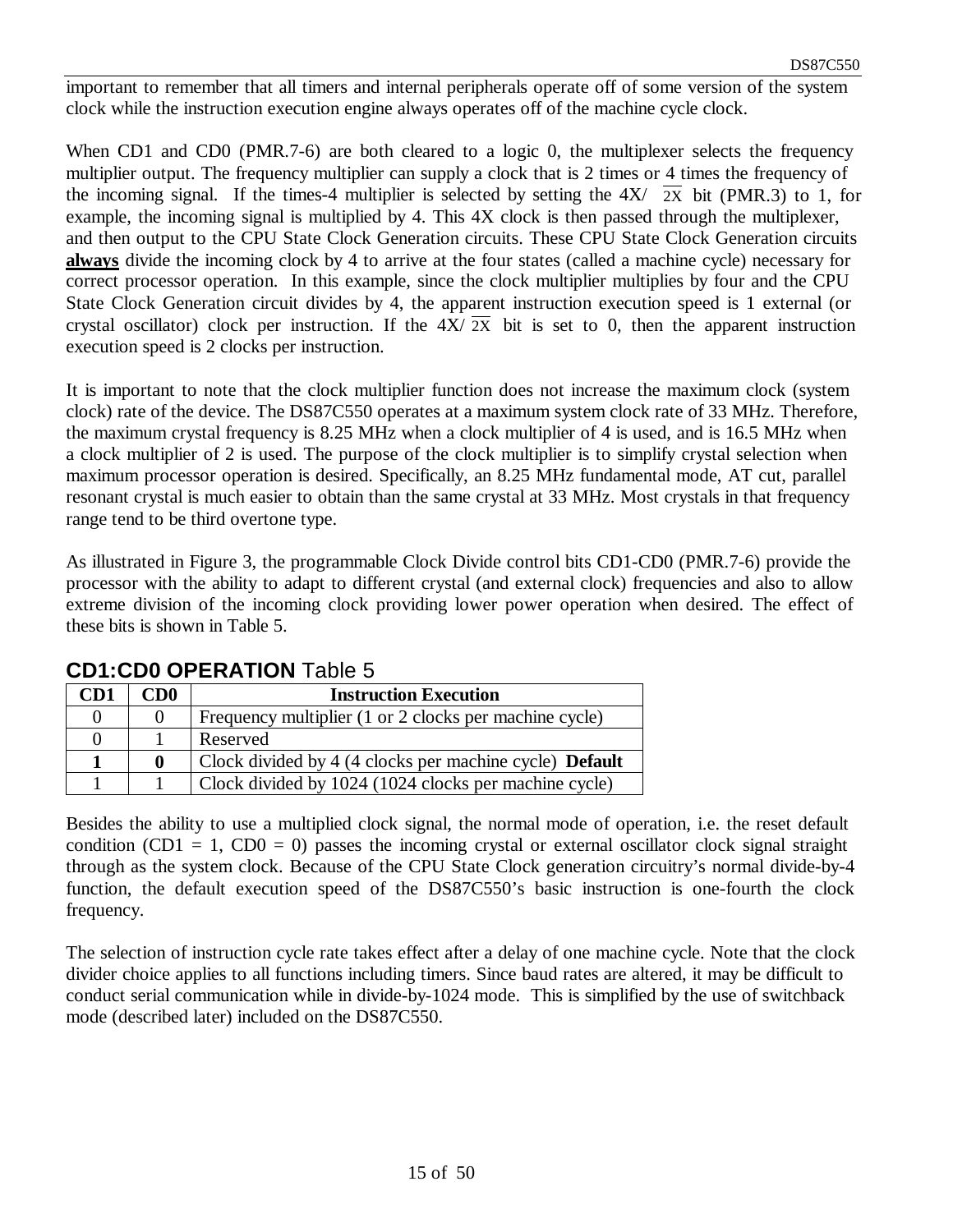#### CLOCK SWITCHING RESTRICTIONS

To ensure clean "glitch-free" switching of the system clock and to ensure that all clocks are running and stable before they are used, there are minor restrictions on accessing the clock selection bits CD1:0 and the  $4X/\overline{2X}$  bit.

One restriction is that any change in the CD1 and CD0 bits from a condition other than a 1 0 state (i.e., clock divided by 4 mode) must pass through the divide-by-4 state before proceeding to the desired state. As a specific example, if the clock divisor bits are set to use the frequency multiplier in 4X mode, no other clock setting is possible until after the CD1:0 bits are set to divide-by-4 mode. After setting clock divided-by-4 mode, then clock divided by 1024 can be selected by setting CD1 and CD0 to "11b". Any attempt to change these bits to a disallowed state will be ignored by the hardware.

There are also some minor restrictions when changing from one clock multiplier to another. Changing the clock multiplier can only be performed when the Crystal Multiplier Enable bit CTM (PMR.4) is set to 0. This bit disables the clock multiplication function. However, the CTM bit can only be changed when CD1 and CD0 are set to divide-by-4 mode (i.e., "10b") and the ring mode (RNGMD = RCON.2) bit is 0 (discussed later). Changing the clock multiplication factor also requires that the new frequency be stable prior to effecting the change. The SFR bit CKRDY (RCON.3) indicates the state of the stabilization timeout. Setting the CTM bit to a 0 from a 1 disables the clock multiplier function, automatically clears the CKRDY bit, and starts the stabilization timeout.



## **SYSTEM CLOCK CONTROL** Figure 3

During the stabilization period, CKRDY will remain low, and software will be unable to set the CD1:0 bits to select the frequency multiplier. After the stabilization delay, CKRDY will be set to a 1 by hardware. Note that this bit cannot be set to 1 by software. After hardware sets CKRDY bit, then the CD1:0 bits can be set to use the clock multiplier function. However, before changing CD1:0, the 4X/ 2X bit must be set to the desired state. Following this, the CTM bit must be set to 1 to enable the crystal multiplier. Finally the CD1:0 bits may be set to select the crystal multiplier function. By following this procedure, the processor is guaranteed to receive a stable, glitch-free clock.

## **OSCILLATOR-FAIL DETECT**

The DS87C550 contains a unique safety mechanism called an on-chip Oscillator-Fail Detect circuit. When enabled, this circuit causes the processor to be reset if the oscillator frequency falls below TBD kHz. The processor is held in reset until the oscillator frequency rises above TBD kHz. In operation, this circuit can provide a backup for the watchdog timer. Normally, the watchdog timer is initialized so that it will timeout and will cause a processor reset in the event that the processor loses control. This works perfectly as long as there is a clock from the crystal or external oscillator, but if this clock fails, there is the potential for the processor to fail in an uncontrolled and possibly undesirable state. With the use of the oscillator-fail detect circuit, the processor will be forced to a known state (i.e., reset) even if the oscillator stops.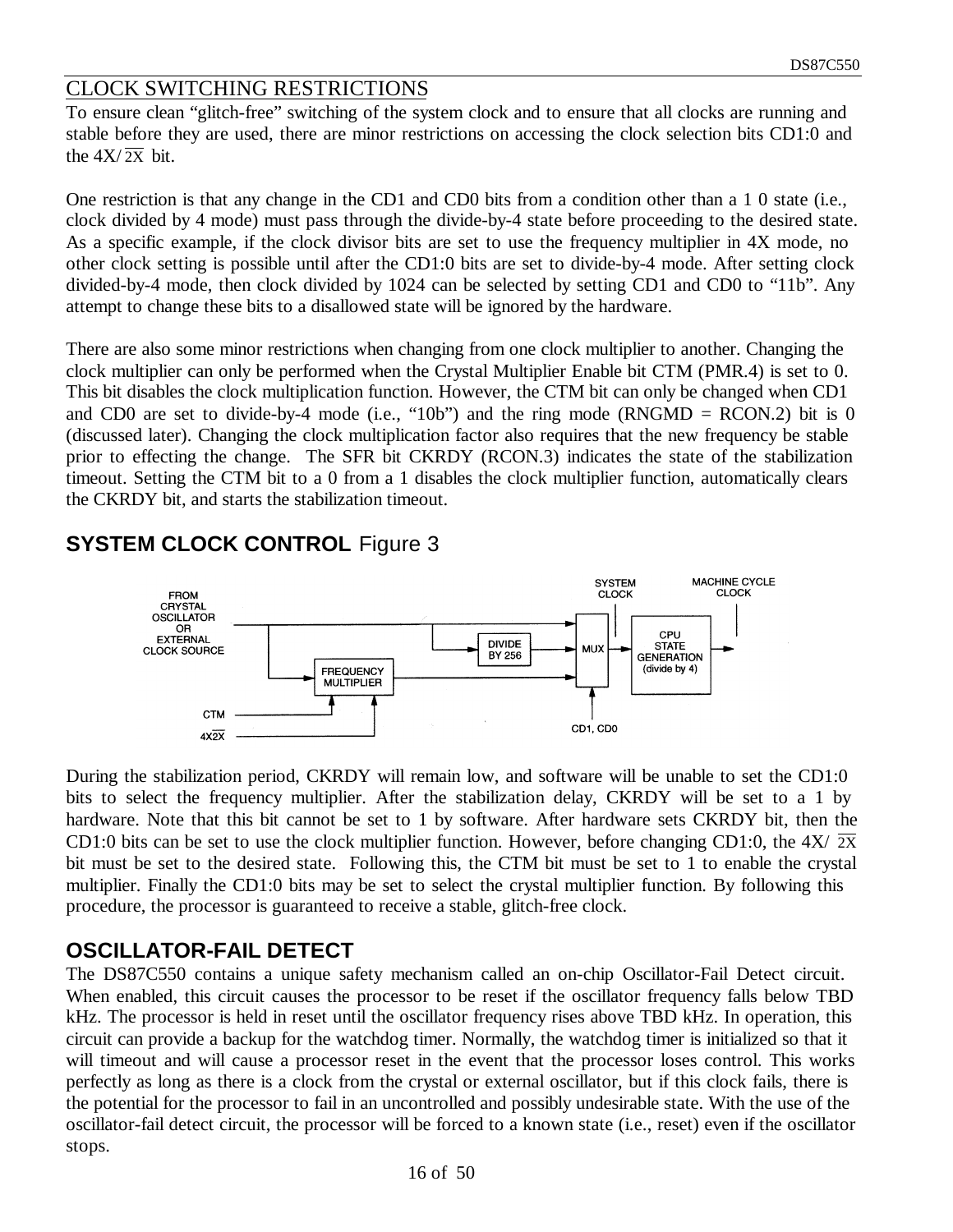The oscillator-fail detect circuitry is enabled by software setting the enable bit OFDE (PCON.4) to a 1. Please note that software must use a "Timed Access" procedure (described later) to write to this bit. There is an oscillator-fail detect flag, OFDF (PCON.5), that is set to a 1 by the hardware when it detects an oscillator failure. The processor will be forced into a reset state when this occurs if enabled by OFDE. The oscillator-fail detect flag can only be cleared to a 0 by a power-up reset or by software. It should be noted that the oscillator-fail detect circuitry is not disabled by entering Stop mode. There fore, the user must ensure that this feature is disabled before entering Stop mode.

#### **POWER MANAGEMENT MODE (PMM)**

Power Management Mode offers a complete scheme of reduced internal clock speeds that allow the CPU to run software but to use substantially less power. Normally, during default operation, the DS87C550 uses 4 clocks per machine cycle. Thus the instruction cycle (machine cycle clock) rate is Clock/4. At 33 MHz crystal speed, the instruction cycle speed is 8.25 MHz. In PMM the microcontroller operates, but from an internally divided version of the clock source. This creates a lower power state without external components. As shown in Figure 3, the system clock may be selected to use the crystal (or external oscillator) frequency divided by 256. This produces a machine cycle that consists of the crystal frequency divided by 1024, which is considered Power Management Mode (PMM). With the processor executing instructions at this much lower rate, a significant amount of power is saved.

Software is the only mechanism to invoke the PMM. Table 6 illustrates the instruction cycle rate in PMM for several common crystal frequencies. Since power consumption is a direct function of operating speed, PMM runs very slowly and provides the lowest power consumption without stopping the CPU. This is illustrated in Table 7.

| MAYIJINE VTVEE INATE TADIC 0<br>PMM<br><b>Full Operation</b> |                              |                                 |  |  |  |  |  |  |
|--------------------------------------------------------------|------------------------------|---------------------------------|--|--|--|--|--|--|
| <b>Crystal Speed</b>                                         | (4 clocks per machine cycle) | (1024 clocks per machine cycle) |  |  |  |  |  |  |
| 11.0592 MHz                                                  | 2.765 MHz                    | 10.8 kHz                        |  |  |  |  |  |  |
| 16 MHz                                                       | $4.0$ MHz                    | 15.6 kHz                        |  |  |  |  |  |  |
| 25 MHz                                                       | $6.25$ MHz                   | 24.4 kHz                        |  |  |  |  |  |  |
| 33 Mhz                                                       | 8.25 MHz                     | 32.2 kHz                        |  |  |  |  |  |  |

# **MACHINE CYCLE RATE** Table 6

#### **OPERATING CURRENT ESTIMATES IN PMM** Table 7

| <b>Crystal Speed</b> | <b>Full Operation</b><br>(4 clocks per machine cycle) | PMM<br>(1024 clocks per machine cycle) |
|----------------------|-------------------------------------------------------|----------------------------------------|
| 11.0592 MHz          | $13.1 \text{ mA}$                                     | $4.8 \text{ mA}$                       |
| 16 MHz               | $17.2 \text{ mA}$                                     | $5.6 \text{ mA}$                       |
| 25 MHz               | $25.7 \text{ mA}$                                     | $7.0 \text{ mA}$                       |
| 33 Mhz               | $32.8 \text{ mA}$                                     | $8.2 \text{ mA}$                       |

Note that PMM provides a lower power condition than Idle mode. This is because in Idle, all clocked functions such as timers run at a rate of crystal divided by 4. Since wakeup from PMM is as fast as or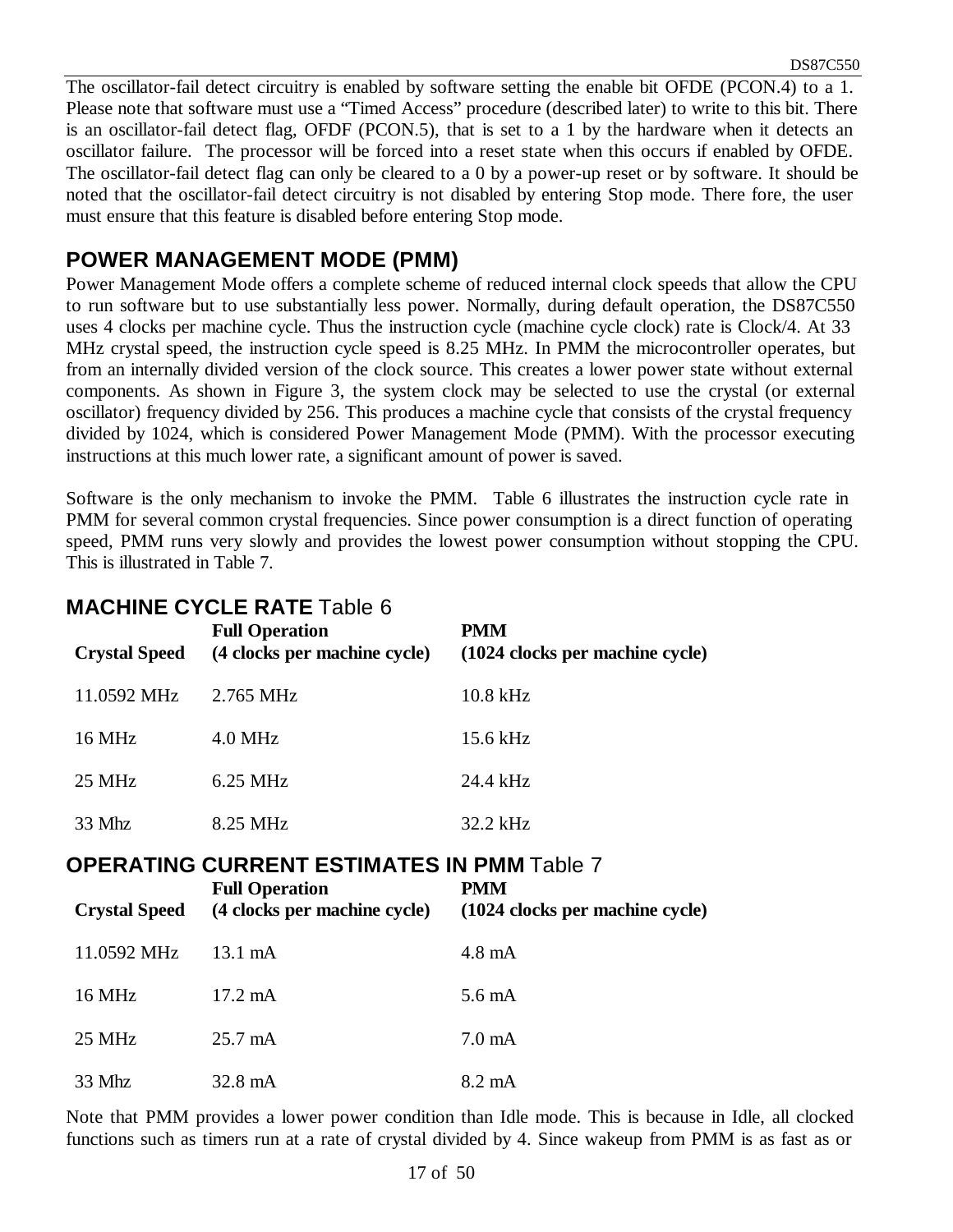faster than wakeup from Idle, and since PMM allows the CPU to continue to execute instructions (even if doing NOPs), there is little reason to use Idle in new designs.

#### **Switchback**

One of the other unique features included on the DS87C550 is Switchback. Simply, Switchback when enabled will allow serial ports and interrupts to automatically switch back from divide-by-1024 (PMM) to divide-by-4 (standard speed operation). This feature makes it very convenient to use the Power Management Mode in real time applications. Of course to return to a divide-by-4 clock rate from divideby-1024 PMM, software can simply select the CD1 & CD0 clock control bits to the 4 clocks per cycle state. However, the DS87C550 provides hardware alternatives for automatic Switchback to standard speed operation.

The Switchback feature is enabled by setting the SFR bit SWB (PMR.5) to a 1. Once it is enabled and when PMM is selected, there are two possible events that can cause an automatic switchback to divideby-4 mode. First, if an interrupt occurs and is set so that it will be acknowledged, this event will cause the system clock to revert from PMM to divide-by-4 mode. For example, if  $\overline{INT0}$  is enabled then Switchback will occur on  $\overline{INT0}$ . However, if  $\overline{INT0}$  is not enabled, then activity on  $\overline{INT0}$  will not cause switchback to occur.

A Switchback can also occur when an enabled UART detects the start bit indicating the beginning of an incoming serial character or when the SBUF register is loaded initiating a serial transmission. Note that a serial character's start bit does not generate an interrupt. This occurs only on reception of a complete serial word. The automatic Switchback on detection of a start bit allows hardware to correct baud rates in time for a proper serial reception or transmission. So with Switchback enabled and a serial port enabled, the automatic switch to normal speed operation occurs automatically in time to receive or transmit a complete serial character as if nothing special had happened.

Once Switchback causes the processor to make the transition back to divide-by-4 mode, software must modify SFR bits CD1 & CD0 to re-enter Power Management Mode. However, if a serial port is in the process of transmitting or receiving a character, then this change back to PMM will not be allowed as the hardware prevents a write to CD1 & CD0 during any serial port activity.

Since the reception of a serial start bit or an interrupt priority lockout is normally undetectable by software in an 8051, the Status register features several new flags that are useful. These are described below.

#### **Status**

Information in the Status register assists decisions about switching into PMM. This register contains information about the level of active interrupts and the activity on the serial ports.

The DS87C550 supports three levels of interrupt priority. These levels are Power-fail, High, and Low. Status bits STAT.7-5 indicate the service status of each level. If PIP (Power-fail Interrupt Priority; STATUS.7) is a 1, then the processor is servicing this level. If either HIP (High Interrupt Priority; STATUS.6) or LIP (Low Interrupt Priority; STATUS.5) is high, then the corresponding level is in service.

Software should not rely on a lower priority level interrupt source to remove PMM (Switchback) when a higher level is in service. Check the current priority service level before entering PMM. If the current service level locks out a desired Switchback source, then it would be advisable to wait until this condition clears before entering PMM.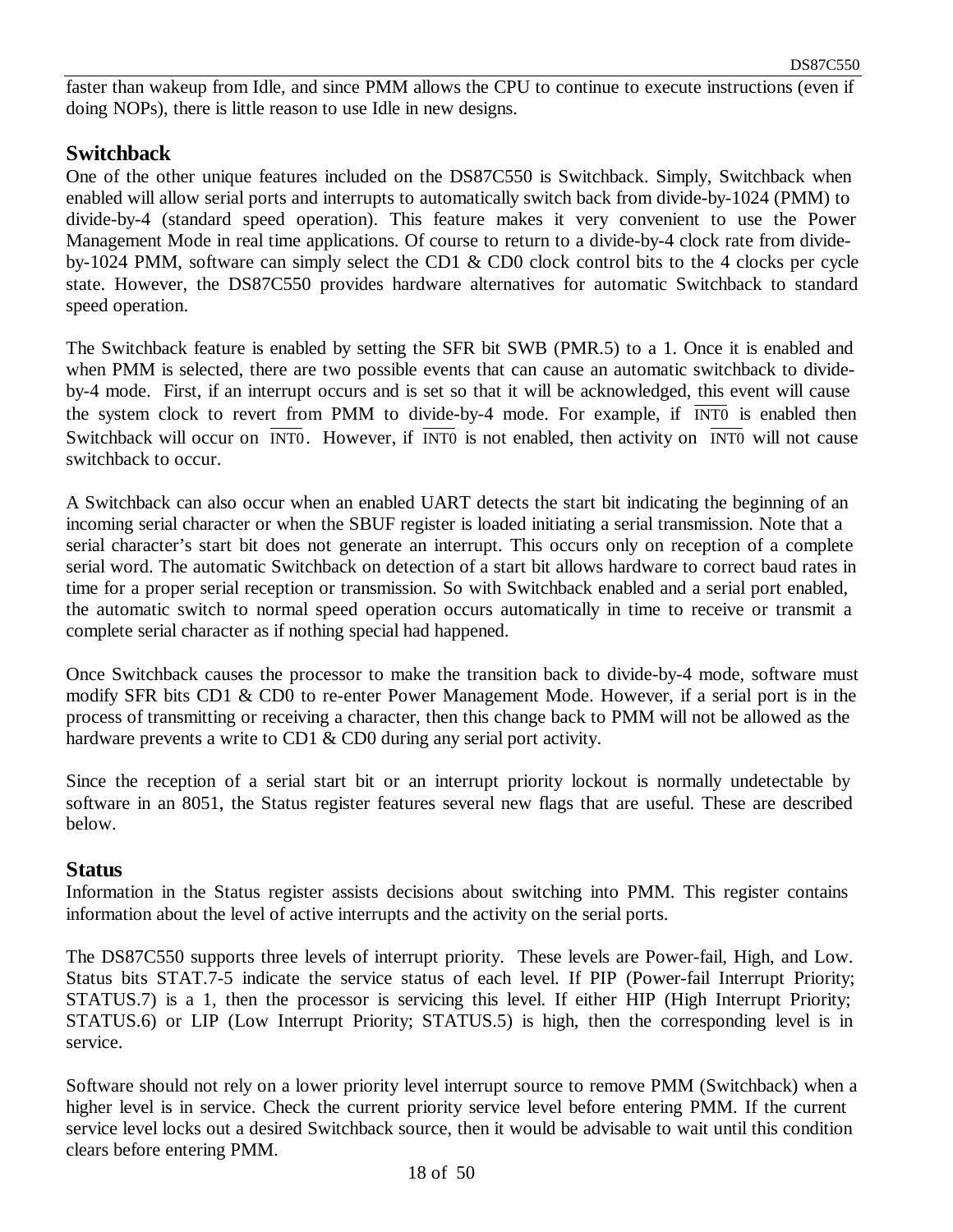Alternately, software can prevent an undesired exit from PMM by entering a low priority interrupt service level before entering PMM. This will prevent other low priority interrupts from causing a Switchback.

Status also contains information about the state of the serial ports. Serial Port Zero Receive Activity (SPRA0; STATUS.0) indicates a serial word is being received on Serial Port 0 when this bit is set to a 1. Serial Port Zero Transmit Activity (SPTA0; STATUS.1) indicates that the serial port is still shifting out a serial transmission. STATUS.2 (SPRA1) and STATUS.3 (SPTA1) provide the same information for Serial Port 1, respectively. While one of these bits is set, hardware prohibits software from entering PMM (CD1 & CD0 are write-protected) since this would corrupt the corresponding serial transmissions.

#### **IDLE MODE**

Setting the LSB of the Power Control register (PCON.0) invokes the Idle mode. Idle will leave internal clocks, serial ports and timers running. Power consumption drops because memory is not being accessed and instructions are not being executed. Since clocks are running, the Idle power consumption is a function of crystal frequency. It should be approximately  $\frac{1}{2}$  of the operational power at a given frequency. The CPU can exit the Idle state with any interrupt or a reset. Idle is available for backward software compatibility. However, due to improvements over the original architecture, the processor's power consumption can be reduced to below Idle levels by invoking Power Management Mode (PMM) and running NOPs.

#### **STOP MODE**

Setting bit 1 of the Power Control register (PCON.1) invokes the Stop mode. Stop mode is the lowest power state (besides power-off) since it turns off all internal clocking. The I  $_{\rm CC}$  of a standard Stop mode is approximately 1 uA (but is specified in the Electrical Specifications). All processor operation ceases at the end of the instruction that sets PCON.1. The CPU can exit Stop mode from an external interrupt or a reset condition. Internally generated interrupts (timer, serial port, etc.) are not useful since they require clocking activity.

#### BAND-GAP SELECT

The DS87C550 provides two enhancements to the Stop mode. As described below, the DS87C550 provides a band-gap reference to determine Power-fail Interrupt and Reset thresholds. The default state is that the band-gap reference is off while in Stop mode. This mode allows the extremely low-power state mentioned above. A user can optionally choose to have the band-gap enabled during Stop mode. With the band-gap reference enabled, PFI and Power-fail Reset are functional and are valid means for leaving Stop mode. This allows software to detect and compensate for a brownout or power supply sag, even when in Stop mode.

In Stop mode with the band-gap enabled,  $I_{\text{CC}}$  will be approximately 100 uA compared with 1 uA with the band-gap off. If a user does not require a Power-fail Reset or Interrupt while in Stop mode, the band-gap can remain disabled. Only the most power-sensitive applications should turn off the band-gap, as this results in an uncontrolled power-down condition.

The control of the band-gap reference is located in the Ring Oscillator Control Register (RCON). Setting BGS (RCON.0) to a 1 will keep the band-gap reference enabled during Stop mode. The default or reset condition is with the bit at a logic 0. This results in the band-gap being off during Stop mode. Note that this bit has no control of the reference during full power, PMM, or Idle modes.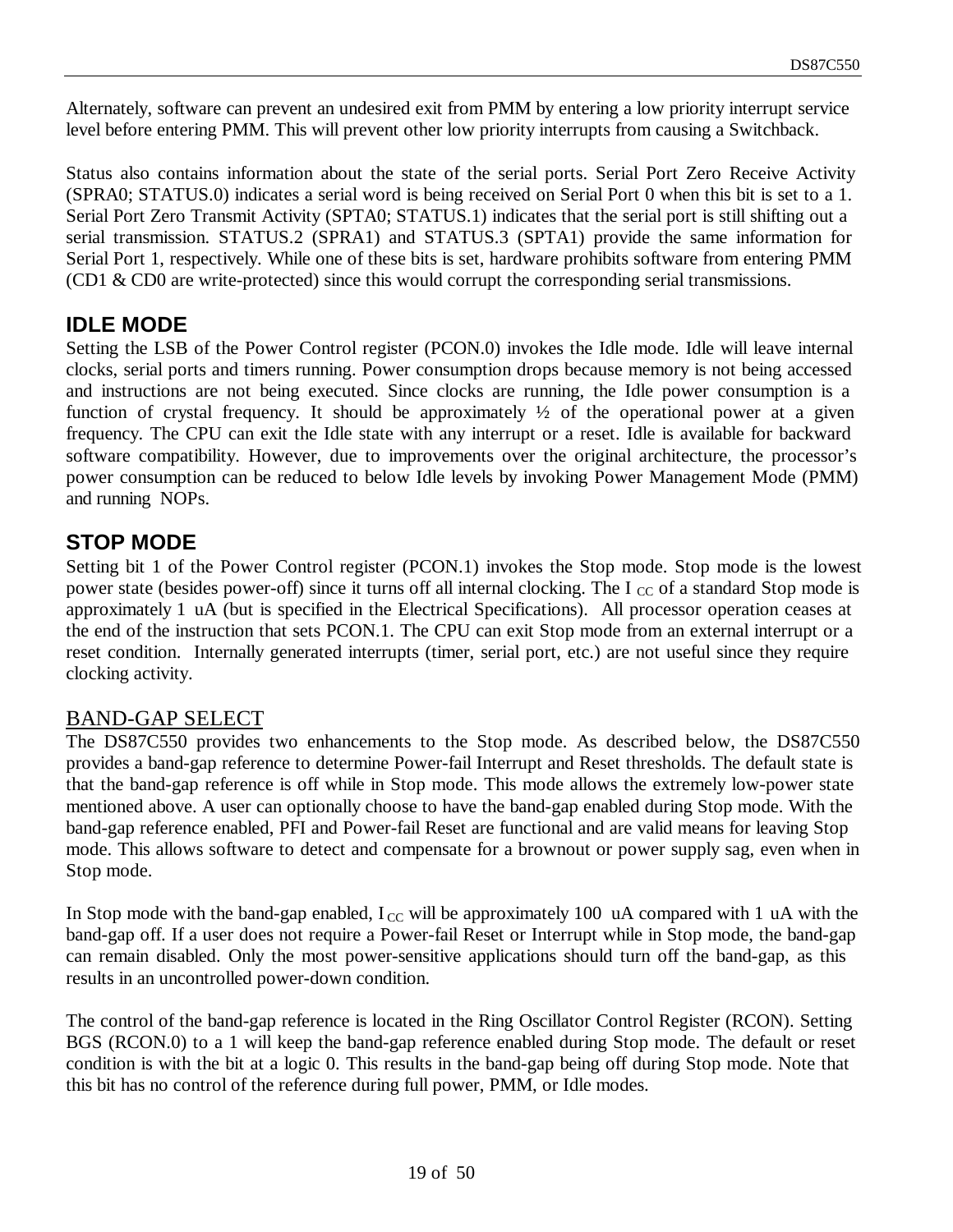#### RING OSCILLATOR

The second enhancement to Stop mode on the DS87C550 allows an additional power saving option while also making Stop easier to use. This is the ability to start instantly when exiting Stop mode. It is the internal ring oscillator that provides this feature. This ring can be a clock source when exiting Stop mode in response to an interrupt. The benefit of the ring oscillator is as follows.

Entering Stop mode turns off the crystal oscillator and all internal clocks to save power. When exiting Stop mode, the external crystal may require up to 10 ms to begin oscillating again. The DS87C550 can eliminate that delay through the use of the internal ring oscillator, resuming operation in less than 100 ns when exiting Stop mode. If a user selects the ring to provide the start-up clock and the processor remains running, hardware will automatically switch to the crystal once a power-on reset interval (65536 crystal clocks) has expired.

The ring oscillator runs at approximately 4 MHz but will not be a precise value. Do not conduct real-time precision operations (including serial communication) during this ring period. The default state is to exit Stop mode without using the ring oscillator, so action to enable the ring must be taken before entering stop mode.

The Ring Select (RGSL) bit in the RCON register (RCON.1) controls this function. When  $RGSL = 1$ , the CPU will use the ring oscillator to exit Stop mode quickly. As mentioned above, the processor will automatically switch from the ring to the crystal after a delay of 65,536 crystal clocks. For a 3.57 MHz crystal, this is approximately 18 ms. The processor sets a flag called Ring Mode (RGMD = RCON.2) that tells software that the ring is being used. The bit will be a logic 1 when the ring is in use.

#### **TIMED ACCESS PROTECTION**

Selected SFR bits are critical to operation, making it desirable to protect them against an accidental write operation. The Timed Access procedure prevents an errant processor from accidentally altering a bit that would seriously affect processor operation. The Timed Access procedure requires that the write of a protected bit be preceded by the following instructions:

MOV 0C7h, #0AAh MOV 0C7h, #55h

By writing an AAh followed by a 55h to the Timed Access register (location C7h), the hardware opens a three-cycle window that allows software to modify one of the protected bits. If the instruction that seeks to modify the protected bit is not immediately preceded by these instructions, the write will not take effect. The protected bits are:

| WDCON.6   | <b>POR</b>       | Power-On Reset Flag                                    |
|-----------|------------------|--------------------------------------------------------|
| WDCON.3   | WDIF             | Watchdog Interrupt Flag                                |
| WDCON.1   | <b>EWT</b>       | Watchdog Reset Enable                                  |
| WDCON.0   | <b>RWT</b>       | <b>Reset Watchdog Timer</b>                            |
| RCON.0    | BGS              | <b>Band-Gap Select</b>                                 |
| ROMSIZE.2 | RMS <sub>2</sub> | <b>Program Memory Select</b><br>$\operatorname{Rit} 2$ |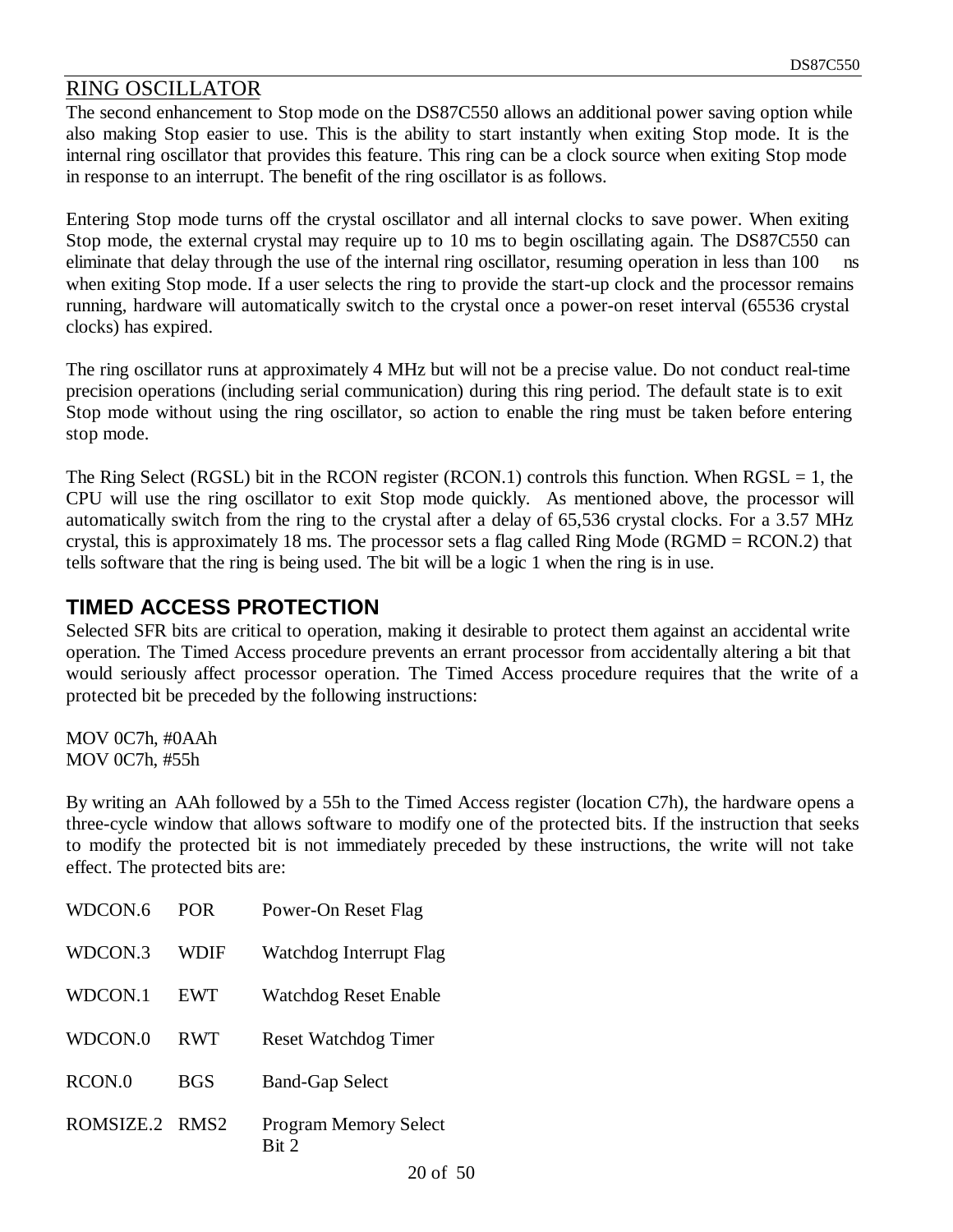| ROMSIZE.1 RMS1 | <b>Program Memory Select</b><br>Bit 1            |
|----------------|--------------------------------------------------|
| ROMSIZE.0 RMS0 | <b>Program Memory Select</b><br>Bit <sub>0</sub> |

## **EMI REDUCTION**

One of the major contributors to radiated noise in an 8051-based system is the toggling of ALE. The DS87C550 allows software to disable ALE when not used by setting the ALEOFF (PMR.2) bit to a 1. When ALEOFF = 1, ALE will still toggle during an off-chip MOVX. However, ALE will remain inactive when performing on-chip memory access. The default state is  $ALEOFF = 0$  so  $ALE$  normally toggles at a frequency of XTAL/4.

## **PERIPHERAL OVERVIEW**

The DS87C550 provides several of the most commonly needed peripheral functions in microcomputerbased systems. New functions include a second serial port, power-fail reset, power-fail interrupt flag, and a programmable watchdog timer. In addition, the DS87C550 contains an analog-to-digital converter and four channels of pulse width modulation for industrial control and measurement applications. Each of these peripherals is described below. More details are available in the High-Speed Micro Data Book (or its most recent addendum).

## **SERIAL PORTS**

The DS87C550 provides a serial port (UART) that is identical to the 80C52. In addition, it includes a second hardware serial port that is a full duplicate of the standard one. This port optionally uses pins P1.6 (RXD1) and P1.7 (TXD1). It has duplicate control functions included in new SFR locations.

Both ports can operate simultaneously but can be at different baud rates or even in different modes. The second serial port has similar control registers (SCON1, SBUF1) to the original. The new serial port can only use Timer 1 for timer generated baud rates.

Control for serial port 0 is provided by the SCON0 register while its I/O buffer is SBUF0. The registers SCON1 and SBUF1 provide the same functions for the second serial port. A full description of the use and operation of both serial ports may be found in the "High-Speed Microcontroller Data Book."

# **ANALOG TO DIGITAL CONVERTER**

The DS87C550 contains a 10-bit successive approximation analog-to-digital converter. This converter provides eight multiplexed channels of analog input and allows the user to select either an external or internal precision voltage reference to be used for the conversion process. The A/D converter provides true 9-bit accuracy with a total error of less than ±2 LSBs.

The A/D Converter may be disabled to conserve power by writing a 0 to the SFR ADON bit (ADCON1.1). At reset, this is the default condition, and the user must write a 1 to this bit prior to using the A/D Converter.

#### A/D CONVERTER INPUT

The A/D Converter of the DS87C550 provides eight channels of analog input on device pins ADC7 through ADC0 (P5.7-P5.0). The signals on these pins are input into an analog multiplexer. The magnitude (and polarity) of these signals is limited by the reference voltage used by the converter (see DC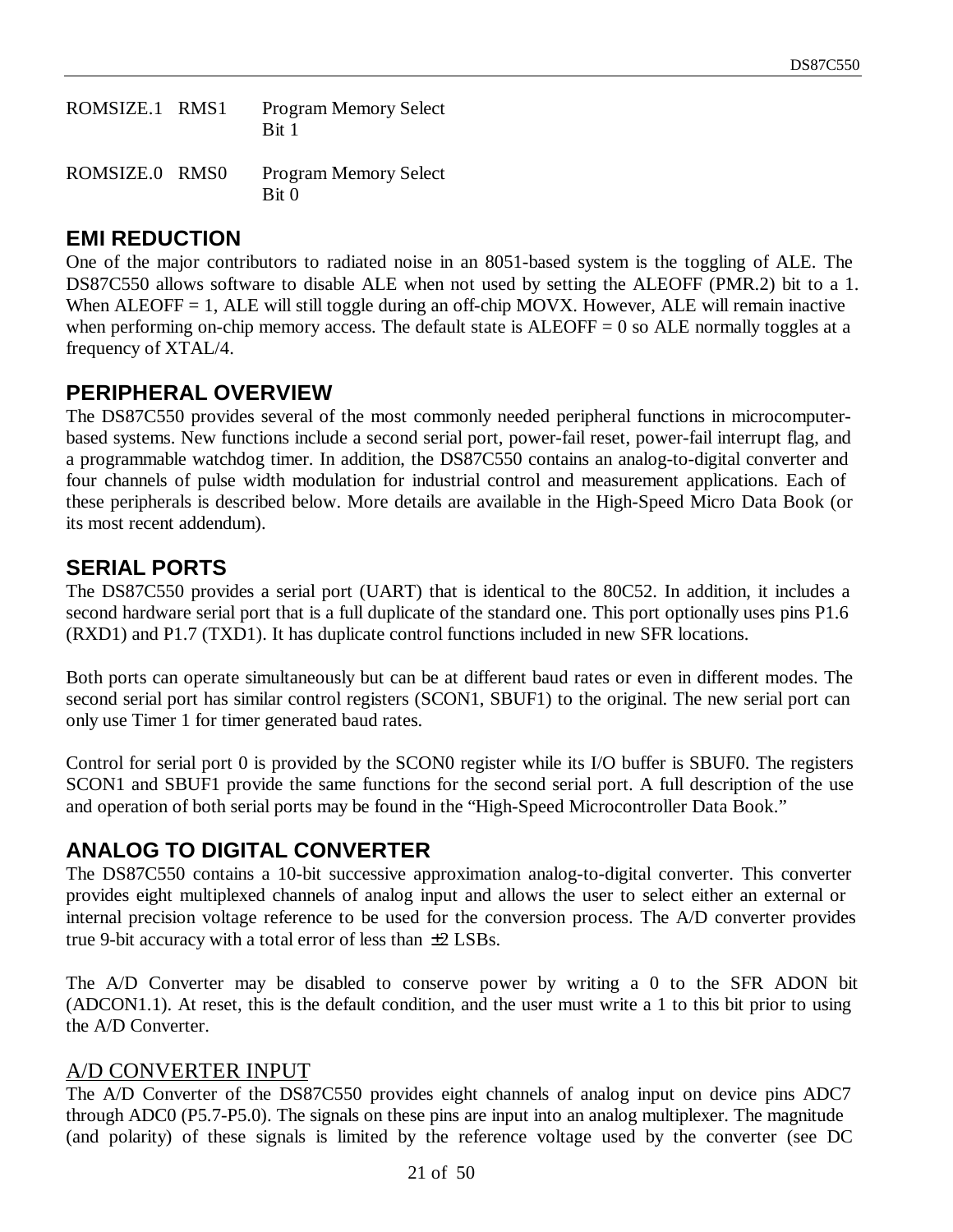Specifications section). This reference voltage may be selected to be either an internal band-gap voltage (VBG) or an external reference (Avref+, Avref-). This selection is made by writing a 0 (uses internal reference VBG) or writing a 1 (uses external reference ( Avref+, Avref-) to the ADRS bit (PWMADR.7). The default reset condition is for the internal reference to be selected.

Selecting a single analog signal for conversion is achieved by software writing the desired channel number (0 through 7) into SFR bits MUX2 through MUX0 bits of the A/D Control Register 2 (ADCON2.6-4). The single output of the multiplexer is then provided to a sample and hold circuit that maintains a steady signal during the conversion process.

#### A/D CONVERSION PROCESS

The A/D conversion process can be configured for one-shot or continuous mode operation. For one-shot operation, the SFR bit CONT/SS (ADCON1.5) must be a 0. The conversion process is then initiated by software writing a 1 to the STRT/BSY SFR bit (ADCON1.7) if the ADEX (ADCON1.4) bit is a 0. If the ADEX bit is a 1, then the conversion is initiated by an active low signal on the external pin STADC (P6.7). If continuous mode is selected (CONT/SS  $= 1$ ), then the first conversion is initiated as described above, but another conversion will be automatically started at the completion of the previous conversion.

Once initiated, the conversion process requires 16 A/D clock periods  $(T_{\text{ACK}})$  to complete. Because of the dynamic nature of the converter, the A/D clock period can be no less that 1 us and no more than 6.25 us. This requirement is expressed as follows:

$$
1.0~us <= T_{ACLK} <= 6.25~us
$$

Therefore any single conversion time can range from 16 us minimum to 100 us maximum, depending on the selected A/D clock frequency.

The A/D clock frequency is a function of the processor's machine cycle clock and the A/D clock's prescaler setting as shown by the following equation:

$$
T_{\text{ACLK}} = T_{\text{MCLK}} * (N+1)
$$

where N is the prescaler setting in APS3:0.

The processor's machine cycle clock period  $(T_{MCLK})$  is normally the external crystal (or oscillator) frequency multiplied by 4 (but can be affected by the CD1, CD0, and 4X/ 2X bits). The A/D clock period must be set by the user to ensure that it falls within the minimum and maximum values specified above. As an example, assume the processor's crystal frequency is 33 MHz and that the processor is running in a standard divide-by-4 mode. This means that the period of the processors machine cycle clock, i.e.,  $T_{MLLK}$ , will be (1/33 MHz)\*4 or 121.2 ns. If it is assumed that the application requires the fastest possible conversion time, then the desired  $T_{\text{ACK}}$  is 1.0 us. The necessary prescale value can then be calculated as:

$$
N=(T_{\mathrm{ACLK}}/T_{\mathrm{MCLK}})\text{-}1
$$

Therefore for this example,  $N = 7.25$ . Since N must be an integer, the value of N must be 8 (rounded up to the next integer). This results in a conversion clock  $T_{\text{ACLK}} = 1.091$  us.

The prescaler value must be stored in SFR bits APS3 through APS0 (ADCON2.3-0) to achieve the proper A/D clock. These bits default to 0 on a processor reset, so they must be set as desired by the processor's initialization software.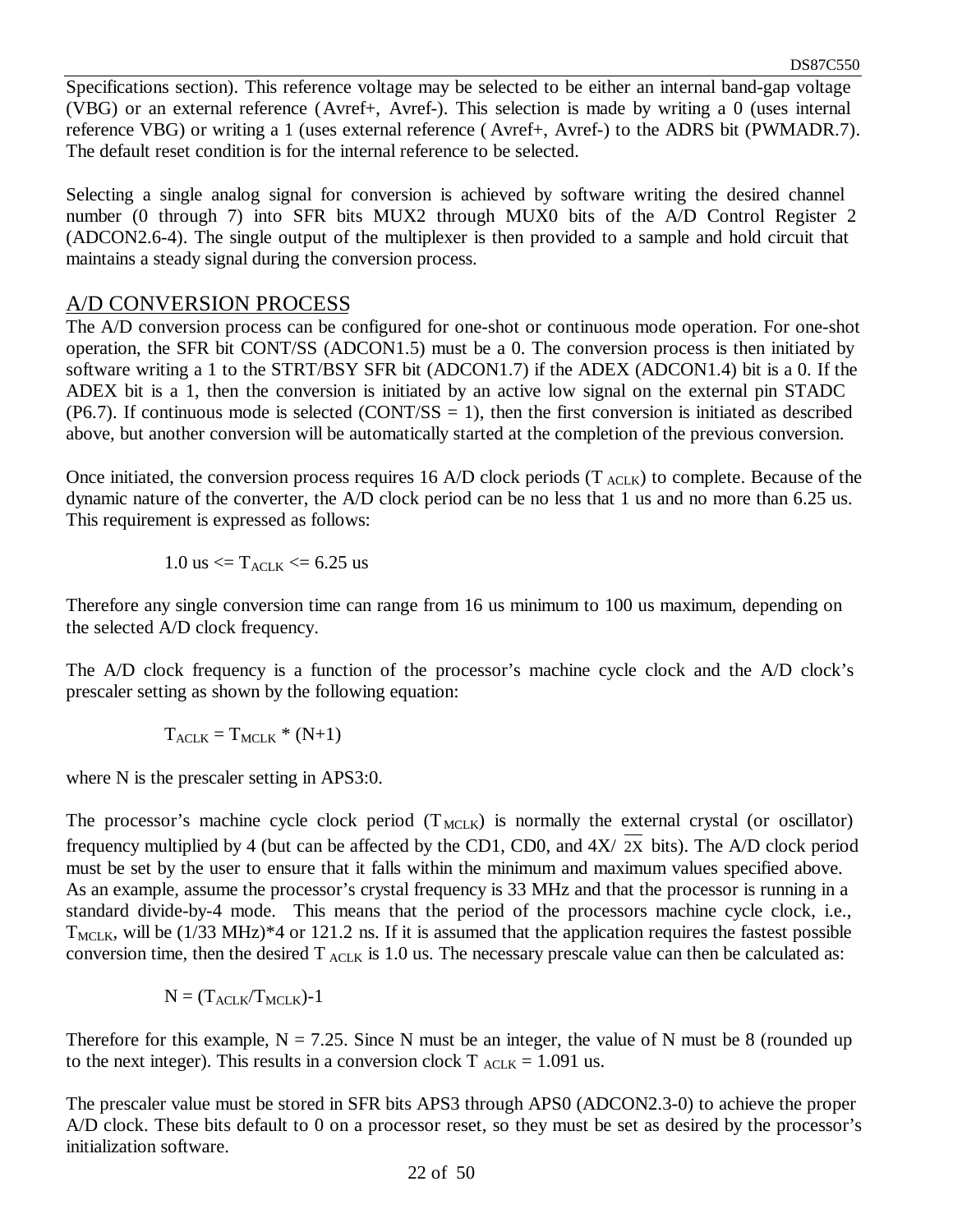## A/D OUTPUT

There are two SFR locations that contain the result of the A/D conversion process. They are ADMSB (most significant byte) and ADLSB (least significant byte). The ADLSB byte always contains the 8 least significant bits of the 10-bit result. The ADMSB can be configured in two different ways through the use of the SFR bit OUTCF (ADCON2.7). If OUTCF is a 0, then ADMSB contains the 8 most significant bits of the 10-bit conversion (i.e., bits 9-2). If OUTCF is a 1, then ADMSB contains A/D output bits 9-8 (right justified). The upper 6 bits of the register are set to 0 in this case.

The value stored in the output registers is given by the following equation:

1024 x ((Vin-Avref-)/(Avref+ - Avref-))

This equation shows that the A/D conversion result is a 10-bit binary number that represents what fraction of the available reference voltage the input signal is. As you can see with a reference voltage of 2.5 volts, the output has a resolution of 2.44 millivolts. This shows that the reference voltage must be very well regulated to ensure satisfactory performance. It should be noted that the output of the A/D conversion process will be "0000000000" for voltages from Avref- to (Avref- +1/2 LSB). In addition, "11111111111" will be output for voltages from (Avref+ - 3/2 LSB) to Avref+.

The DS87C550 offers a unique feature that allows the result of an A/D conversion to be compared with two user-defined values stored in the WINHI and WINLO registers. The results of this comparison will set or clear the WCM (ADCON 1.2) bit, and this bit can be used as a qualifier to the A/D interrupt. This comparison is built into hardware so that this feature is performed without any burden on the software, and A/D results that are not of particular interest to the application can be ignored. Special function registers WINHI and WINLO are loaded by application software with 8-bit numbers that are compared with the 8 MSBs of the A/D result. These user-defined numbers form a range of values, and the A/D result is evaluated to be inside or outside of this range. When WCIO (ADCON.1) is 0, then WCM is set if the A/D result is found to be inside the range. Otherwise WCM is cleared. When WCIO is a 1, then WCM is set if the A/D result is found to be outside the range. Otherwise WCM is cleared. The state of the WCM bit is expressed by the following equation:

 $WCM = WCIO \oplus (WINHI \leq ADMSB) \oplus (WINLO \leq ADMSB)$ 

This equation precisely identifies the relationship between the window registers (WINHI and WINLO), the MSB of the A/D conversion (ADMSB), and the WCIO and WCM bits. However by observation, it is not particularly intuitive as to how this interaction works in a practical sense. If the user makes the assumption that the value stored in WINHI is greater that the value stored in WINLO (this is normally but not necessarily the case), then this equation can be simplified to the following two cases:

For  $WCIO = 0$ :  $WCM = (WINHI > ADMSB)$  AND (ADMSB  $\geq$  WINLO)

For  $WCIO = 1$ :  $WCM = (WINHI \leq ADMSB) OR (ADMSB < WINLO)$ 

It is clear that these two equations now express the cases where the A/D result is inside the comparison window (WCIO = 0) and outside the comparison window (WCIO = 1). It is important to note the  $\leq$  and ≥ symbols and account for the specific values that are included in the comparison.

There is another SFR bit, WCQ, that further defines the action taken when the WCM is set. If WCQ is 0, then an A/D Interrupt will occur (if enabled) regardless of the comparison results. When WCQ is set to a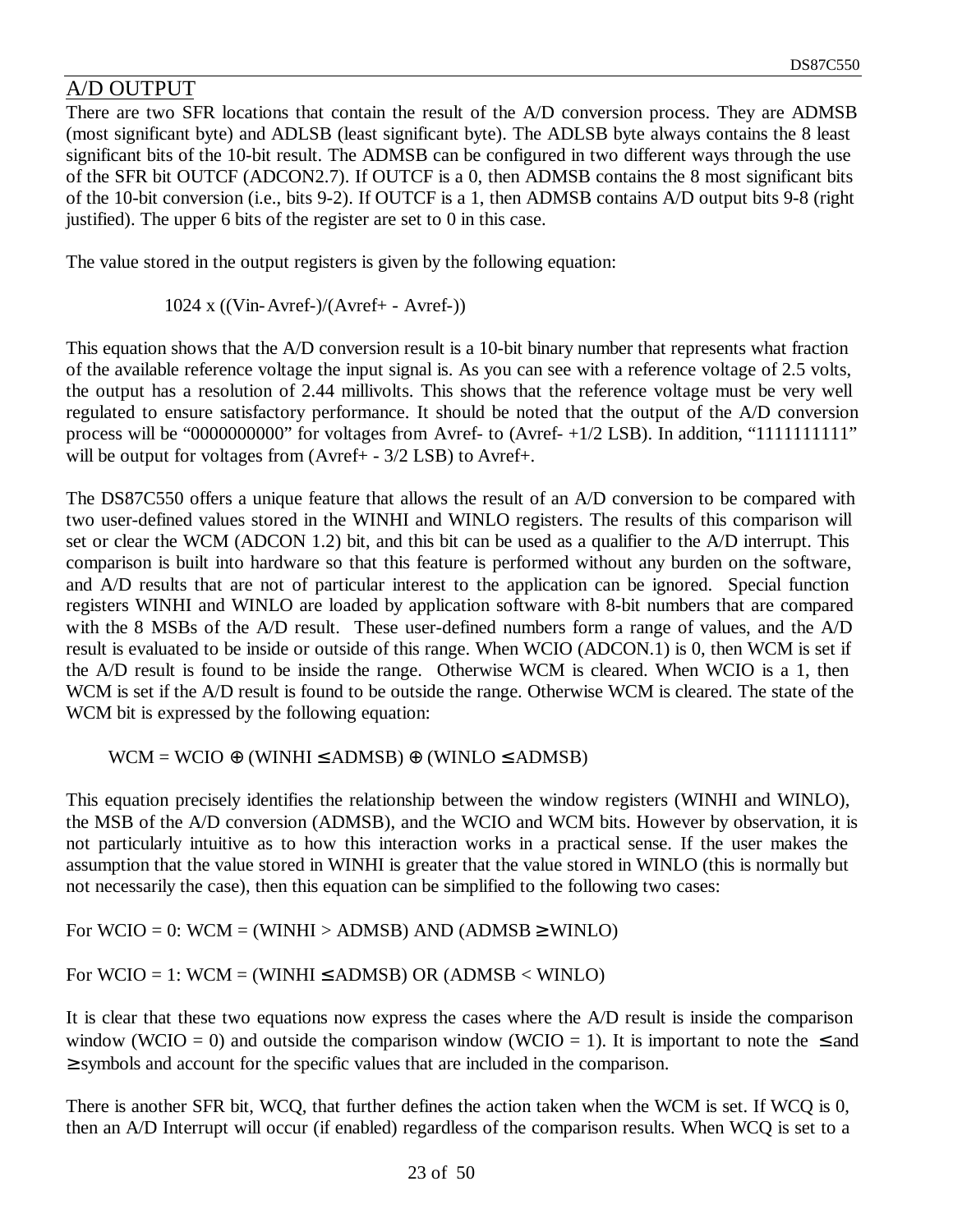1, then an A/D Interrupt will only occur if WCM is set (i.e., the A/D result comparison was true). This feature allows software to respond only to conditions that meet the programmed range.

#### **PULSE WIDTH MODULATION**

The DS87C550 contains four independent 8-bit pulse width modulator ( PWMs) functions each with independently selectable clock sources. For more precise modulation operations, two 8-bit PWM functions (PWM0 & PWM1 and/or PWM2 & PWM3) can be cascaded together to form a 16-bit PWM function.

The PWM function is divided into three major blocks: a clock prescaler, a clock generator, and a pulse generator. A single prescaler provides selectable clocks of different frequencies to each of the four clock generator blocks. Each clock generator is an 8-bit reloadable counter that determines the repetition rate (frequency) of its associated PWM. Each pulse generator PWM block is an 8-bit timer clocked by the clock generator's output. When this timer reaches zero, the output of the PWM is set to 1. When the timer reaches the user selected PWM match value stored in SFR PWMx, the PWM output is cleared to 0. In this way, the frequency and duty cycle of the PWM is varied under software control.

#### PWM PRESCALER

The prescaler block of the PWM function accepts as a clock input the system clock provided to the CPU (and other peripherals), and divides it by 1, 4, 16, and 64. Each of these clocks is available at the output of the prescaler, and is provided to all four of the PWM clock generator blocks. The actual clock used by the clock generator block is dependant on the setting of SFR bits PWxS2:0 (where x is the PWM channel number 0-3) located in the PW01CS or PW23CS registers. In addition to selecting one of the prescaler's CPU clock divided outputs, setting PWxS2 to a 1 allows an external clock to be used as an input to the clock generators. The external clocks are input on device pins PWMC0 (P6.4 for PWM0 or PWM1) or PWMC1 (P6.5 for PWM2 or PWM3). Like all other inputs to the 8051, these inputs are synchronized by sampling them using the internal machine cycle clock. Therefore these inputs must be of sufficient duration for the clock to sample them properly (i.e., 2 machine cycles). The complete functionality of the clock selection SFR bits is as follows:

| <b>Prescaler Output</b> | PWxS2:0 |
|-------------------------|---------|
| Machine Cycle_Clock/1   | 000     |
| Machine Cycle_Clock/4   | 001     |
| Machine Cycle_Clock/16  | 010     |
| Machine Cycle_Clock/64  | 011     |
| PWMCx (external)        | 1xx     |

In determining the exact frequency output of the prescaler, it is important to note that the machine cycle clock provided to the prescaler is also software-selectable. The machine cycle clock can be the crystal (or oscillator frequency) divided by 1, 2, 4, or 1024 as determined by the CD1:0 and the  $4X/\overline{2X}$  SFR bits (see Clock Divide Control section for details).

#### PWM CLOCK GENERATOR

The clock generator blocks of the PWM modules are pre-loaded by software with an 8-bit value, and this value determines the frequency or repetition rate of the PWM function. A value of 0 causes the selected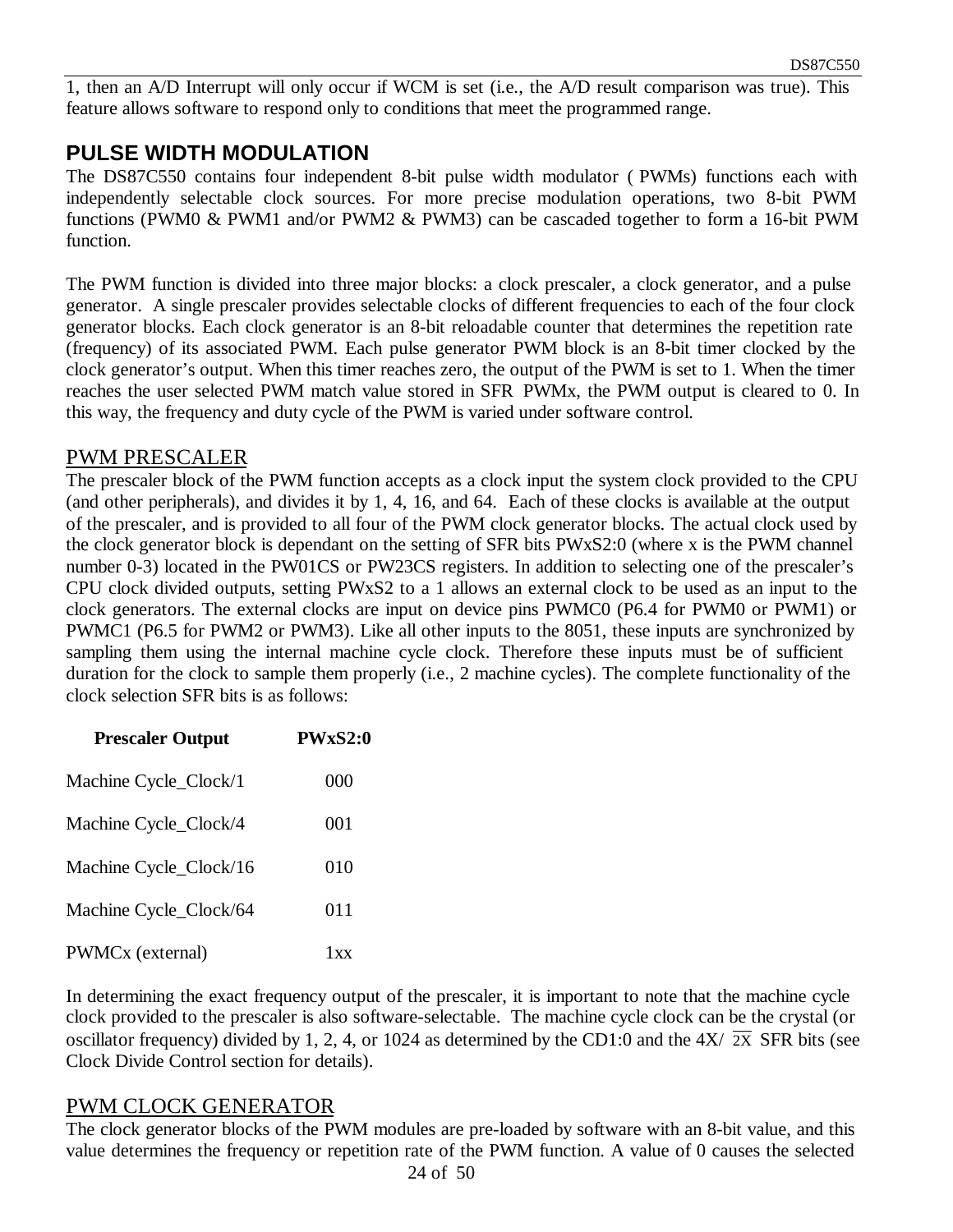output of the prescaler to be passed directly to the pulse generator function (i.e., divide by 1). A value of FFh passes a clock to the pulse generator function that is the selected prescaler output divided by 256. In general, the clock generators provide a divide by  $N+1$  selectable repetition rate (i.e., frequency) for their PWM channel.

Each clock generator has an associated SFR that contains the 8-bit reload value. These registers are called PW0FG, PW1FG, PW2FG, and PW3FG (see SFR map for addresses). In addition, there is a frequency generator enable bit (PW0EN, PW1EN, PW2EN, & PW3EN) for each of the clock generator blocks that must be set to a 1 before these blocks will function. These bits are set to 0 after all resets so software must set them to 1 to enable the PWM clocks.

The output of the clock generator block is supplied to the input of the pulse generator block.

#### PWM PULSE GENERATOR

The pulse generator block of the PWM function produces the PWM output signal on device pins PWMO0 (P6.0), PWMO1(P6.1), PWMO2 (P6.2), AND PWMO3 (P6.3). Each of these output bits has an enable bit: PW0OE (PW01CON.5), PW1OE (PW01CON.1), PW2OE (PW23CON.5), and PW3OE (PW23CON.1) that are cleared to 0 on all resets, and must be set to 1 by software before the PWMs will output a signal.

As described earlier, the pulse generator block is basically a free-running timer with a comparison register that is loaded with an 8-bit value by software. The value of this register establishes the duty cycle of the PWM function. The comparison values are stored in SFRs PWM0, PWM1, PWM2, and PWM3 for the respective PWM channels, and it is these values that determine the pulse duration.

Actually, in accessing these specific SFRs, software has access to both the compare registers and the timer registers of the pulse generator blocks. When the PWM Timer/Compare Value Select SFR bits PW0T/C (PW01CON.4), PW1T/C (PW01CON.0), PW2T/C (PW23CON.4), and PW3T/C (PW23CON.0) are cleared to 0, a read or write to the respective PWMx register accesses the compare register. When these bits are set to 1, a read or write accesses the timer value. With the use of these bits, the timers in the pulse generator sections of the PWM functions can be used as general purpose timers if desired.

When the free-running timer of the pulse generator block rolls over from FFh to 00h, the PWM's output is set to a 1. As the timer continues to count up from 0, the output of the PWM is cleared to 0 when the timer value is equal to the comparison register value. This cycle continues automatically without processor intervention until software or a reset changes some condition.

The value of 0 in the comparison register is a special case of each PWM function. Rather than allow a set and a reset of the PWM output bit, special hardware ensures that 0 will be output continuously if 0 is loaded into the compare register.

There are other SFR bits that affect PWM operation for special modes. Bits PW0DC (PW01CON.6), PW1DC (PW01CON.2), PW2DC (PW23CON.6), and PW3DC (PW23CON.2) cause the output of the respective PWM function to be a constant 1. This feature may be useful for driving a fixed DC voltage into any circuitry attached to the PWM output. Bits PW0F (PW01CON.7), PW1F (PW01CON.3), PW2F (PW23CON.7), and PW3F (PW23CON.3) are flags that are set by the hardware when the respective PWM pulse generator timer rolls over from FFh to 0. These flags must be cleared by software to remove their set condition.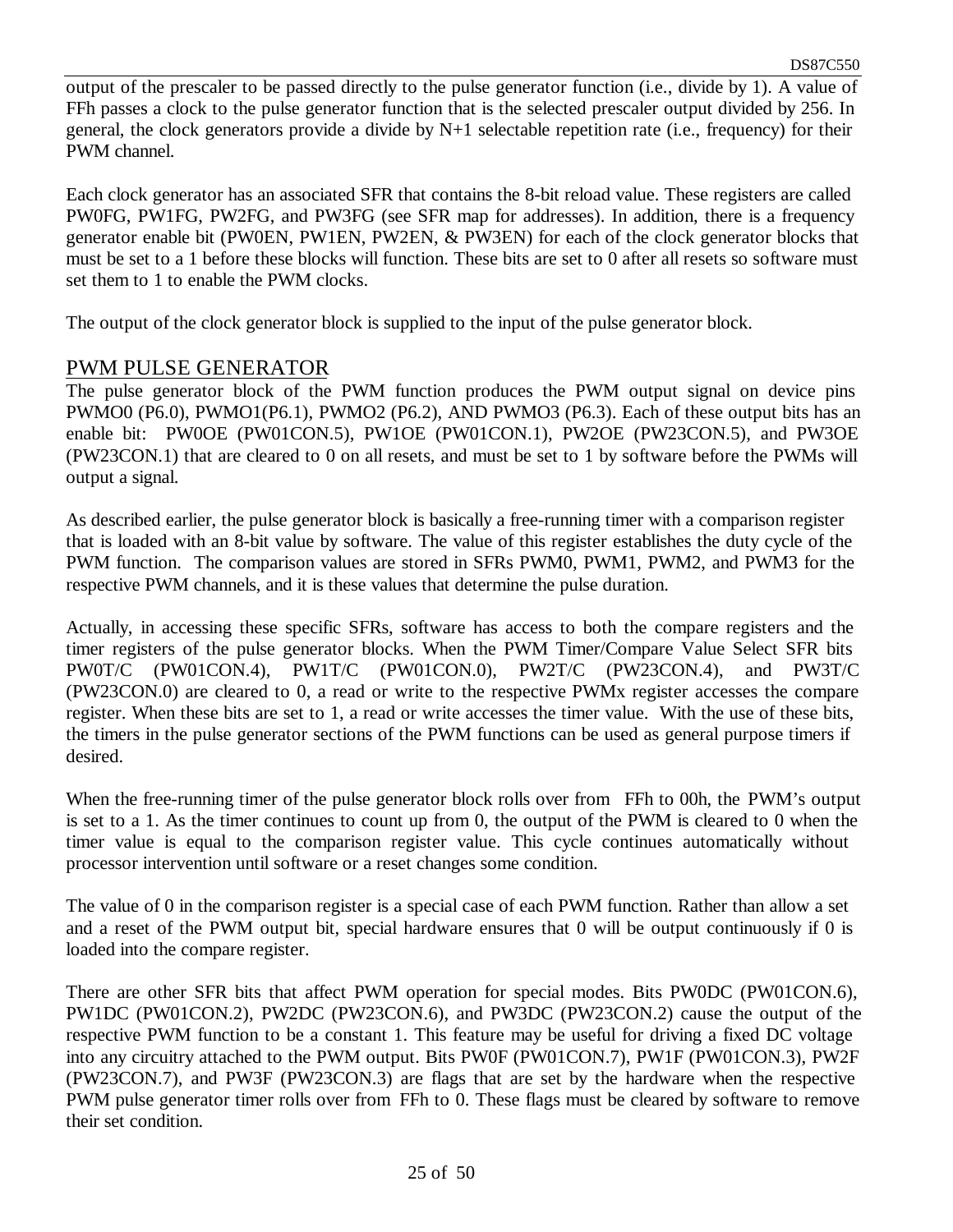#### 16-BIT MODE

For more precise PWM operations, two 8-bit PWMs may be combined into a single 16-bit PWM function. By setting SFR bit PWE0 (PWMADR.0) to a 1, a new 16-bit PWM0 function is formed from the 8-bit PWM functions PWM0 (LSB) and PWM1 (MSB). Similarly, by setting PWE1 (PWMADR.1) to a 1, a new 16-bit PWM1 function is formed from PWM2 (LSB) and PWM3 (MSB). Since each pair of PWMs can be independently configured into a 16-bit arrangement, the user has the option of having four 8-bit PWM functions, two 8-bit PWM functions and a 16-bit PWM function, or two 16-bit PWM functions.

In 16-bit PWM mode, the prescaler operates exactly as it did in 8-bit mode. Its outputs are available to all four clock generator blocks. However in 16-bit mode, the clock generators for 8-bit PWM1 and PWM3 are not functional. The clock for 16-bit PWM0 function is provided by the clock generator for 8-bit PWM0 and the clock for 16-bit PWM1 function is provided by the clock generator for 8-bit PWM2. The SFR bits PW0EN (clock generator enable) and PW0S2:0 (clock select bits) provide the programmable clock controls for 16-bit PWM channel 0, and bits PW2EN and PW2S2:0 provide the programmable clock controls for 16-bit PWM channel 1. The clock divisor values for the 16-bit PWM operating frequency are contained in the PW0FG and PW2FG registers for 16-bit PWM0 and PWM1 (respectively). Note that these registers remain 8-bit values so the clock division remains the same for 16-bit and 8-bit operation.

When in 16-bit mode, the two 8-bit pulse generator timers are concatenated together forming a 16-bit timer. Therefore the pulse generator section of a 16-bit PWM channel has a repetition rate of the input clock divided by 65,536. As in 8-bit mode when the counter reaches 0, the output of the 16-bit PWM channel is set (i.e., logic 1), and when it reaches the pre-loaded match value it is cleared (i.e., logic 0).

#### **GENERAL PURPOSE TIMERS/COUNTERS**

The DS87C550 contains three general-purpose timer/ counters. Timers 0 and 1 are standard 8051 16-bit timer/counters with three modes of operation. Each of these devices can be used as a 13-bit timer/counter, 16-bit timer/counter or 8-bit timer/counter with auto-reload. Timer 0 can also operate as two 8-bit timer counters. Each timer can also be used as a counter of external pulses on the corresponding T0 or T1 pin. The mode of operation is controlled by the Timer Mode (TMOD) register. Each timer/counter consists of a 16-bit register in 2 bytes, which can be found in the SFR map as TL0, TH0, TL1, and TH1. These two timers are enabled by the Timer Control (TCON) register. A complete description of use and operation of these timers may be found in the "High-Speed Microcontroller Data Book."

Timer 2 is a true 16-bit timer/counter with several additional features as compared to timers 1 and 0. With a 16-bit reload register (RLOADL, RLOADH), it provides up/down auto-reload timer/counters and timer output clock generation. Timer 2 also supports a capture/compare function. This new feature provides additional timing control capabilities for real-time applications with less CPU intervention. A more detailed description of this capture/compare feature is provided below.

#### TIMER 2

The selection of a timer or counter function is controlled by the C/ $\overline{T2}$  (T2CON.1) bit When C/ $\overline{T2}$  is set to 1, Timer 2 acts as a counter where it counts 1 to 0 transitions on the T2 pin. When  $C/\overline{T2}$  is cleared to a 0, Timer 2 functions as a timer where it counts the system clock as determined by the T2M bit (CKCON.5) and the clock divide control bits CD1, CD0 (PMR.7:6) and the  $4X/\overline{2X}$  (PMR.3) bit. A prescaler is used to further divide the input clock by a programmable ratio. The prescaler value is programmable to divide by 1, 2, 4, and 8 as defined by the T2P1 and T2P0 (T2SEL.1:0) bits. Timer 2 is enabled by setting bit TR2 (T2CON.2) to a 1, and disabled by clearing it to a 0.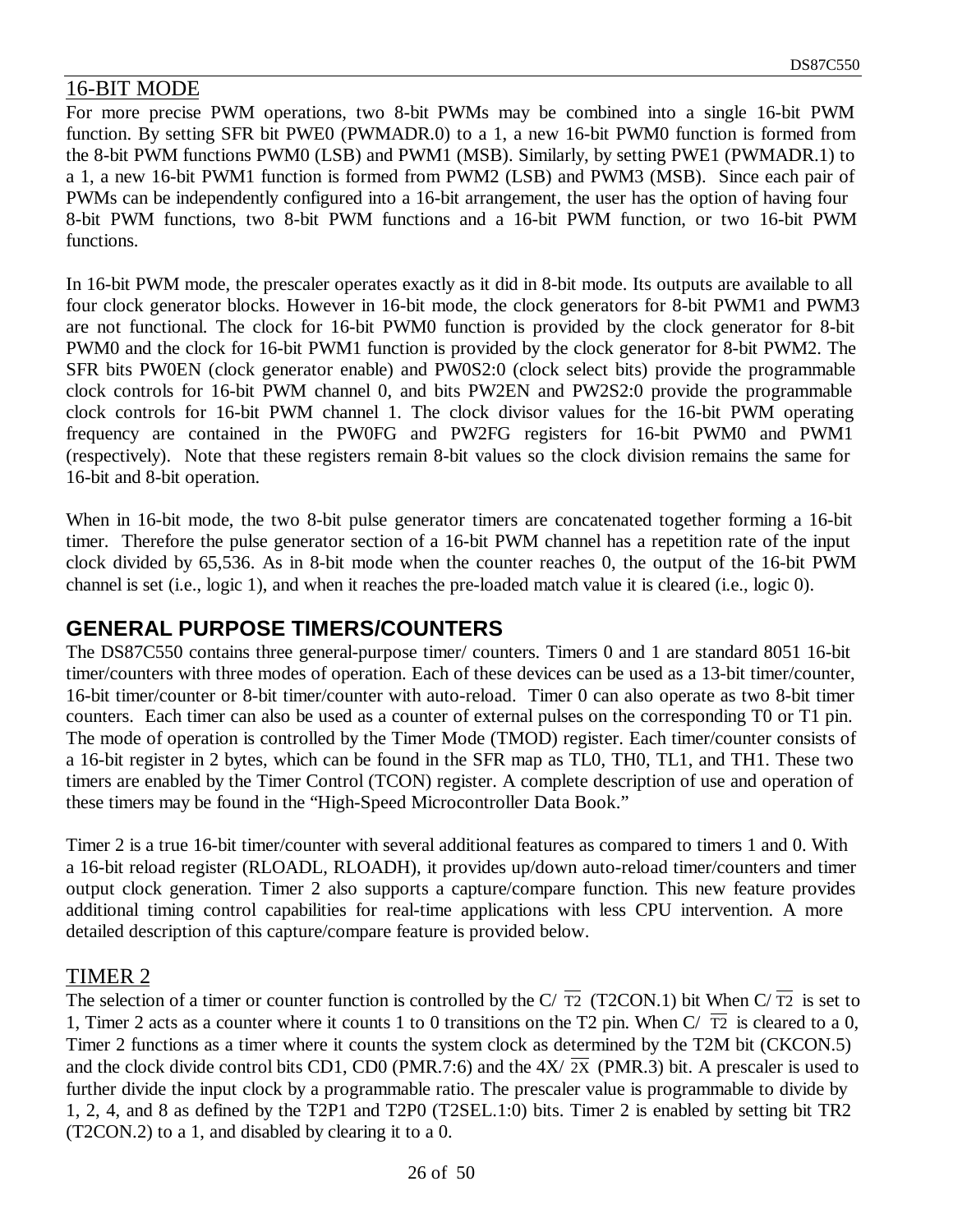When the LSB of timer/counter 2 (TL2) overflows, flag TF2B (T2SEL.4) is set, and flag TF2 (T2CON.7) is set when the high byte (TH2) overflows. Setting flag TF2 also sets flag TF2B. Even though only one interrupt is available for Timer 2, either or both of these overflows can be programmed to request an interrupt. To enable the interrupt, the Timer 2 interrupt enable bit ET2 (EIE.7) must be set to a 1. The 8 bit overflow interrupt or the 16-bit overflow interrupt is then individually enabled by setting TF2BS (T2SEL.6) or TF2S (T2SEL.7). Since there is only one interrupt vector for both possible Timer 2 interrupts, the interrupt service routine must determine which event caused the interrupt by polling the available flags. For both interrupt flags, software must clear them upon servicing the interrupt. There is no automatic hardware clearing of these flags.

#### TIMER 2 CAPTURE FEATURE

One of the new features added to Timer 2 is the capture function. The output of Timer 2 is available to four independent 16-bit capture register pairs (CPTH3:CPTL3, CPTH2:CPTL2, CPTH1:CPTL1, & CPTH0:CPTL0). These registers are loaded with the 16-bit value contained in Timer 2 when transitions occur on the corresponding input pin INT5/CT3, INT4/CT2, INT3/CT1 or INT2/CT0 (P1.3, P1.2, P1.1, or P1.0) respectively. When the capture function is not being used, these input pins also serve as external interrupt inputs. The Capture Trigger Control register (CTCON) can be programmed to make the capture occur on a rising edge, a falling edge, or on either a rising or a falling edge on these input pins. The functionality of the CTCON register is illustrated below. Note that the edge sensitivity established by the setting of CTCON bits applies to both the capture function and the external interrupt function of these input pins. This addition allows maximum flexibility in selecting interrupt polarity. Whether these input pins are used as external interrupt inputs or as capture commands, the input will set the appropriate flag in the External Interrupt Flag register (T2IR.3:0) and will create an interrupt if the associated enable in the Extended Interrupt Enable (EIE.3:0) register is set.

#### **CTCON REGISTER FUNCTIONALITY**

| CTCON.7 | CT <sub>3</sub> | Capture register 3 triggered by a falling edge on INT5/CT3 |
|---------|-----------------|------------------------------------------------------------|
| CTCON.6 | CT <sub>3</sub> | Capture register 3 triggered by a rising edge on INT5/CT3  |
| CTCON.5 | CT2             | Capture register 2 triggered by a falling edge on INT4/CT2 |
| CTCON.4 | CT <sub>2</sub> | Capture register 2 triggered by a rising edge on INT4/CT2  |
| CTCON.3 | CT1             | Capture register 1 triggered by a falling edge on INT3/CT1 |
| CTCON.2 | CT <sub>1</sub> | Capture register 1 triggered by a rising edge on INT3/CT1  |
| CTCON.1 | CT0             | Capture register 0 triggered by a falling edge on INT2/CT0 |
| CTCON.0 | CT0             | Capture register 0 triggered by a rising edge on INT2/CT0  |

#### TIMER 2 COMPARE FEATURE

Another new feature added to Timer 2 capabilities is the compare function. Prior to enabling this function, the associated compare register pair (CMPH0:CMPL0, CMPH1:CMPL1, CMPH2:CMPL2) is loaded by software with a 16-bit number. Each time Timer 2 is incremented, the contents of these registers are compared with the new value of the timer. When a match occurs, the corresponding interrupt flag (T2IR.6:4) is set to a 1 on the next machine cycle and an interrupt will occur if the corresponding enable bit is set in the Extended Interrupt Enable (EIE.6:4) register. When a match with CMPH0:CMPL0 occurs, port pins P4.0 through P4.5 are set to a 1 if the corresponding bits of the Set Enable register (SETR) are at logic 1. If the match is with CMPH1:CMPL1, port pins P4.0 through P4.5 are reset to 0 when the corresponding bits in the reset/toggle enable register RSTR are at logic 1. A match with CMPH2:CMPL2 toggles port pins P4.6 and 4.7 if the corresponding bits in the RSTR register are at logic 1. Note that for the toggle function it is not the port pin latch that is actually toggled. Instead, separate flip-flops output the SFR bits TGFF1 and TGFF0 that actually determine the state of the respective port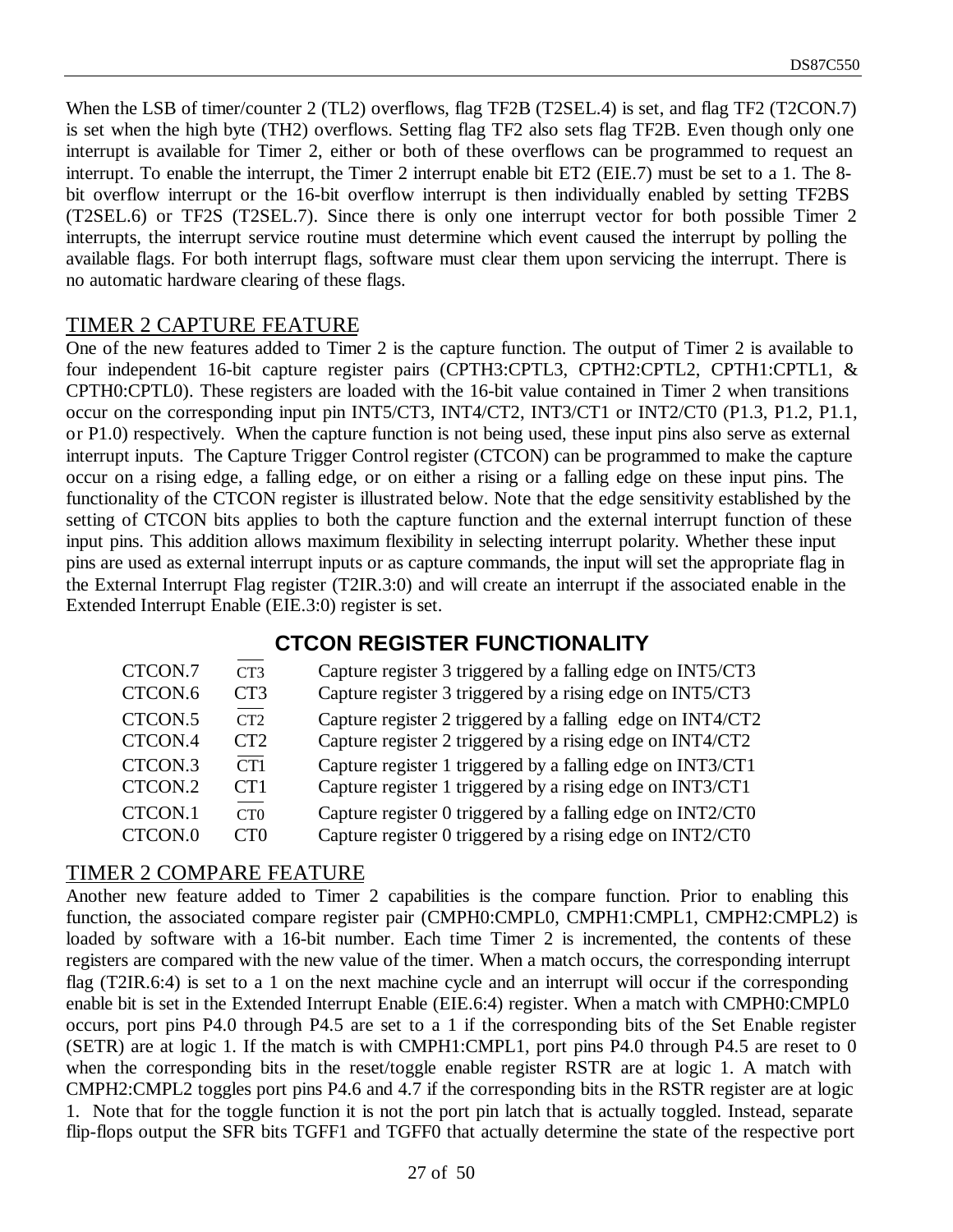pin. A 0 in a bit position in either the SETR or the RSTR register disables the corresponding port pin function. The functionality of the SETR and RSTR registers is shown below.

## **SETR REGISTER FUNCTIONALITY**

| SETR.7<br>SETR.6<br>SETR <sub>.5</sub><br>SETR.4<br>SETR <sub>3</sub><br>SETR <sub>.2</sub><br>SETR <sub>.1</sub> | TGFF1<br>TGFF0<br>CMS <sub>5</sub><br>CMS4<br>CMS3<br>CMS <sub>2</sub><br>CMS <sub>1</sub> | This bit toggles if CMPH2:CMPL2 and Timer 2 match and CMTE1 is 1<br>This bit toggles if CMPH2:CMPL2 and Timer 2 match and CMTE0 is 1<br>If 1 then P4.5 is set on a match between CMPH0:CMPL0 and Timer 2<br>If 1 then P4.4 is set on a match between CMPH0:CMPL0 and Timer 2<br>If 1 then P4.3 is set on a match between CMPH0:CMPL0 and Timer 2<br>If 1 then P4.2 is set on a match between CMPH0:CMPL0 and Timer 2<br>If 1 then P4.1 is set on a match between CMPH0:CMPL0 and Timer 2 |
|-------------------------------------------------------------------------------------------------------------------|--------------------------------------------------------------------------------------------|------------------------------------------------------------------------------------------------------------------------------------------------------------------------------------------------------------------------------------------------------------------------------------------------------------------------------------------------------------------------------------------------------------------------------------------------------------------------------------------|
|                                                                                                                   |                                                                                            |                                                                                                                                                                                                                                                                                                                                                                                                                                                                                          |
| SETR.0                                                                                                            | CMS <sub>0</sub>                                                                           | If 1 then P4.0 is set on a match between CMPH0:CMPL0 and Timer 2                                                                                                                                                                                                                                                                                                                                                                                                                         |

# **RSTR REGISTER FUNCTIONALITY**

| RSTR.7             | CMTE <sub>1</sub> | If 1 then P4.7 toggles on a match between CMPH2:CMPL2 and Timer 2   |
|--------------------|-------------------|---------------------------------------------------------------------|
| RSTR.6             | <b>CMTEO</b>      | If 1 then P4.6 toggles on a match between CMPH2:CMPL2 and Timer 2   |
| RSTR.5             | CMR5              | If 1 then P4.5 is reset on a match between CMPH1:CMPL1 and Timer 2  |
| RSTR.4             | CMR4              | If 1 then P4.4 is reset on a match between CMPH1:CMPL1 and Time r 2 |
| RSTR <sub>3</sub>  | CMR3              | If 1 then P4.3 is reset on a match between CMPH1:CMPL1 and Timer 2  |
| RSTR.2             | CMR <sub>2</sub>  | If 1 then P4.2 is reset on a match between CMPH1:CMPL1 and Timer 2  |
| RSTR <sub>.1</sub> | CMR <sub>1</sub>  | If 1 then P4.1 is reset on a match between CMPH1:CMPL1 and Timer 2  |
| RSTR.0             | CMR <sub>0</sub>  | If 1 then P4.0 is reset on a match between CMPH1:CMPL1 and Timer 2  |

#### **WATCHDOG TIMER**

The free-running watchdog timer, if enabled, will set a flag and cause a reset if not restarted by software within the user selectable timeout period.

A typical application is to allow the flag to cause a reset. When the watchdog times out, it sets the Watchdog Timer Reset Flag (WTRF=WDCON.2) which generates a reset if enabled by the Enable Watchdog Timer Reset (EWT=WDCON.1) bit. In this way if the code execution goes awry and software does not reset the watchdog as scheduled, the processor is put in a known good state: reset.

In a typical initialization, software selects the desired timeout period using the WD1:0 and the system clock control bits. Then, it resets the timer and enables the processor reset function. After enabling the processor reset function, software must then reset the timer before its timeout period or hardware will reset the CPU. Both the EWT and the Watchdog Reset control (RWT = WDCON.0) bits are protected by a Timed Access circuit. This prevents errant software from accidentally clearing the watchdog.

The watchdog timer is controlled by the Clock Control (CKCON) and the Watchdog Control (WDCON) SFRs. CKCON.7 and CKCON.6 are WD1 and WD0 respectively, and they select the watchdog timeout period. Of course, the  $4X/\overline{2X}$  (PMR.3) and CD1:0 (PMR.7:6) system clock control bits also affect the timeout period. Selection of timeout is shown in Table 8.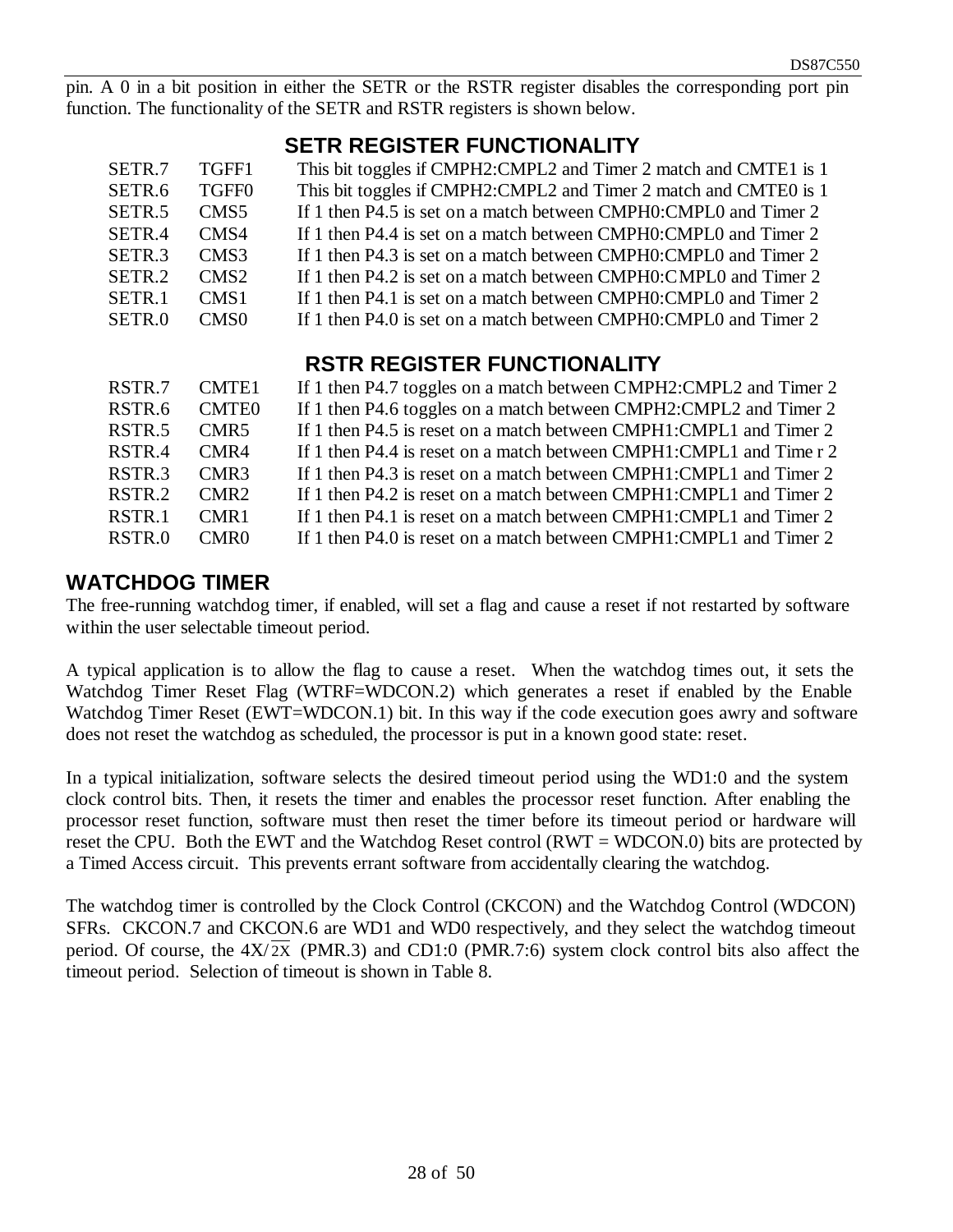## **WATCHDOG TIMEOUT VALUES** Table 8

|       |        |                 | <b>INTERRUPT TIMEOUT (CLOCKS)</b> |                        |                | <b>RESET TIME-CLOCKS</b> |              |              |              |
|-------|--------|-----------------|-----------------------------------|------------------------|----------------|--------------------------|--------------|--------------|--------------|
| 4X/2X | CD1:0  | $WD1:0=00$      | $WD1:0=01$                        | $WD1:0=10$             | $WD1:0=11$     | $WD1:0=00$               | $WD1:0=01$   | $WD1:0=10$   | $WD1:0=11$   |
|       | 00     | 215             | $\gamma$ <sup>18</sup>            | $\gamma^2$             | $\gamma^{24}$  | $2^{15}+512$             | $2^{18}+512$ | $2^{21}+512$ | $2^{24}+512$ |
|       | $00\,$ | $2^{16}$        | $2^{19}$                          | 2 <sup>22</sup>        | 2 <sub>2</sub> | $2^{16}+512$             | $2^{19}+512$ | $2^{22}+512$ | $2^{25}+512$ |
| X     | 01     | $2^{17}$        | $2^{20}$                          | $2^2$                  | $2^{26}$       | $2^{17}+512$             | $2^{20}+512$ | $2^{23}+512$ | $2^{26}+512$ |
|       | 10     | $2^{17}$        | $2^{20}$                          | $2^2$                  | $2^{26}$       | $2^{17}+512$             | $2^{20}+512$ | $2^{23}+512$ | $2^{26}+512$ |
|       |        | 2 <sub>25</sub> | $\gamma$ <sup>28</sup>            | $\gamma$ <sup>31</sup> | $\gamma^{34}$  | $2^{25}+512$             | $2^{28}+512$ | $2^{31}+512$ | $2^{34}+512$ |

The watchdog timer uses the internal system clock as a time base so its timeout periods are very accurate. From the table, it can be seen that for a 33 MHz crystal frequency, the watchdog timer is capable of producing timeout periods from 3.97 ms ( $2^{17}$  \* 1/33 MHz) to over two seconds (2.034 =  $2^{6}$  \* 1/33 MHz) with the default setting of CD1:0  $(=10)$ . This wide variation in timeout periods allows very flexible system implementation.

In a typical initialization, the user selects one of the possible counter values to determine the timeout. Once the counter chain has completed a full count, hardware will set the interrupt flag (WDIF=WDCON.3). There is no hardware support for a watchdog interrupt, but this flag may be polled to determine if the timeout period has been completed. Regardless of whether the software makes use of this flag, there are then 512 clocks left until the reset flag (WTRF=WDCON.2) is set. Software can enable (1) or disable (0) the reset using the Enable Watchdog Reset (EWT=WDCON.1) bit. Note that the watchdog is a free running timer and does not require an enable.

#### **POWER-FAIL RESET**

The DS87C550 incorporates an internal precision band-gap voltage reference which, when coupled with a comparator circuit, provides a full power-on and power-fail reset function. This circuit monitors the processor's incoming power supply voltage ( $V_{\text{CC}}$ ) and holds the processor in reset while V<sub>CC</sub> is out of tolerance. Once  $V_{CC}$  has risen above  $V_{RST}$ , the DS87C550 will restart the oscillator for the external crystal and count 65,536 clock cycles before program execution begins at location 0000h. This power supply monitor will also invoke the reset state when V  $_{CC}$  drops below the threshold condition. This reset condition will remain while power is below the minimum voltage level. When power exceeds the reset threshold, a full power-on reset will be performed. In this way, this internal voltage monitoring circuitry handles both power-up and power down conditions without the need for additional external components.

The processor exits the reset condition automatically once  $V_{\text{CC}}$  meets  $V_{\text{RST}}$ . This helps the system maintain reliable operation by only permitting processor operation when its supply voltage is in a known good state. Software can determine that a Power-On Reset has occurred by checking the Power-On Reset flag (POR=WDCON.6). Software should clear the POR bit after reading it.

The Reset pin of the DS87C550 is both an input and an output. When the processor is being held in reset by the power-fail detection circuitry, the reset pin will be actively pulled high by the processor, and can therefore be used as an input to other external devices.

## **POWER-FAIL INTERRUPT**

The band-gap voltage reference that sets a precise reset threshold also generates an optional early warning Power-fail Interrupt (PFI). When enabled by software, the processor will vector to ROM address 0033h if  $V_{CC}$  drops below  $V_{PFW}$ . PFI has the highest priority. The PFI enable is in the Watchdog Control SFR (EPFI=WDCON.5). Setting this bit to a logic 1 will enable the PFI. Application software can also read the PFI flag at WDCON.4. A PFI condition sets this bit to a 1. The flag is independent of the interrupt enable and software must manually clear it.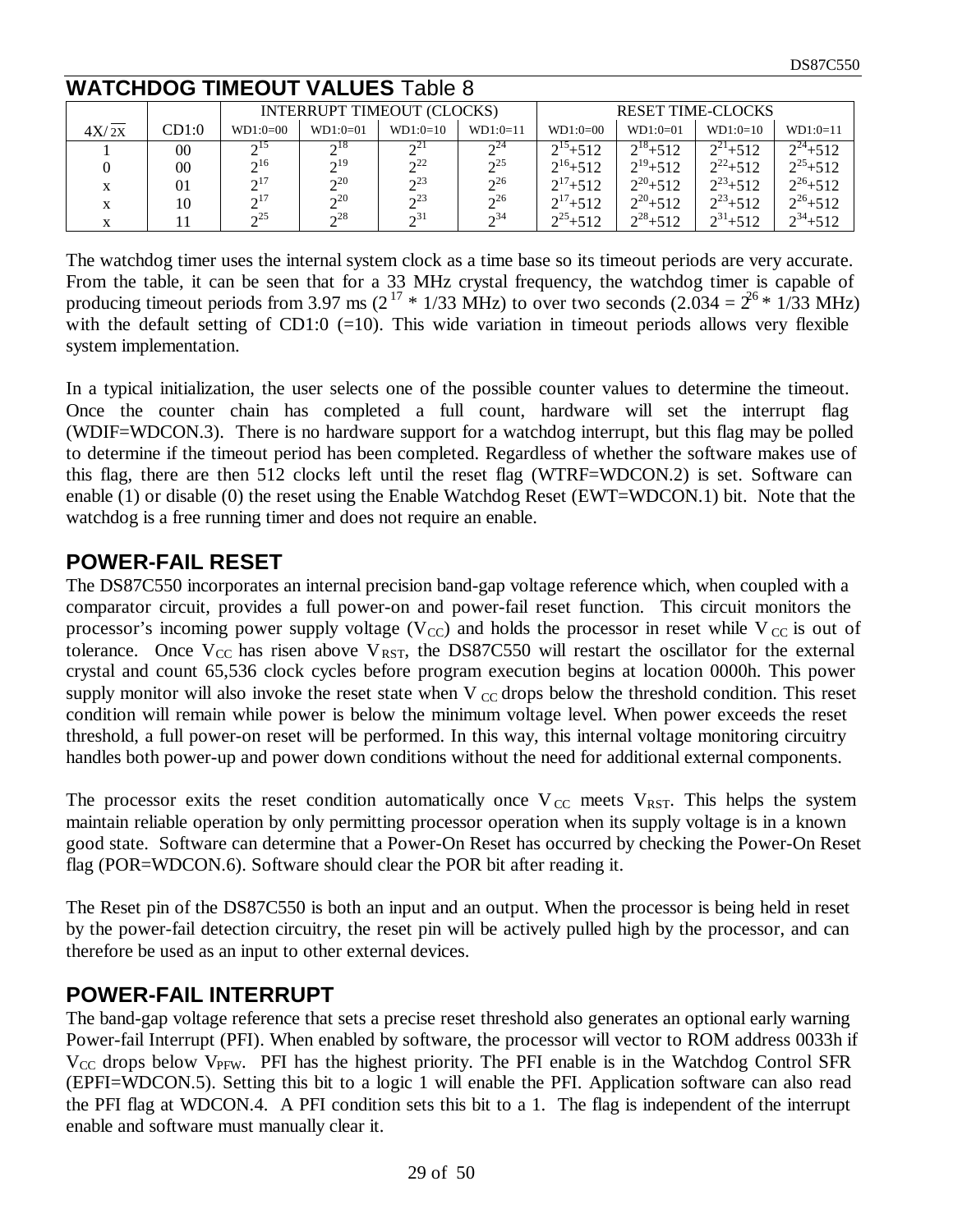# **INTERRUPTS**

The DS87C550 provides 16 interrupt sources with three priority levels. The Power-fail Interrupt (PFI) has the highest priority. All interrupts, with the exception of the Power-fail Interrupt, are controlled by a series combination of individual enable bits and a global interrupt enable EA (IE.7). Setting EA to a 1 allows individual interrupts to be enabled. Clearing EA disables all interrupts regardless of their individual enable settings.

The three available priority levels are low, high, and highest. The highest priority level is reserved for the Power-Fail Interrupt only. All other interrupt priority levels have individual priority bits that when set to a 1 establish the particular interrupt as high priority. In addition to the user selectable priorities, each interrupt also has an inherent or "natural priority". Given that all interrupt sources maintain the default low priority, the natural priority determines the priority of simultaneously occurring interrupts. The available interrupt sources, their flags, their enables their natural priority, and their available priority selection bits are identified in Table 9.

|                   |                                             |               | <b>NATURAL</b>  | <b>FLAG</b>                             | <b>ENABLE</b>  | <b>PRIORITY</b>    |
|-------------------|---------------------------------------------|---------------|-----------------|-----------------------------------------|----------------|--------------------|
| <b>NAME</b>       | <b>DESCRIPTION</b>                          | <b>VECTOR</b> | <b>PRIORITY</b> | <b>BIT</b>                              | <b>BIT</b>     | <b>CONTROL BIT</b> |
| PFI               | Power Fail Interrupt                        | 33h           | $\theta$        | PFI(WDCON.4)                            | EPFI(WDCON.5)  | N/A                |
| INT <sub>0</sub>  | External Interrupt 0                        | 03h           |                 | IEO(TCON.1)                             | EXO(IE.0)      | $PX0$ (IP.0)       |
| SCON1             | TI1 or RI1 from serial<br>port 1            | 0Bh           | $\overline{2}$  | $RI_1(SCON1.0)$<br>$TI_1(SCON1.1)$      | ES1(IE.5)      | PS1(IP.5)          |
| A/D               | A/D Converter<br>Interrupt                  | 13h           | 3               | EOC(ADCON1.6)                           | EAD(IE.6)      | PAD/IP.6)          |
| TF <sub>0</sub>   | Timer 0                                     | 1Bh           | $\overline{4}$  | TF0(TCON.5)                             | ETO(IE.1)      | PTO(IP.1)          |
| INT2/CF0          | External Interrupt 2 or<br>Capture 0        | 23h           | 5               | IE2/CF0(T2IR.0)                         | EX2/EC0(EIE.0) | PX2/PC0(EIP.0)     |
| CM0F              | Compare Match 0                             | 2Bh           | 6               | CM0F(T2IR.4)                            | ECM0(EIE.4)    | PCM0(EIP.4)        |
| INT <sub>1</sub>  | External Interrupt 1                        | 3Bh           | $\overline{7}$  | IE1(TCON.3)                             | EX1(IE.2)      | PX1(IP.2)          |
| INT3/CF1          | External Interrupt 3 or<br>Capture 1        | 43h           | 8               | IE3/CF1(T2IR.1)                         | EX3/EC1(EIE.1) | PX3/PC1(EIP.1)     |
| CM1F              | Compare Match 1                             | 4Bh           | 9               | CM1F(T2IR.5)                            | ECM1(EIE.5)    | PCM1(EIP.5)        |
| TF1               | Timer 1                                     | 53h           | 10              | TF1(TCON.7)                             | ET1(IE.3)      | PT1(IP.3)          |
| INT4/CF2          | External Interrupt 4 or<br>Capture 2        | 5Bh           | 11              | IE4/CF2(T2IR.2)                         | EX4/EC2(EIE.2) | PX4/PC2(EIP.2)     |
| CM2F              | Compare Match 2                             | 63h           | 12              | CM2F(T2IR.6)                            | ECM2(EIE.6)    | PCM2(EIP.6)        |
| SCON <sub>0</sub> | TI0 or RI0 from serial<br>port <sub>0</sub> | 6Bh           | 13              | $RI_0$ (SCON $0.0$ )<br>$TI_0(SCON0.1)$ | ESO(IE.4)      | PSO/IP.4)          |
| INT5/CF3          | External Interrupt 5 or<br>Capture 3        | 73h           | 14              | IE5/CF3(T2IR.3)                         | EX5/EC3(EIE.3) | PX5/PC3(EIP.3)     |
| TF <sub>2</sub>   | Timer 2                                     | 7Bh           | 15              | TF2(TCON.7)<br>TF2B(T2SEL.4)            | ET2(EIE.7)     | PT2(EIP.7)         |

## **INTERRUPT SOURCES AND PRIORITIES** Table 9

# **EPROM PROGRAMMING**

The DS87C550 follows 8-kbyte EPROM standards for the 8051 family. It is available in a UV erasable, ceramic windowed package and in plastic packages for one-time user-programmable versions. The part has unique signature information so programmers can support its specific EPROM options.

# **PROGRAMMING PROCEDURE**

The DS87C550 should run from a clock speed between 4 and 6 MHz when programmed. The programming fixture should apply address information for each byte to the address lines and the data value to the data lines. The control signals must be manipulated as shown in Table 10. The diagram in Figure 5 shows the expected electrical connection for programming. Note that the programmer must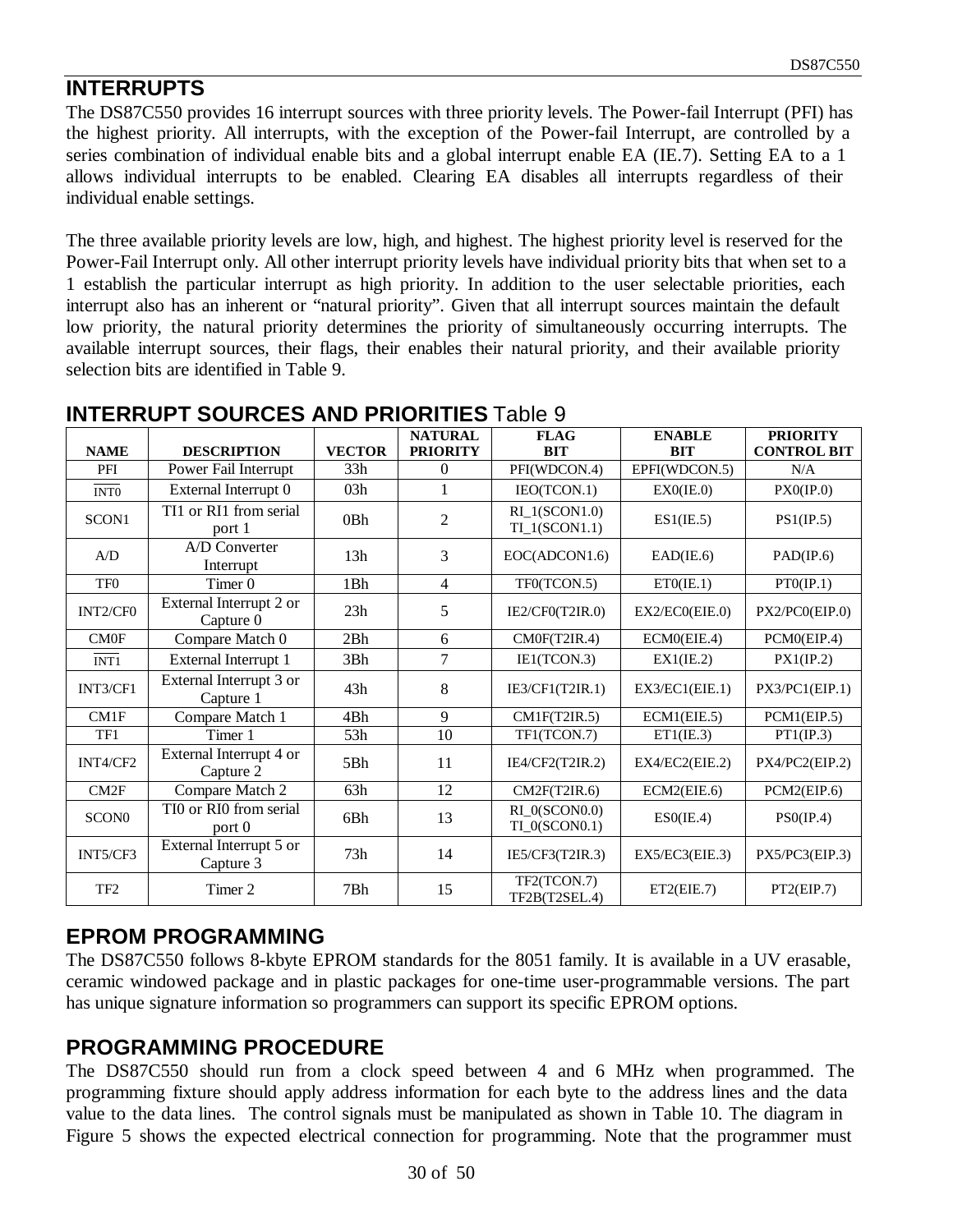apply addresses in demultiplexed fashion to Ports 1 and 2 with data on Port 0. Waveforms and timing are provided in the Electrical Specifications.

Program the DS87C550 as follows:

- 1. Apply the address value.
- 2. Apply the data value.
- 3. Select the programming option from Table 10 using the control signals.
- 4. Increase the voltage on  $V_{PP}$  from 5V to 12.75V if writing to the EPROM.
- 5. Pulse the PROG signal 5 times for EPROM array and 25 times for encryption table, lock bits, and other EPROM bits.
- 6. Repeat as many times as necessary.

#### **EPROM PROGRAMMING MODES** Table 10

|                                                      |                                           |            |             | ALE/        | EA/                        |                  |                  |      |      |      |
|------------------------------------------------------|-------------------------------------------|------------|-------------|-------------|----------------------------|------------------|------------------|------|------|------|
| <b>MODE</b>                                          |                                           | <b>RST</b> | <b>PSEN</b> | <b>PROG</b> | $\mathbf{V}_{\mathbf{PP}}$ | P <sub>2.6</sub> | P <sub>2.7</sub> | P3.3 | P3.6 | P3.7 |
| Program Code Data                                    |                                           | H          | L           | $PL5*$      | 12.75<br>V                 |                  | H                | H    | H    | H    |
| Verify Code Data                                     |                                           | H          | L           | H           | H                          | L                | L                | L    | H    | H    |
|                                                      | Program Encryption Array<br>Address 0-3Fh |            | Ι.          | $PL25*$     | 12.75<br>V                 |                  | H                | H    | L    | H    |
| Program Lock Bits                                    | LB1                                       | H          | L           | $PL25*$     | 12.75<br>V                 | H                | H                | H    | H    | H    |
|                                                      | LB2                                       | H          | L           | $PL25*$     | 12.75<br>V                 | H                | H                | H    | L    | L    |
|                                                      | LB3                                       | H          | L           | $PL25*$     | 12.75<br>V                 | H                | L                | H    | H    |      |
| Program Option Register<br>Address FCh               |                                           | H          | L           | $PL25*$     | 12.75<br>V                 |                  | Η                | H    | L    |      |
| Read Signature or Option<br>Register 30, 31, 60, FCh |                                           | H          | L           | H           | H                          |                  | L                | L    | L    |      |

\*PLn indicates pulse to a logic low n times

#### **EPROM LOCK BITS** Table 11

| Level | <b>Lock Bits</b> |                 |     | <b>Protection</b>                                                                                                                                                                         |
|-------|------------------|-----------------|-----|-------------------------------------------------------------------------------------------------------------------------------------------------------------------------------------------|
|       | LB1              | LB <sub>2</sub> | LB3 |                                                                                                                                                                                           |
|       |                  |                 | U   | No program lock. Encrypted; verify if Encryption table was programmed.                                                                                                                    |
|       |                  |                 |     | Prevent MOVC instructions in external memory from reading program<br>bytes in internal memory. $\overline{EA}$ is sampled and latched on reset. Allow<br>no further programming of EPROM. |
|       |                  |                 | U   | Level 2 plus no verify operation. Also, prevents MOVX instructions in external<br>memory from reading SRAM (MOVX) in internal memory.                                                     |
|       |                  | D               | D   | Level 3 plus no external execution.                                                                                                                                                       |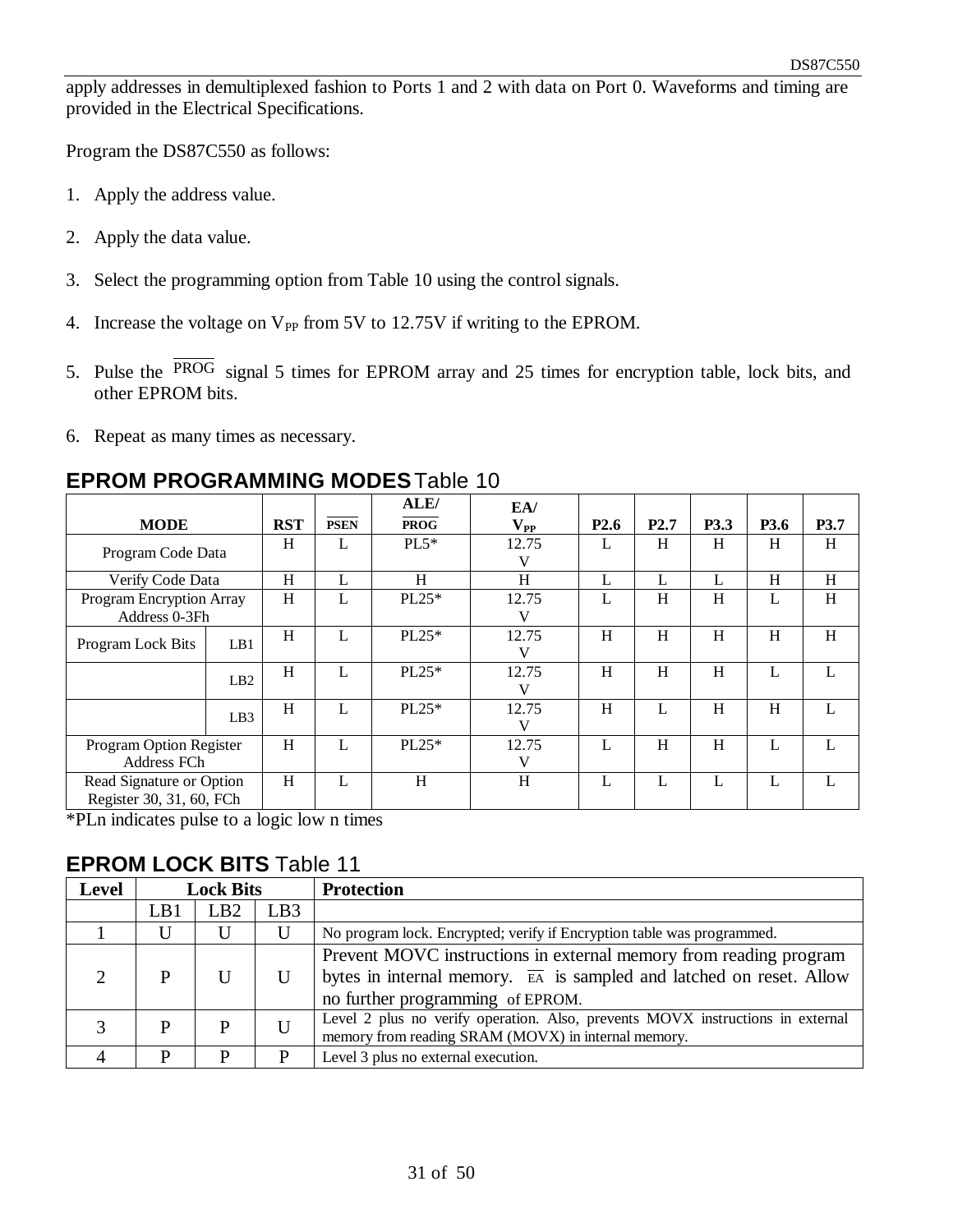## **SECURITY OPTIONS**

The DS87C550 employs a standard three-level lock that restricts viewing of the EPROM contents. A 64 byte Encryption Array allows the authorized user to verify memory by presenting the data in encrypted form.

#### Lock Bits

The security lock consists of 3 lock bits. These bits select a total of four levels. Higher levels provide increasing security but also limit application flexibility. Table 11 shows the security settings. Note that the programmer cannot directly read the state of the security lock.

#### Encryption Array

The Encryption Array allows an authorized user to verify EPROM without allowing the true memory to be dumped. During a verify operation, each byte is Exclusive NORed (XNOR) with a byte in the Encryption Array. This results in a true representation of the EPROM while the Encryption is unprogrammed (FFh). Once the Encryption Array is programmed in a non- FFh state, the verify value will be encrypted.

For encryption to be effective, the Encryption Array must be unknown to the party that is trying to verify memory. The entire EPROM also should be a non- FFh state or the Encryption Array can be discovered.

The Encryption Array is programmed as shown in Table 10. Note that the programmer cannot read the array. Also note that the verify operation always uses the Encryption Array. The array has no impact while FFh. Simply programming the array to a non-FFh state will cause the encryption to function.

## **EPROM ERASURE CHARACTERISTICS**

Erasure of the information stored in the DS87C550's EPROM occurs when the isolated gate structure of the EPROM stage element is exposed to certain wavelengths of light. While the gate structure is to some degree sensitive to a wide range of wavelengths, it is mostly wavelengths shorter than approximately 4,000 angstroms that are most effective in erasing the EPROM. Since fluorescent lighting and sunlight have wavelengths in this range, they can cause erasure if the device is exposed to them over an extended period of time (weeks for sunlight, years in room-level fluorescent light). For this reason (and others mentioned previously), it is recommended that an opaque covering be placed over the window of the -K (windowed PLCC) package type.

For complete EPROM erasure, exposure to ultraviolet light at approximately 2537 angstroms to a dose of 15W-sec/cm<sup>2</sup> at minimum is recommended. In practice, exposing the EPROM to an ultraviolet lamp of 12,000uW/cm<sup>2</sup> rating for 20 to 39 minutes at a distance of approximately 1 inch will normally be sufficient.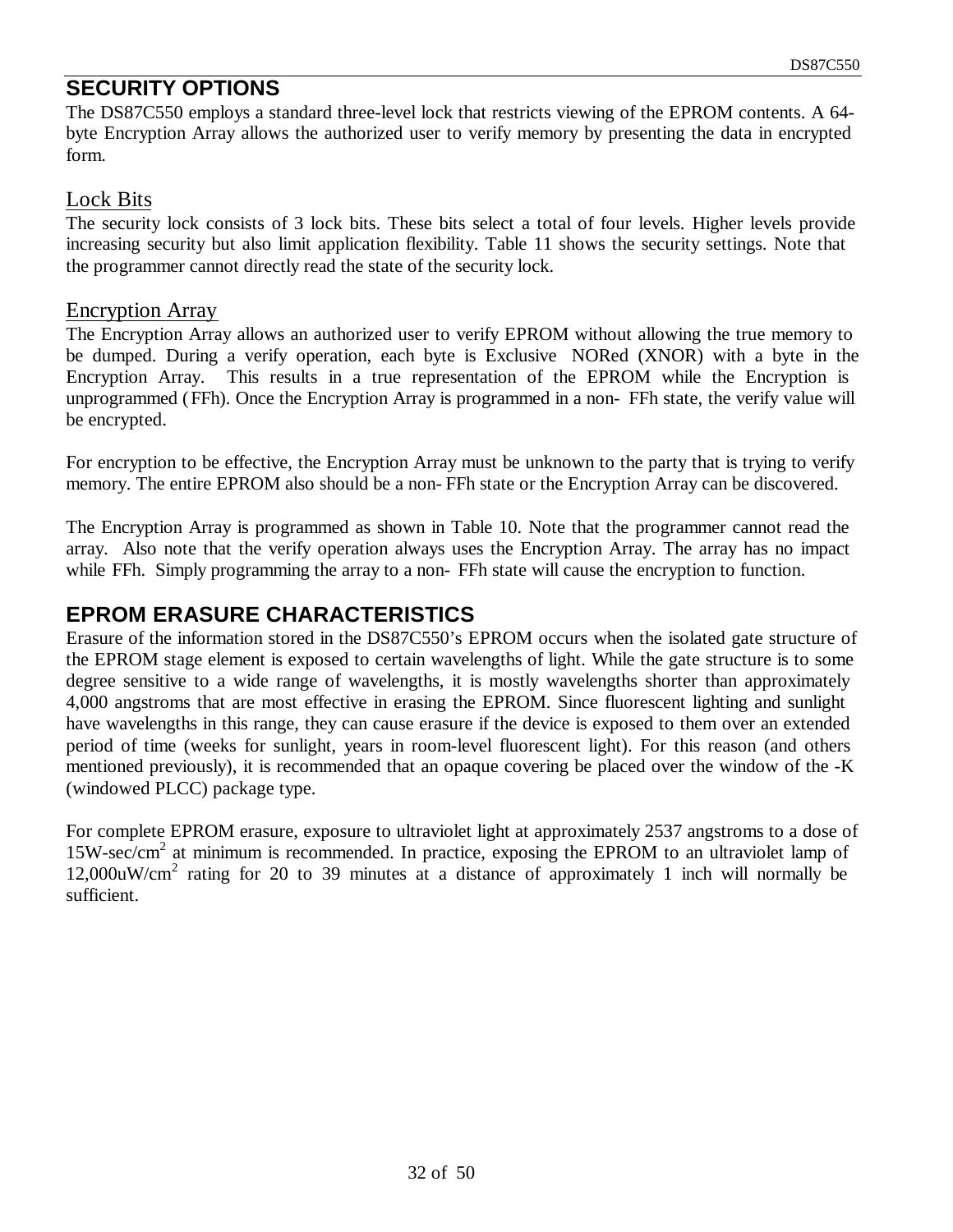## **OTHER EPROM OPTIONS**

The DS87C550 has user-selectable options that must be set before beginning software execution. These options use EPROM bits rather than SFRs.

The EPROM selectable options may be programmed as shown in Table 10. The Option Register sets or reads these selections. The bits in the Option Register have the following function:

- Bit 7 -4 Reserved. Program to a 1.
- Bit 3 Watchdog POR default. Set to 1: Watchdog reset function is disabled on power-up. Set to 0: Watchdog reset function is enabled automatically.
- Bit 2-0 Reserved. Program to a 1.

# **SIGNATURE**

The Signature bytes identify the product and programming revision to EPROM programmers. This information is located at programming addresses 30h, 31h, and 60h. This information is as follows:

| Address         | Value | Meaning      |
|-----------------|-------|--------------|
| 30 <sub>h</sub> | DAh   | Manufacturer |
| 31 <sub>h</sub> | 55    | Model        |
| 60h             | M     | Extension    |

## **EPROM PROGRAMMING CONFIGURATION** Figure 5

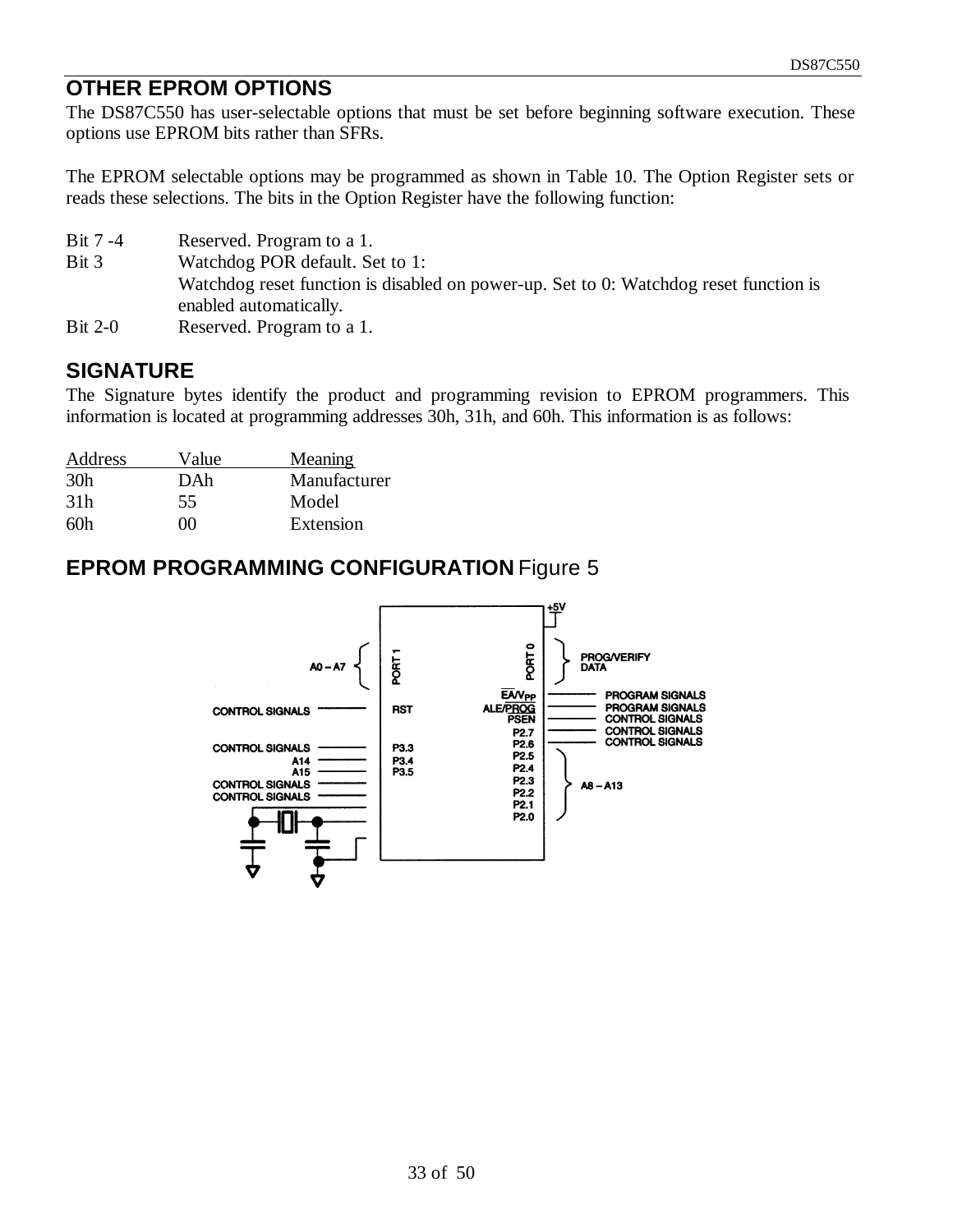# **ELECTRICAL SPECIFICATIONS**

# **ABSOLUTE MAXIMUM RATINGS\***

| Voltage on Any Pin Relative to Ground         | $-0.3V$ to $(V_{CC} +0.5V)$                           |
|-----------------------------------------------|-------------------------------------------------------|
| Voltage on V <sub>CC</sub> Relative to Ground | $-0.3V$ to 6.0V                                       |
| <b>Operating Temperature</b>                  | -40 $^{\circ}$ C to +85 $^{\circ}$ C                  |
| <b>Storage Temperature</b>                    | -55 $\mathrm{^{\circ}C}$ to +125 $\mathrm{^{\circ}C}$ |
| <b>Soldering Temperature</b>                  | $160^{\circ}$ C for 10 seconds                        |

\* This is a stress rating only and functional operation of the device at these or any other conditions above those indicated in the operation sections of this specification is not implied. Exposure to absolute maximum rating conditions for extended periods of time may affect reliability.

| <b>PARAMETER</b>                                                                                  | <b>SYMBOL</b>           | <b>MIN</b> | <b>TYP</b>   | <b>MAX</b>   | <b>UNITS</b>              | <b>NOTES</b>   |
|---------------------------------------------------------------------------------------------------|-------------------------|------------|--------------|--------------|---------------------------|----------------|
| <b>Supply Voltage</b>                                                                             | $V_{CC}$                | 4.5        | 5.0          | 5.5          | $\boldsymbol{\mathrm{V}}$ | 1              |
| Power-fail Warning                                                                                | $\rm V_{PFW}$           | 4.25       | 4.38         | 4.5          | $\mathbf{V}$              | $\mathbf{1}$   |
| Minimum Operating Voltage                                                                         | $V_{RST}$               | 4.0        | 4.13         | 4.25         | $\mathbf{V}$              | $\mathbf{1}$   |
| <b>Supply Current Active Mode</b>                                                                 | $I_{CC}$                |            | 30           |              | mA                        | $\overline{2}$ |
| Supply Current Idle Mode                                                                          | $I_{\rm IDLE}$          |            | 15           |              | mA                        | $\overline{3}$ |
| <b>Supply Current Stop Mode</b>                                                                   | I <sub>STOP</sub>       |            | $\mathbf{1}$ |              | $\mu A$                   | $\overline{4}$ |
| <b>Supply Current Stop Mode</b><br>W Band-gap                                                     | $I_{SPBG}$              |            | 100          |              | $\mu A$                   | $\overline{4}$ |
| Input Low Level                                                                                   | $V_{IL}$                | $-0.3$     |              | $+0.8$       | $\mathbf{V}$              | $\mathbf{1}$   |
| Input High Level                                                                                  | $\rm V_{IH}$            | 2.0        |              | $V_{CC}+0.3$ | $\mathbf V$               | $\mathbf{1}$   |
| Input High Level XTAL2 and<br><b>RST</b>                                                          | $\rm V_{IH2}$           | 3.5        |              | $V_{CC}+0.3$ | $\overline{\mathbf{V}}$   | $\mathbf{1}$   |
| Output Low Voltage Ports 1,<br>3, 4, 5, 6 $\textcircled{a}$ I <sub>OL</sub> = 1.6 mA              | $\rm V_{OL1}$           |            | 0.15         | 0.45         | $\overline{V}$            | $\mathbf{1}$   |
| Output Low Voltage Ports 0,<br>$2, \overline{ALE}, \overline{PSEN}$<br>@ $I_{OL} = 3.2$ mA        | $V_{OL2}$               |            | 0.15         | 0.45         | $\mathbf{V}$              | $\mathbf{1}$   |
| Output High Voltage Ports 1,<br>$2, 3, 4, 6, ALE, \overline{PSEN}$<br>$\omega I_{OH} = -50 \mu A$ | V <sub>OH1</sub>        | 2.4        |              |              | $\overline{\mathsf{V}}$   | 1, 6           |
| Output High Voltage Ports 1,<br>2, 3, 4, 6, $\omega I_{OH} = -1.5$ mA                             | $V_{OH2}$               | 2.4        |              |              | $\overline{V}$            | 1, 7           |
| Output High Voltage Ports 0,<br>2, 5,<br>ALE, PSEN in Bus Mode<br>$I_{OH} = -8 \text{ mA}$        | V <sub>OH3</sub>        | 2.4        |              |              | V                         | 1, 5           |
| Input Low Current Ports 1, 2,<br>3 @ 0.45V                                                        | $\mathbf{I}_{\rm IL}$   |            |              | $-55$        | $\mu A$                   | 11             |
| Transition Current from 1 to 0<br>Ports 1, 2, 3 @ 2V                                              | $I_{TL}$                |            |              | $-650$       | $\mu A$                   | 8              |
| Input Leakage Port 0, 5 and<br>$\overline{EA}$                                                    | $\mathbf{I}_{\text{L}}$ | $-10$      |              | $+10$        | $\mu A$                   | 10             |

# **DC ELECTRICAL CHARACTERISTICS**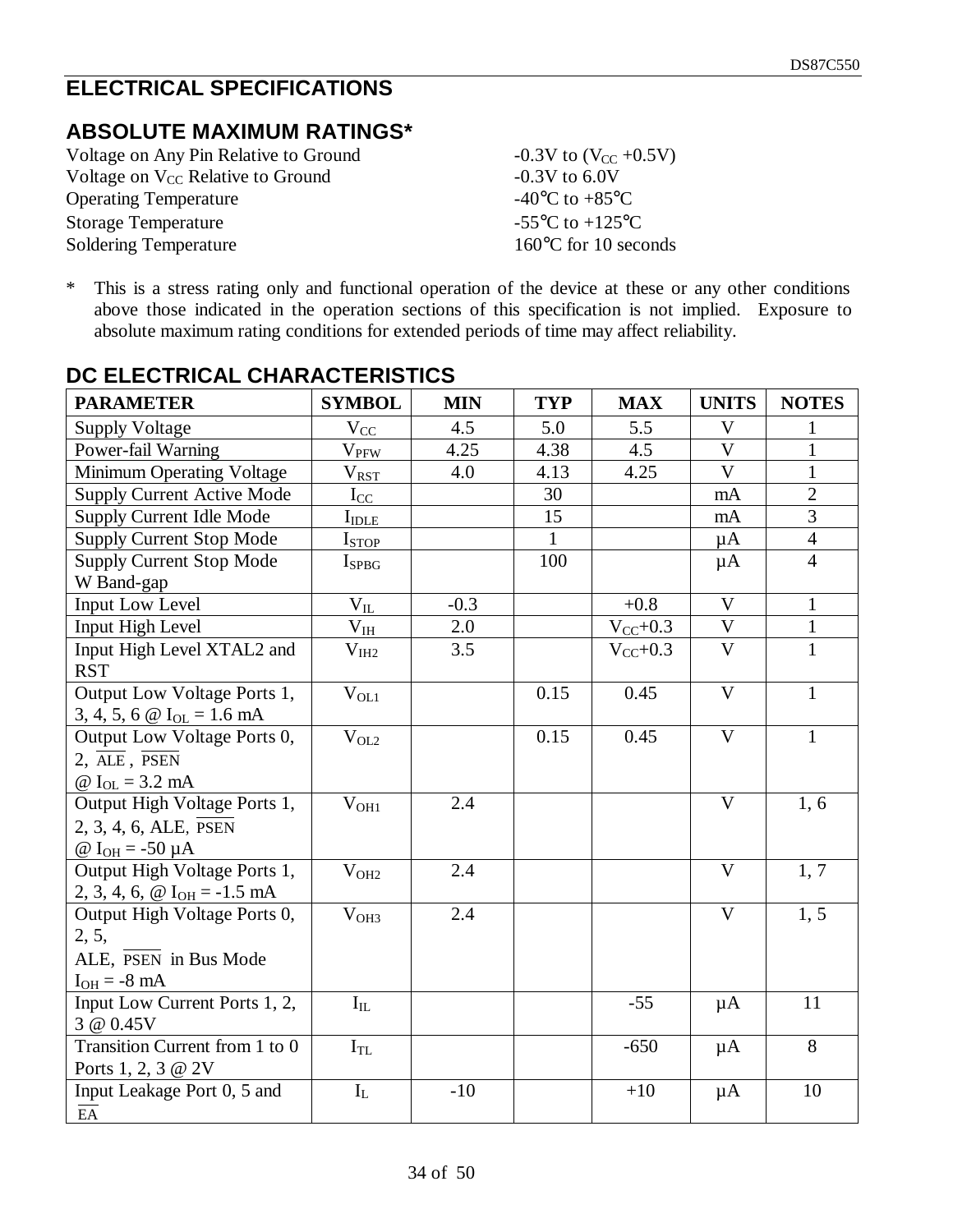# **DC ELECTRICAL CHARACTERISTICS**

| Input Leakage Port 0, Bus<br>Mode |             | $-300$ | $+300$ | μA  |  |
|-----------------------------------|-------------|--------|--------|-----|--|
| <b>RST Pulldown Resistance</b>    | <b>KRST</b> | 50     | 17C    | 1.C |  |

# **NOTES FOR DS87C550 DC ELECTRICAL CHARACTERISTICS:**

All parameters apply to both commercial and industrial temperature operation unless otherwise noted.

- 1. Voltage referenced to digital ground (GND).
- 2. Active current measured with 33 MHz clock source on XTAL1,  $V_{CC} = RST = 5.5V$ , other pins disconnected.
- 3. Idle mode current measured with 33 MHz clock source on XTAL1,  $V_{CC} = 5.5V$ , RST at ground, other pins disconnected.
- 4. Stop mode current measured with XTAL1 and RST grounded,  $V_{CC} = 5.5V$ , all other pins disconnected. This value is not guaranteed. Users that are sensitive to this specification should contact Dallas Semiconductor for more information.
- 5. When addressing external memory.
- 6. RST=V<sub>CC</sub>. This condition mimics operation of pins in I/O mode. Port 0 is tristated in reset and when at a logic high state during I/O mode.
- 7. During a 0 to 1 transition, a one-shot drives the ports hard for two oscillator clock cycles. This measurement reflects port in transition mode.
- 8. Ports 1, 2, 3, 5, 6 source transition current when being pulled down externally. Current reaches its maximum at approximately 2V.
- 9.  $0.45 <$ Vin $<$ V<sub>CC</sub>. Not a high impedance input. This port is a weak address holding latch in Bus Mode. Peak current occurs near the input transition point of the latch, approximately 2V.
- 10. 0.45  $\forall$  in  $\forall$  cc. RST =  $V_{CC}$ . This condition mimics operation of pins in I/O mode.
- 11. This is the current required from an external circuit to hold a logic low level on an I/O pin while the corresponding port latch is set to 1. This is only the current required to hold the low level; transitions from 1 to 0 on an I/O pin will also have to overcome the transition current.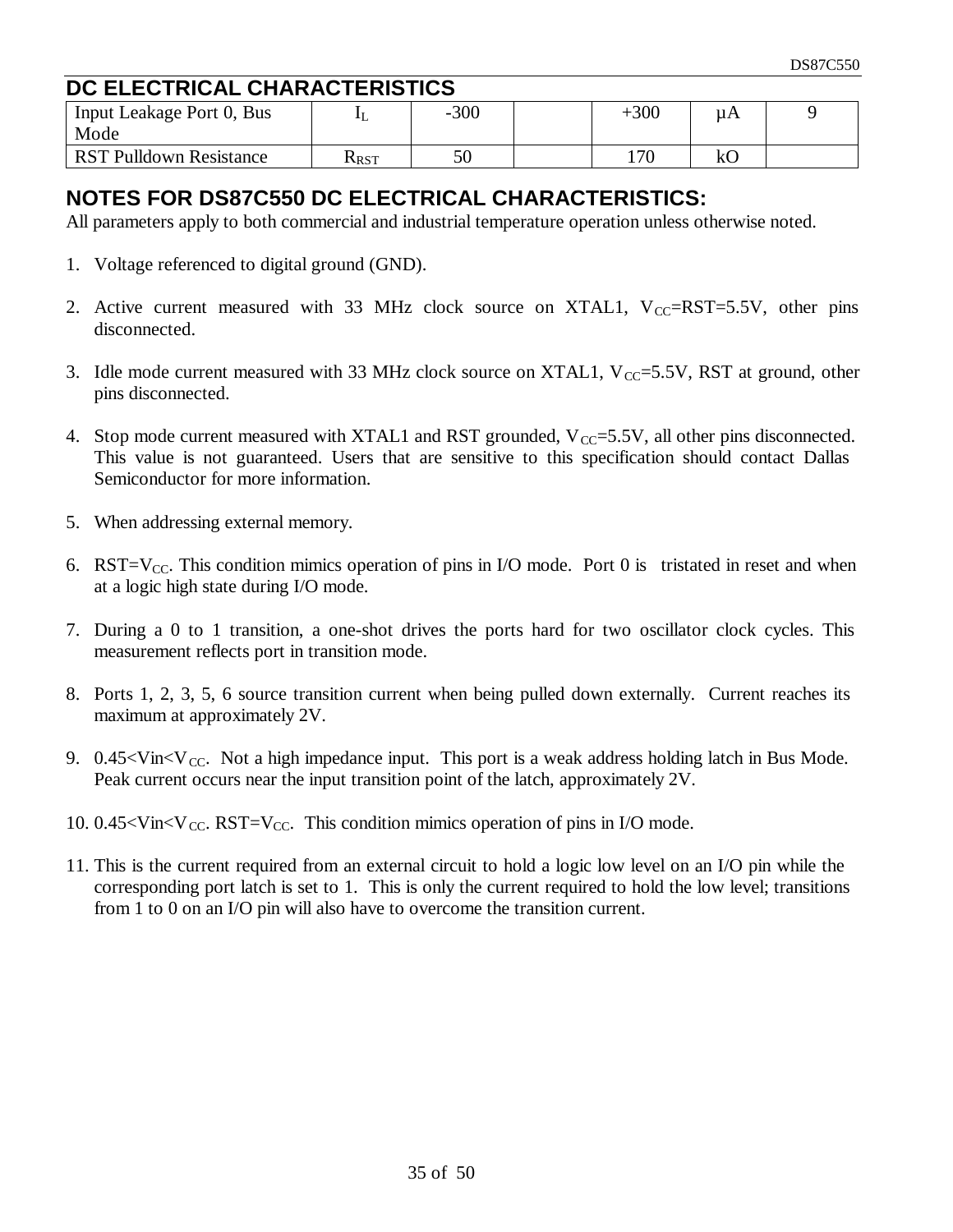# **A/D CONVERTER ELECTRICAL**

| <b>CHARACTERISTICS</b>            |                               | $Q$ V <sub>CC</sub> = 5V ± 10%, 0-70°C) |            |             |                         |                |
|-----------------------------------|-------------------------------|-----------------------------------------|------------|-------------|-------------------------|----------------|
| <b>PARAMETER</b>                  | <b>SYMBOL</b>                 | <b>MIN</b>                              | <b>TYP</b> | <b>MAX</b>  | <b>UNITS</b>            | <b>NOTES</b>   |
| <b>Analog Supply Voltage</b>      | A <sub>VCC</sub>              | $V_{CC}$                                |            | $V_{CC}$    | $\overline{\mathbf{V}}$ |                |
|                                   | A <sub>VSS</sub>              | <b>GND</b>                              |            | <b>GND</b>  |                         |                |
| <b>Analog Supply Current</b>      | AI <sub>DD</sub>              |                                         |            | 1           | mA                      |                |
| Analog Idle Mode Current          | AI <sub>DDI</sub>             |                                         |            | <b>TBD</b>  | $\mu A$                 |                |
| Analog Power-Down Mode<br>Current | AI <sub>DDPD</sub>            |                                         |            | 300         | nA                      |                |
| Analog Input Voltage              | ADC7-                         | $\theta$                                |            | 2.50        | $\mathbf{V}$            |                |
| <b>Internal Reference</b>         | ADC <sub>0</sub>              | A <sub>VREF-</sub>                      |            | $A_{VREF+}$ |                         |                |
| <b>External Reference</b>         |                               |                                         |            |             |                         |                |
| <b>External Analog Reference</b>  | $A_{VREF}$                    | $AV_{SS}$ -0.2                          |            | $AV_{CC}$ + | V                       |                |
| Voltage                           | $A_{VREF+}$                   |                                         |            | 0.2         |                         |                |
| <b>Internal Reference Voltage</b> | $V_{BG}$                      | 2.4375                                  | 2.50       | 2.5625      | $\mathbf{V}$            |                |
| Change with Temperature           | $V_{BGT}$                     |                                         | ± 50       |             | PPM/°                   |                |
| Change with $AV_{CC}$             | $V_{BGV}$                     |                                         | ± 10       |             | $\mathbf C$             |                |
|                                   |                               |                                         |            |             | mV/V                    |                |
| Analog Input Capacitance          | $C_{IN}$                      |                                         | 10         | 15          | PF                      |                |
| A/D Clock                         | $t_{\text{ACK}}$              |                                         |            | 6.25        | <b>us</b>               | $\overline{2}$ |
| <b>Sampling Time</b>              | $t_{ADS}$                     | $5 t_{\text{ACLK}}$                     |            |             | $t_{\text{ACLK}}$       |                |
| <b>Conversion Time</b>            | $t_{ADC}$                     | 16 t <sub>ACLK</sub>                    |            |             | t <sub>ACLK</sub>       | 3              |
| Resolution                        |                               |                                         |            | 10          | <b>B</b> its            |                |
| Differential non-linearity        | $E_{\underline{\textrm{DL}}}$ |                                         |            | $\pm 1.0$   | <b>LSB</b>              |                |
| Integral non-linearity            | $\rm E_{IL}$                  |                                         |            | $\pm 2.0$   | <b>LSB</b>              |                |
| <b>Offset Error</b>               | $E_{OS}$                      |                                         |            | $\pm 2.0$   | <b>LSB</b>              |                |
| Gain Error                        | $\mathrm{E_{G}}$              |                                         |            | $\pm 1.0$   | $\%$                    |                |
| Cross-talk between A/D            | $E_{CT}$                      |                                         |            | $-60$       | dB                      |                |
| inputs                            |                               |                                         |            |             |                         |                |

# **NOTES FOR A/D CONVERTER ELECTRICAL CHARACTERISTICS**

- 1. The following condition must not be exceeded:  $GND-0.2V < AV_{SS} < V_{CC} + 0.2V$ .
- 2. Due to the dynamic nature of the  $A/D$  converter,  $t_{ACLK}$  has both min and max specifications.
- 3. A complete conversion cycle requires 16 ACLK periods, including five input sampling periods.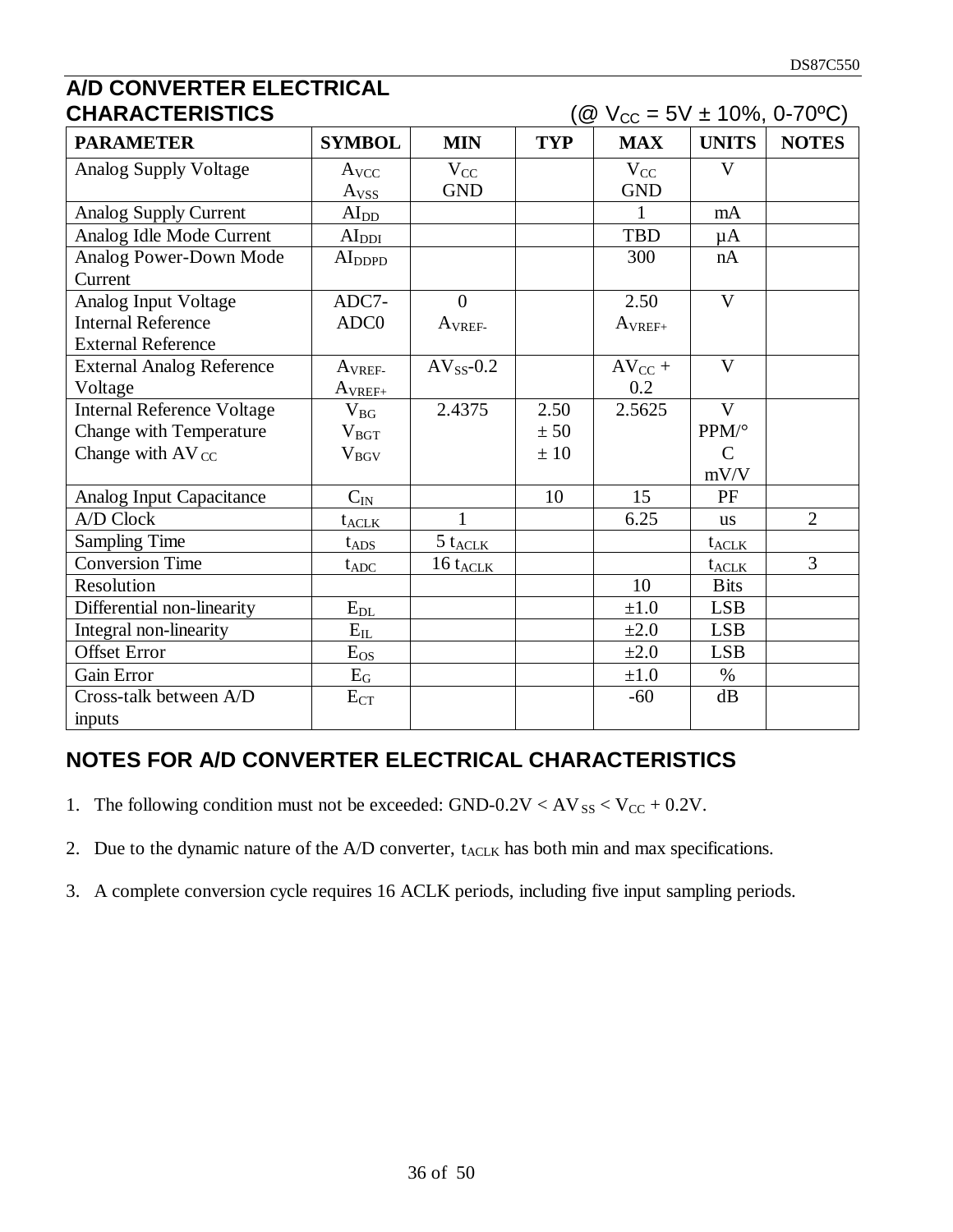# **TYPICAL I<sub>CC</sub> VERSUS FREQUENCY**



## **AC ELECTRICAL CHARACTERISTICS**

| <b>PARAMETER</b>                  | <b>SYMBOL</b>     | <b>33 MHz</b>  |            | <b>VARIABLE CLOCK</b>       | <b>UNITS</b>   |            |
|-----------------------------------|-------------------|----------------|------------|-----------------------------|----------------|------------|
|                                   |                   | <b>MIN</b>     | <b>MAX</b> | <b>MIN</b>                  | <b>MAX</b>     |            |
| Oscillator Freq. (Ext. Osc.)      | $1/t_{CLCL}$      | 0              | 33         | 0                           | 33             | <b>MHz</b> |
| (Ext. Crystal)                    |                   |                | 33         |                             | 33             |            |
| <b>ALE Pulse Width</b>            | $t_{LHLL}$        | 40             |            | $0.375$ t <sub>MCS</sub> -5 |                | ns         |
| Port 0 Address Valid to ALE       |                   | 10             |            |                             |                |            |
| Low                               | $t_{\rm AVLL}$    |                |            | $0.125$ t <sub>MCS</sub> -5 |                | ns         |
| <b>Address Hold after ALE Low</b> | $t_{LLAX1}$       | 10             |            | $0.125$ t <sub>MCS</sub> -5 |                | ns         |
| <b>ALE</b> Low to Valid           |                   |                | 56         |                             | 0.625          |            |
| <b>Instruction In</b>             | $t_{LLIV}$        |                |            |                             | $t_{MCS}$ -20  | ns         |
| <b>ALE Low to PSEN Low</b>        | t <sub>LLPL</sub> | 10             |            | $0.125$ t <sub>MCS</sub> -5 |                | ns         |
| <b>PSEN</b> Pulse Width           | t <sub>PLPH</sub> | 55             |            | $0.5 t_{MCS} - 5$           |                | ns         |
| <b>PSEN</b> Low to Valid          |                   |                | 41         |                             | $0.5t_{MCS}$   | ns         |
| Instruction In                    | t <sub>PLIV</sub> |                |            |                             | $-20$          |            |
| Input Instruction Hold after      |                   | $\overline{0}$ |            | $\theta$                    |                |            |
| <b>PSEN</b>                       | t <sub>PXIX</sub> |                |            |                             |                | ns         |
| Input Instruction Float after     |                   | 26             |            |                             | $0.25t_{MCS}$  |            |
| <b>PSEN</b>                       | t <sub>PXIZ</sub> |                |            |                             | $-5$           | ns         |
| Port 0 Address to Valid           |                   | 71             |            |                             | $0.75t_{MCS}$  |            |
| <b>Instruction In</b>             | $t_{AVIV}$        |                |            |                             | $-20$          | ns         |
| Port 2 Address to Valid           |                   | 81             |            |                             | 0.875          |            |
| Instruction In                    | $t_{AVIV2}$       |                |            |                             | $t_{MCS}$ -25  | ns         |
| <b>PSEN</b> Low to Address Float  | $t_{\text{PLAZ}}$ | $\overline{0}$ |            |                             | $\overline{0}$ | ns         |

# **NOTES FOR AC ELECTRICAL CHARACTERISTICS**

- $\blacksquare$  The value for t<sub>MCS</sub> is a time period related to the machine cycle clock in terms of the processor's input clock frequency. Its value is highlighted in the table "STRETCH VALUE TIMING" for all possible settings of the  $4X/\overline{2X}$  and CD1:0 bits. The default condition is CD1 = 1 and CD0 = 0, where  $4X/\overline{2X}$ is disregarded.
- All parameters apply to both commercial and industrial temperature operation unless otherwise noted.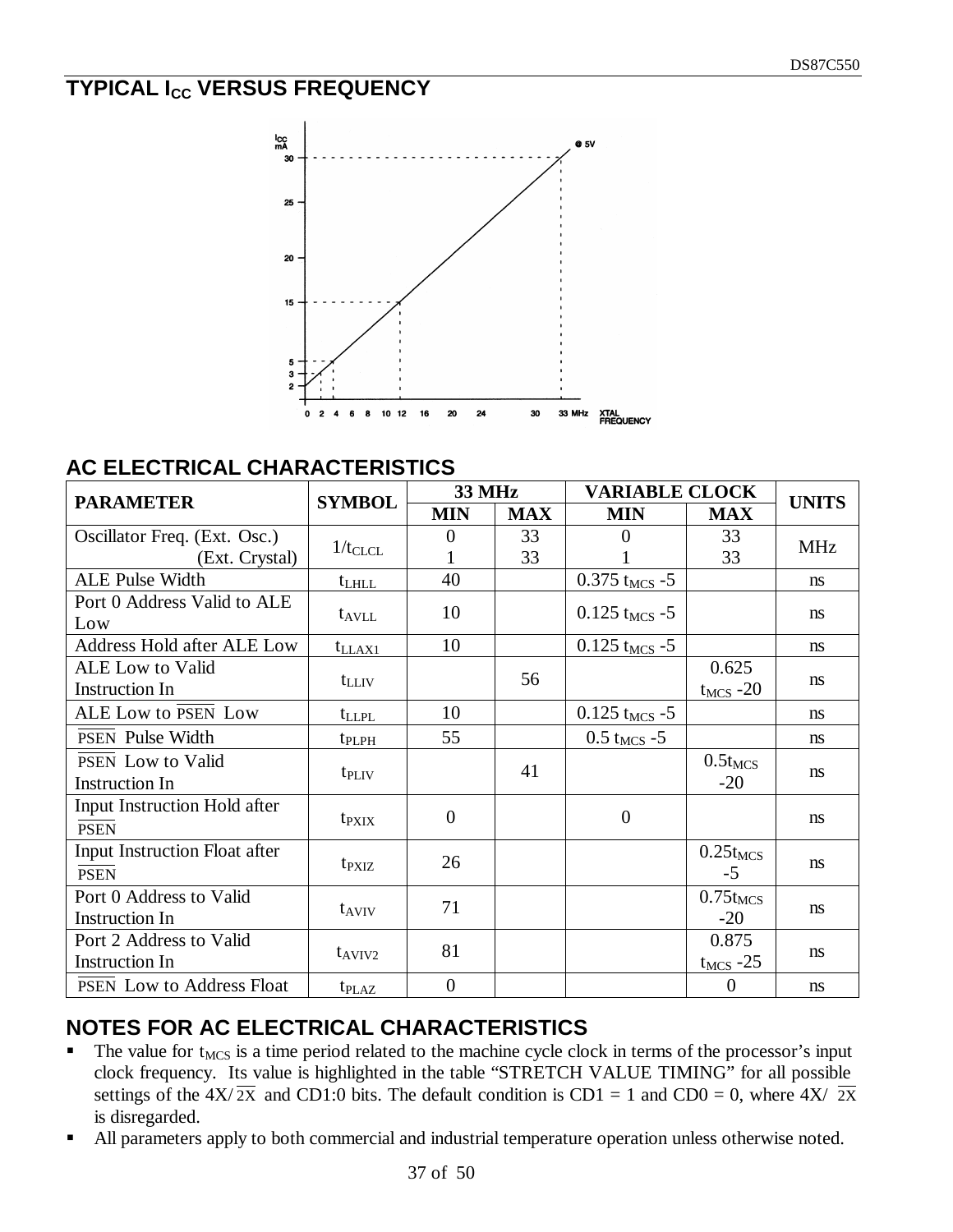- All signals characterized with load capacitance of 80 pF except Port 0, ALE,  $\overline{PSEN}$ ,  $\overline{RD}$  and  $\overline{WR}$ with 100 pF.
- **Interfacing to memory devices with float times (turn off times) over 25 ns may cause contention. This** will not damage the parts, but will cause an increase in operating current.
- **Specifications assume a 50% duty cycle for the oscillator. Port 2 and ALE timing will change in** relation to duty cycle variation.

|                                        |                   |                                      | <b>VARIABLE CLOCK</b>          |               | <b>STRETCH</b>                          |
|----------------------------------------|-------------------|--------------------------------------|--------------------------------|---------------|-----------------------------------------|
| <b>PARAMETER</b>                       | <b>SYMBOL</b>     | <b>MIN</b>                           | <b>MAX</b>                     | <b>UNITS</b>  | <b>VALUES C<sub>ST</sub></b><br>(MD2:0) |
|                                        |                   | $0.375$ t <sub>MCS</sub> -5          |                                |               | $C_{ST}=0$                              |
| Data Access ALE                        | $t$ LHLL2         | $0.5t_{MCS}$ -5                      |                                | ns            | $1 < = C_{ST} < = 3$                    |
| Pulse Width                            |                   | $1.5t_{MCS} - 10$                    |                                |               | $4 < = C_{ST} < 7$                      |
| Address Hold after                     |                   | $0.125t_{MCS} - 5$                   |                                |               | $C_{ST}=0$                              |
| ALE Low for                            | $t_{LLAX2}$       | $0.25t_{MCS}$ -5                     |                                | ns            | $1 < = C_{ST} < = 3$                    |
| <b>MOVX Write</b>                      |                   | $1.25t_{MCS} - 10$                   |                                |               | $4 < = C_{ST} < = 7$                    |
| RD Pulse Width                         | t <sub>RLRH</sub> | $0.5t_{MCS}$ -5                      |                                | ns            | $C_{ST}=0$                              |
|                                        |                   | $C_{ST}$ *t <sub>MCS</sub> -10       |                                |               | $1 < C_{ST} < 7$                        |
| WR Pulse Width                         | t <sub>WLWH</sub> | $0.5t_{MCS}$ -5                      |                                | ns            | $C_{ST}=0$                              |
|                                        |                   | $C_{ST} * t_{MCS} - 10$              |                                |               | $1 < = C_{ST} < = 7$                    |
| RD Low to                              | t <sub>RLDV</sub> |                                      | $0.5t_{MCS}$ -20               | ns            | $C_{ST}=0$                              |
| Valid Data In                          |                   |                                      | $C_{ST}$ *t <sub>MCS</sub> -20 |               | $1 < C_{ST} < 7$                        |
| Data Hold<br>after Read                | $t_{\rm RHDX}$    | $\overline{0}$                       |                                | ns            |                                         |
|                                        |                   |                                      | $0.25t_{MCS} - 5$              |               | $C_{ST}=0$                              |
| Data Float                             | t <sub>RHDZ</sub> |                                      | $0.5t_{MCS}$ -5                | ns            | $1 < = C_{ST} < = 3$                    |
| after Read                             |                   |                                      | $1.5t_{MCS} - 15$              |               | $4 < = C_{ST} < = 7$                    |
| ALE Low to                             |                   |                                      | $0.625t_{MCS} - 20$            |               | $CST=0$                                 |
| Valid Data In                          | t <sub>LLDV</sub> |                                      | $(C_{ST}+0.25)*t_{MCS}-40$     | <sub>ns</sub> | $1 < = C_{ST} < = 3$                    |
|                                        |                   |                                      | $(C_{ST}+1.25)*t_{MCS}-40$     |               | $4 < = C_{ST} < = 7$                    |
| Port 0 Address                         |                   |                                      | $0.75t_{MCS} - 20$             |               | $C_{ST}=0$                              |
| to Valid Data In                       | $t_{AVDV1}$       |                                      | $(C_{ST}+0.375)*t_{MCS}-20$    | ns            | $1 < = C_{ST} < = 3$                    |
|                                        |                   |                                      | $(C_{ST}+1.375)*t_{MCS}-20$    |               | $4 < = C_{ST} < = 7$                    |
| Port 2 Address                         |                   |                                      | $0.875t_{MCS} - 20$            |               | $C_{ST}=0$                              |
| to Valid Data In                       | $t_{AVDV2}$       |                                      | $(C_{ST}+0.5)*t_{MCS}-20$      | ns            | $1 < = C_{ST} < = 3$                    |
|                                        |                   |                                      | $(C_{ST}+1.5)*t_{MCS}-20$      |               | $4 < = C_{ST} < 7$                      |
| ALE Low to RD                          |                   | $0.125t_{MCS}$ -5                    | $1.25t_{MCS}+5$                |               | $C_{ST}=0$                              |
| or WR Low                              | $t_{LLWL}$        | $0.25t_{MCS} - 5$                    | $0.25t_{MCS}+5$                | ns            | $1 < C_{ST} < 3$                        |
|                                        |                   | $1.25t_{MCS} - 10$                   | $1.25t_{MCS}+10$               |               | $4 < = C_{ST} < = 7$                    |
| Port 0 Address to                      |                   | $0.25t_{MCS} - 5$<br>$0.5t_{MCS}$ -5 |                                |               | $C_{ST}=0$<br>$1 < = C_{ST} < = 3$      |
| $\overline{RD}$ or $\overline{WR}$ Low | $t_{AVWL1}$       | $2.5t_{MCS}$ -10                     |                                | ns            | $4 < = C_{ST} < = 7$                    |
|                                        |                   | $0.375t_{MCS}$ -5                    |                                |               | $C_{ST}=0$                              |
| Port 2 Address to                      | $t_{AVWL2}$       | $0.625$ t <sub>MCS</sub> -5          |                                | ns            | $1 < = C_{ST} < = 3$                    |
| RD or WR Low                           |                   | $2.625t_{MCS} - 10$                  |                                |               | $4 < = C_{ST} < = 7$                    |
| Data Valid to                          |                   |                                      |                                |               |                                         |
| WR Transition                          | t <sub>QVWX</sub> | $-5$                                 |                                | ns            |                                         |

#### **MOVX CHARACTERISTICS**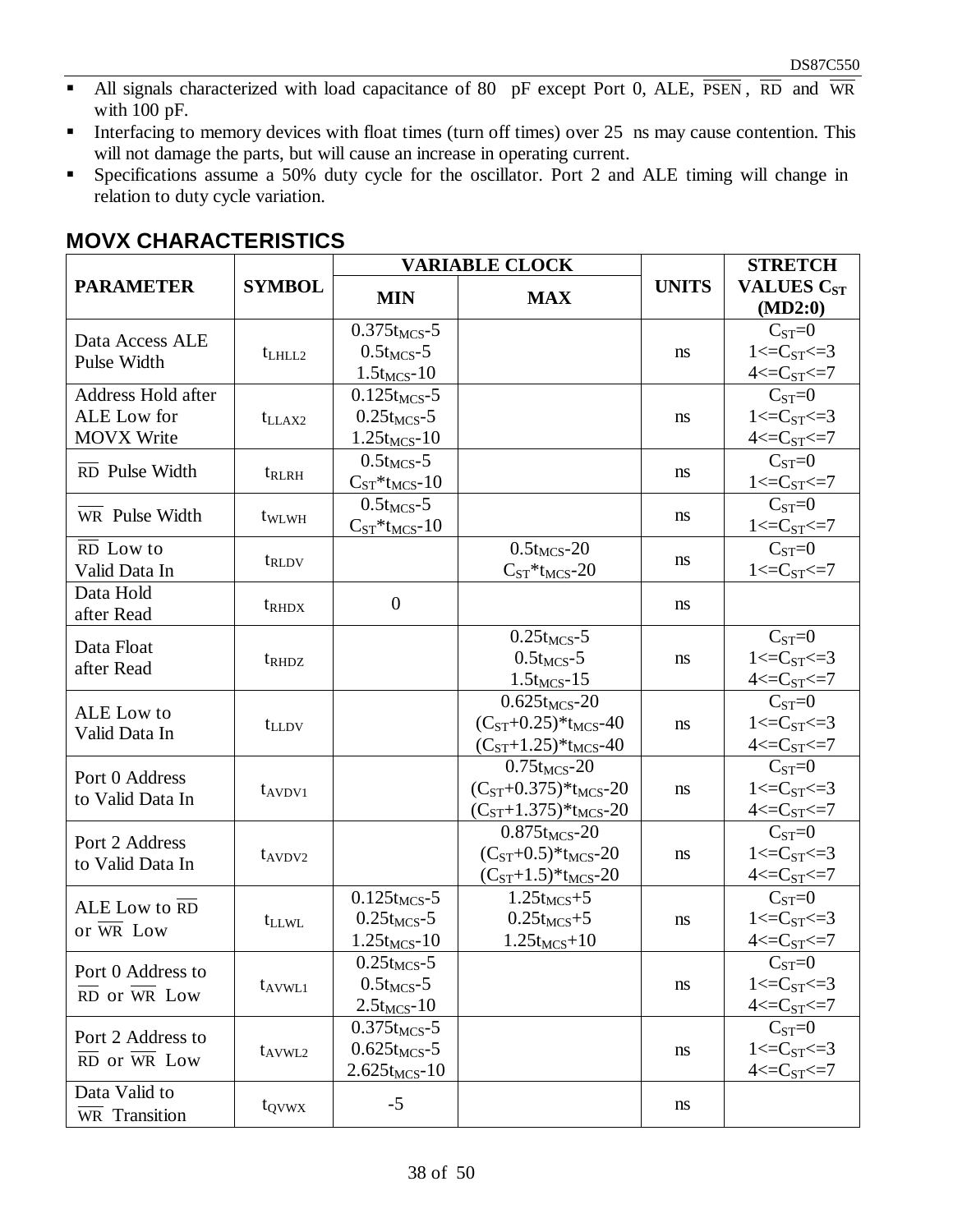# **MOVX CHARACTERISTICS** CONT'D

| Data Hold<br>after Write                               | t <sub>WHQX</sub> | $0.25t_{MCS}$ -5<br>$0.5t_{MCS}$ -5<br>$1.5t_{MCS}$ -10 |                                     | ns | $C_{ST}=0$<br>$1 < = C_{ST} < = 3$<br>$4 < = C_{ST} < = 7$ |
|--------------------------------------------------------|-------------------|---------------------------------------------------------|-------------------------------------|----|------------------------------------------------------------|
| RD Low to<br><b>Address Float</b>                      | $t_{\rm RLAZ}$    |                                                         | $-(0.125 t_{MCS})-5)$               | ns |                                                            |
| $\overline{RD}$ or $\overline{WR}$ High<br>to ALE High | t <sub>whlH</sub> | $0.25t_{MCS}$ -5<br>$1.25t_{MCS} - 10$                  | $0.25t_{MCS}+5$<br>$1.25t_{MCS}+10$ | ns | $C_{ST}=0$<br>$1 < C_{ST} < 3$<br>$4 < E_{ST} < 7$         |

# **NOTES FOR MOVX CHARACTERISTICS USING STRETCH MEMORY CYCLES**

- $\bullet$  t<sub>MCS</sub> is a time period related to the Stretch memory cycle selection. The following table shows the value of t<sub>MCS</sub> for each Stretch selection.
- $\bullet$  C<sub>ST</sub> is the stretch cycle value as determined by the MD2, MD1, & MD0 bits of the CKCON register.

#### **tMCS TIME PERIODS**

| <b>System Clock Selection</b>       | $t_{MCS}$                |
|-------------------------------------|--------------------------|
| $4X/\overline{2X}$ , CD1, CD0 = 100 | $0.5$ tclcl              |
| $4X/\overline{2X}$ , CD1, CD0 = 000 | $1 t_{CLCL}$             |
| $4X/\overline{2X}$ , CD1, CD0 = x10 | $4$ t <sub>CLCL</sub>    |
| $4X/\overline{2X}$ , CD1, CD0 = x11 | $1024$ t <sub>CLCL</sub> |

# **RD , WR PULSE WIDTH WITH STRETCH CYCLES**

|                |     |     | <b>MOVX</b>    | RD, WR Pulse Width (in oscillator clocks) |                        |                      |                           |  |  |
|----------------|-----|-----|----------------|-------------------------------------------|------------------------|----------------------|---------------------------|--|--|
| MD2            | MD1 | MD0 | <b>Machine</b> | $4X/2X=1$                                 | $4X/2X=0$              | $4X/2X = x$          | $4X/\overline{2X} = x$    |  |  |
|                |     |     | <b>Cycles</b>  | $CD1:0=00$                                | $CD1:0=00$             | $CD1:0=10$           | $CD1:0=11$                |  |  |
| $\overline{0}$ | 0   |     | 2              | $0.5 t_{CLCL}$                            | $1 t_{CLCL}$           | $2 t_{CLCL}$         | $2048$ t <sub>CLCL</sub>  |  |  |
| $\overline{0}$ |     |     | 3              | $t_{CLCL}$                                | $2 t_{CLCL}$           | $4 t_{CLCL}$         | 4096 tclcl                |  |  |
| $\theta$       |     |     | 4              | $2 t_{CLCL}$                              | $4 t_{CLCL}$           | $8$ t $_{\rm CLCL}$  | $8192$ t <sub>CLCL</sub>  |  |  |
| $\Omega$       |     |     |                | $3 t_{CLCL}$                              | $6 t_{CLCL}$           | $12 t_{CLCL}$        | $12288$ t <sub>CLCL</sub> |  |  |
|                |     |     | 9              | $4t_{CLCL}$                               | $8$ t $_{\rm CLCL}$    | $16$ t $_{CLCL}$     | 16384 t $_{\rm CLCL}$     |  |  |
|                |     |     | 10             | $5 t_{CLCL}$                              | $10$ t $_{\rm CLCL}$   | $20 t_{CLCL}$        | $20480$ t <sub>CLCL</sub> |  |  |
|                |     |     | 11             | $6$ t $CLCL$                              | $12$ t <sub>CLCL</sub> | $24$ tclcl           | $24576$ t <sub>CLCL</sub> |  |  |
|                |     |     | 12             | $7t_{CLCL}$                               | $14$ t <sub>CLCL</sub> | $28$ t $_{\rm CLCL}$ | $28672$ t <sub>CLCL</sub> |  |  |

## **EXTERNAL CLOCK CHARACTERISTICS**

| <b>PARAMETER</b>       | <b>SYMBOL</b> | <b>MIN</b> | TYP | <b>MAX</b> | UNITS | <b>NOTES</b> |
|------------------------|---------------|------------|-----|------------|-------|--------------|
| Clock High Time        | <b>L</b> CHCX | 10         |     |            | ns    |              |
| Clock Low Time         | tclcx         | 10         |     |            | ns    |              |
| <b>Clock Rise Time</b> | <b>I</b> CLCL |            |     |            | ns    |              |
| Clock Fall Time        | lchcl         |            |     |            | ns    |              |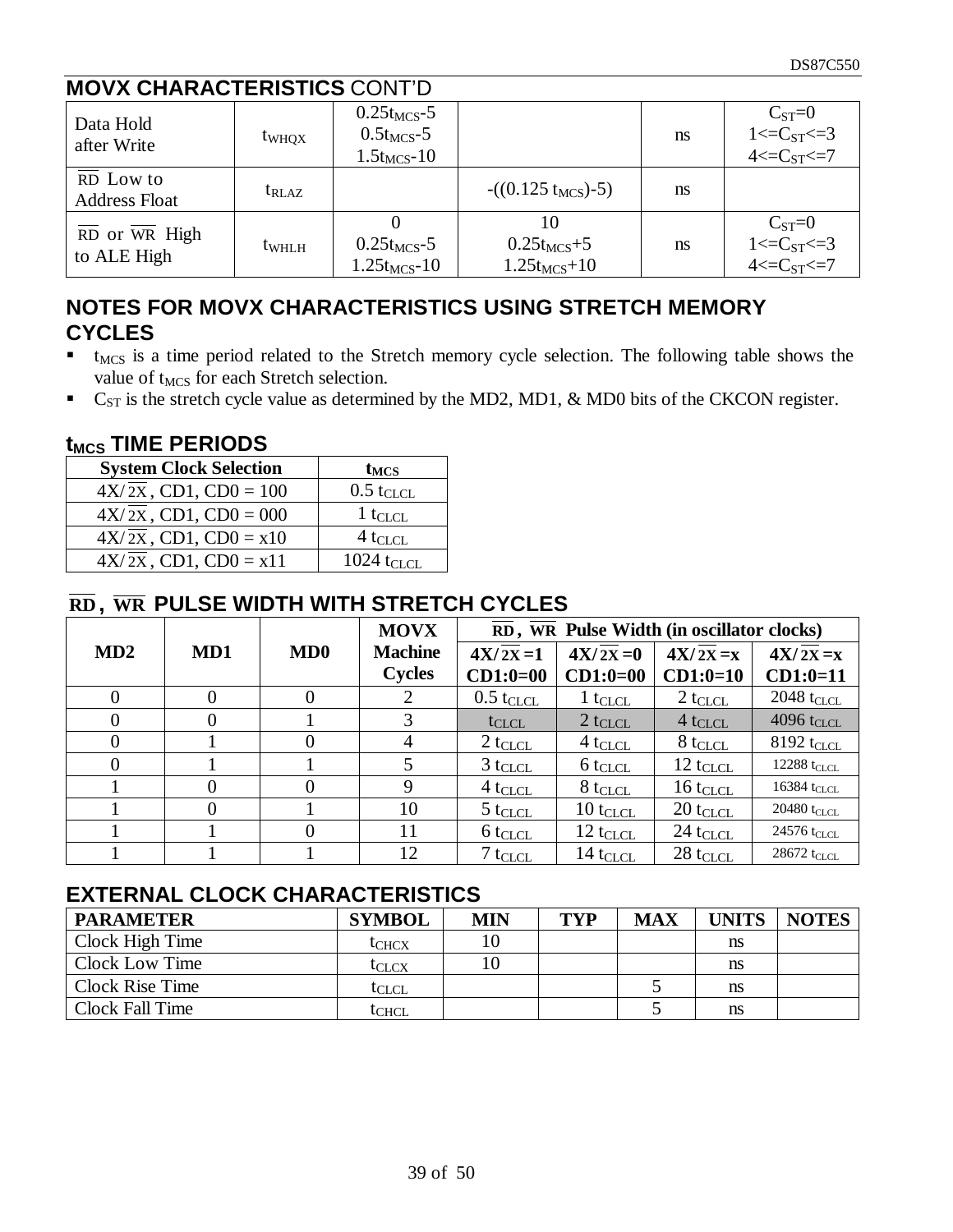| <b>SERIAL PORT MODE 0 TIMING CHARACTERISTICS</b>                                                    |                   |            |                             |            |                                |              |  |  |  |
|-----------------------------------------------------------------------------------------------------|-------------------|------------|-----------------------------|------------|--------------------------------|--------------|--|--|--|
| <b>PARAMETER</b>                                                                                    | <b>SYMBOL</b>     | <b>MIN</b> | <b>TYP</b>                  | <b>MAX</b> | <b>UNITS</b>                   | <b>NOTES</b> |  |  |  |
| Serial Port Clock Cycle Time<br>SM2=0, 12 clocks per cycle<br>$SM2=1, 4$ clocks per cycle           | $t_{\text{XLXL}}$ |            | $12t_{CLCL}$<br>$4t_{CLCL}$ |            | ns<br>ns                       |              |  |  |  |
| <b>Output Data Setup to Clock Rising</b><br>SM2=0, 12 clocks per cycle<br>SM2=1, 4 clocks per cycle | $t_{\rm OVXH}$    |            | $12t_{CLCL}$<br>$4t_{CLCL}$ |            | <sub>ns</sub><br>ns.           |              |  |  |  |
| Output Data Hold from Clock Rising<br>SM2=0, 12 clocks per cycle<br>SM2=1, 4 clocks per cycle       | $t_{XHQX}$        |            | $12t_{CLCL}$<br>$4t_{CLCL}$ |            | ns<br>ns                       |              |  |  |  |
| Input Data Hold from Clock Rising<br>SM2=0, 12 clocks per cycle<br>$SM2=1, 4$ clocks per cycle      | $t_{XHDX}$        |            | $12t_{CLCL}$<br>$4t_{CLCL}$ |            | <sub>ns</sub><br><sub>ns</sub> |              |  |  |  |
| Clock Rising Edge to Input Data Valid<br>SM2=0, 12 clocks per cycle<br>$SM2=1, 4$ clocks per cycle  | t <sub>XHDV</sub> |            | $12t_{CLCL}$<br>$4t_{CLCL}$ |            | <sub>ns</sub><br><sub>ns</sub> |              |  |  |  |

# **EXPLANATION OF AC SYMBOLS**

In an effort to remain compatible with the original 8051 family, this device specifies the same parameters as such devices, using the same symbols. For completeness, the following is an explanation of the symbols.

- t Time
- A Address
- C Clock
- D Input data
- H Logic level high
- L Logic level low
- I Instruction
- P PSEN
- Q Output data
- $R \overline{RD}$  signal
- V Valid
- W WR signal
- X No longer a valid logic level<br>Z Tristate
- **Tristate**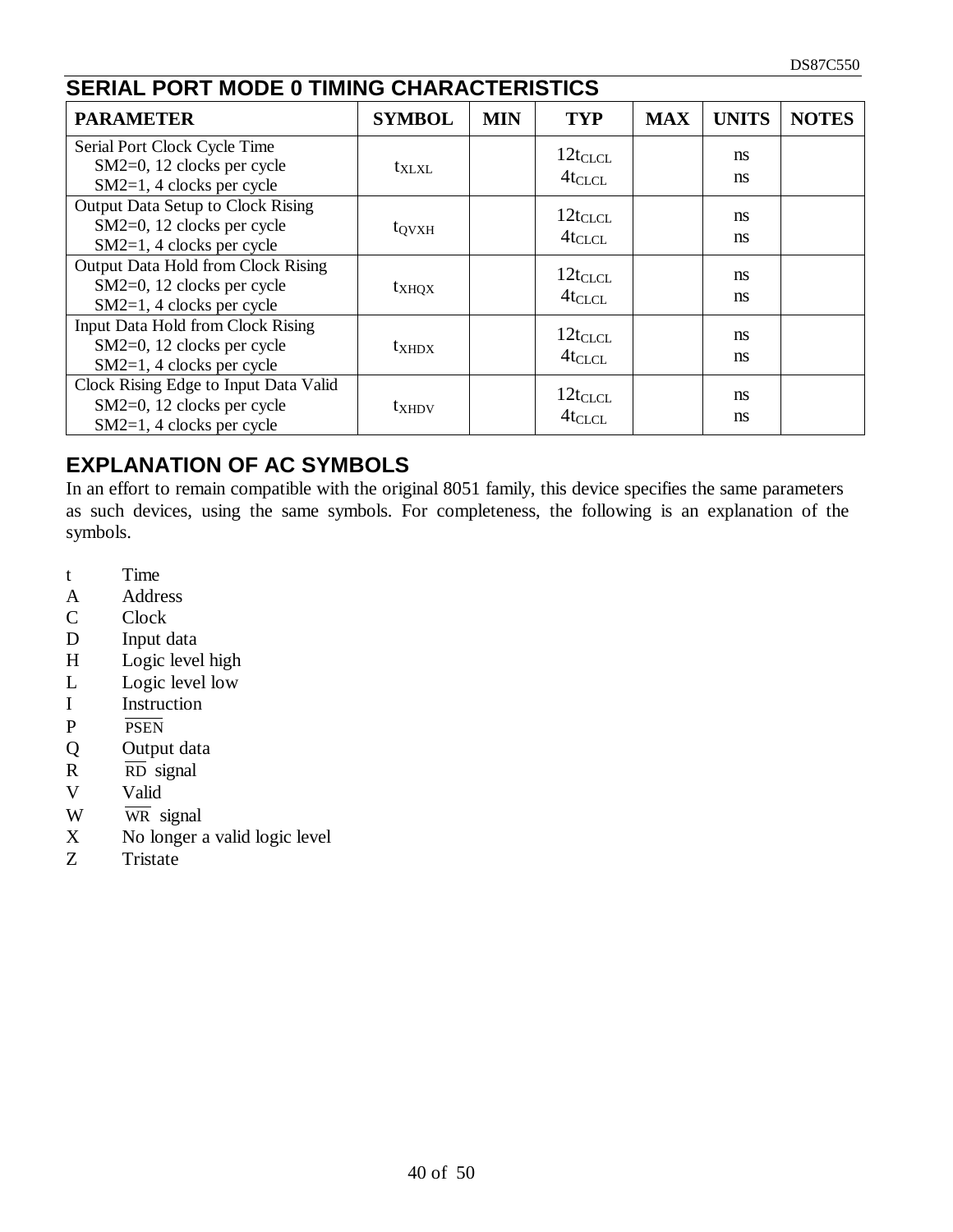## **POWER CYCLE TIMING CHARACTERISTICS**

| <b>PARAMETER</b>     | <b>SYMBOL</b>           | MIN | TVP | <b>MAX</b> | <b>UNITS</b> | <b>NOTES</b> |
|----------------------|-------------------------|-----|-----|------------|--------------|--------------|
| Cycle Start-up Time  | tcsu                    |     | 1.0 |            | ms           |              |
| Power-on Reset Delay | <b><sup>[POR]</sup></b> |     |     | 65536      | lclcl        |              |

#### **NOTES FOR POWER CYCLE TIMING CHARACTERISTICS**

- 1. Start-up time for crystals varies with load capacitance and manufacturer. Time shown is for an 11.0592 MHz crystal manufactured by Fox.
- 2. Reset delay is a synchronous counter of crystal oscillations after crystal start-up. At 33 MHz, this time is 1.99 ms.

| <b>PARAMETER</b>                  | <b>SYMBOL</b>      | <b>MIN</b>     | <b>TYP</b> | <b>MAX</b>    | <b>UNITS</b> | <b>NOTES</b>   |
|-----------------------------------|--------------------|----------------|------------|---------------|--------------|----------------|
| Programming Voltage               | $\rm V_{PP}$       | 12.5           |            | 13.0          | V            |                |
| Programming Supply Current        | $I_{PP}$           |                |            | 75            | mA           |                |
| <b>Oscillator Frequency</b>       | $1/t_{CLCL}$       | $\overline{4}$ |            | 6             | <b>MHz</b>   |                |
| POR Delay                         | t <sub>DELAY</sub> | 65536          |            |               | $t_{CLCL}$   | $\overline{2}$ |
| Address Setup to PROG Low         | $t_{AVGL}$         | $48t_{CLCL}$   |            |               |              |                |
| Address Hold after PROG           | $t_{\rm GHAX}$     | $48t_{CLCL}$   |            |               |              |                |
| Data Setup to PROG Low            | t <sub>DVGL</sub>  | $48t_{CLCL}$   |            |               |              |                |
| Data Hold after PROG              | $t_{\rm GHDX}$     | $48t_{CLCL}$   |            |               |              |                |
| Enable High to $V_{PP}$           | $t_{\rm EHSH}$     | $48t_{CLCL}$   |            |               |              |                |
| V <sub>PP</sub> Setup to PROG Low | $t_{SHGL}$         | 10             |            |               | $\mu s$      |                |
| V <sub>PP</sub> Hold after PROG   | $t_{\rm GHSL}$     | 10             |            |               | $\mu s$      |                |
| PROG Width                        | $t_{\rm GLGH}$     | 90             |            | 110           | $\mu s$      |                |
| <b>Address to Data Valid</b>      | t <sub>AVQV</sub>  |                |            | $48t_{CLCL}$  |              |                |
| Enable Low to Data Valid          | $t_{\text{ELOV}}$  |                |            | $48t_{CLCL}$  |              |                |
| Data Float after Enable           | t <sub>ehqz</sub>  | $\Omega$       |            | $48 t_{CLCL}$ |              |                |
| PROG High to PROG Low             | $t_{GHGL}$         | 10             |            |               | $\mu s$      |                |

#### **EPROM PROGRAMMING AND VERIFICATION**

## **NOTES FOR EPROM PROGRAMMING AND VERIFICATION**

- 1. All voltage referenced to ground.
- 2. The microcontroller holds itself in reset for this duration when power is applied. No signals should be manipulated during this interval since the microcontroller is ignoring inputs. At a 4 MHz oscillator frequency, this period is 16.4 ms.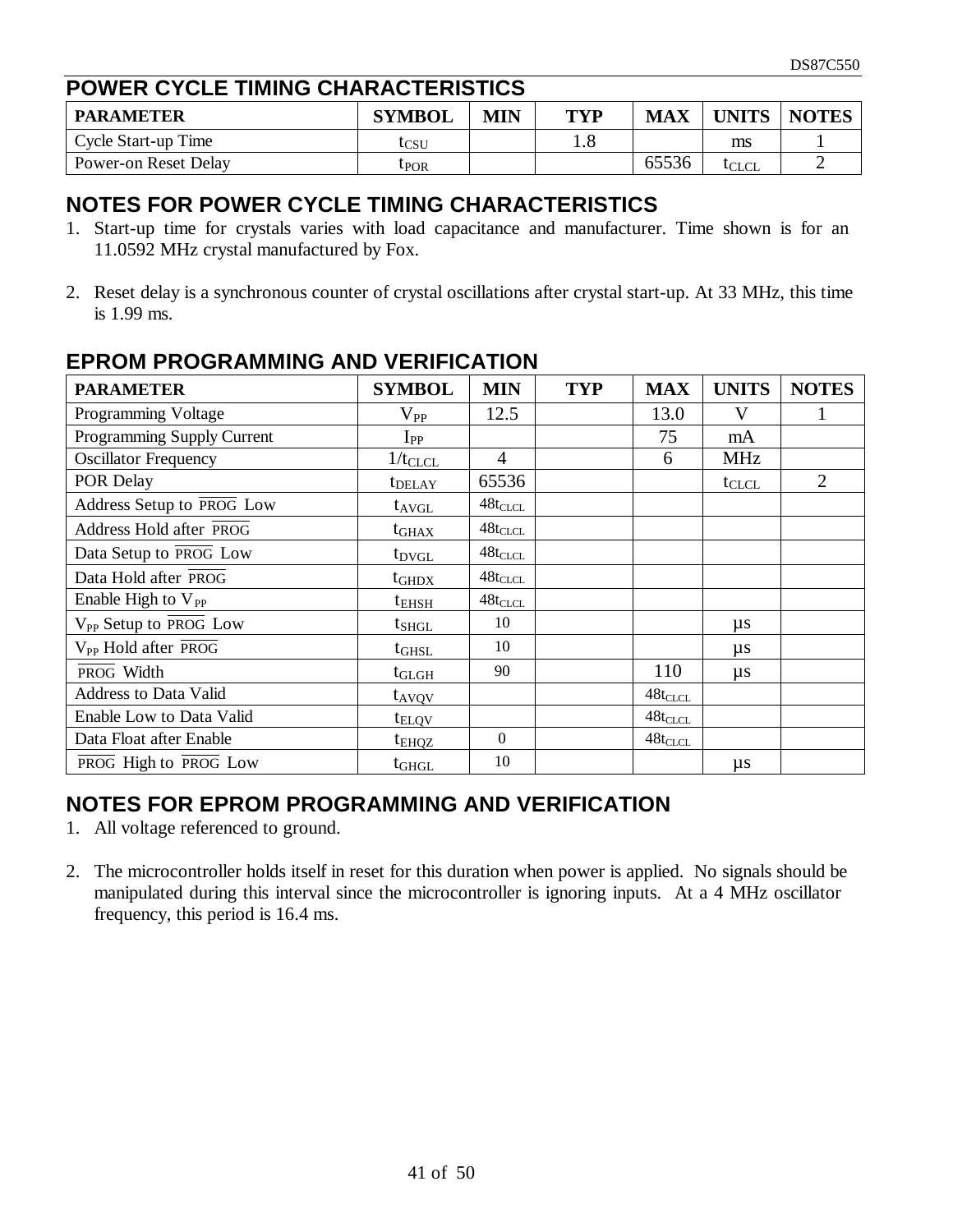# **EXTERNAL PROGRAM MEMORY READ CYCLE**



# **EXTERNAL DATA MEMORY READ CYCLE**

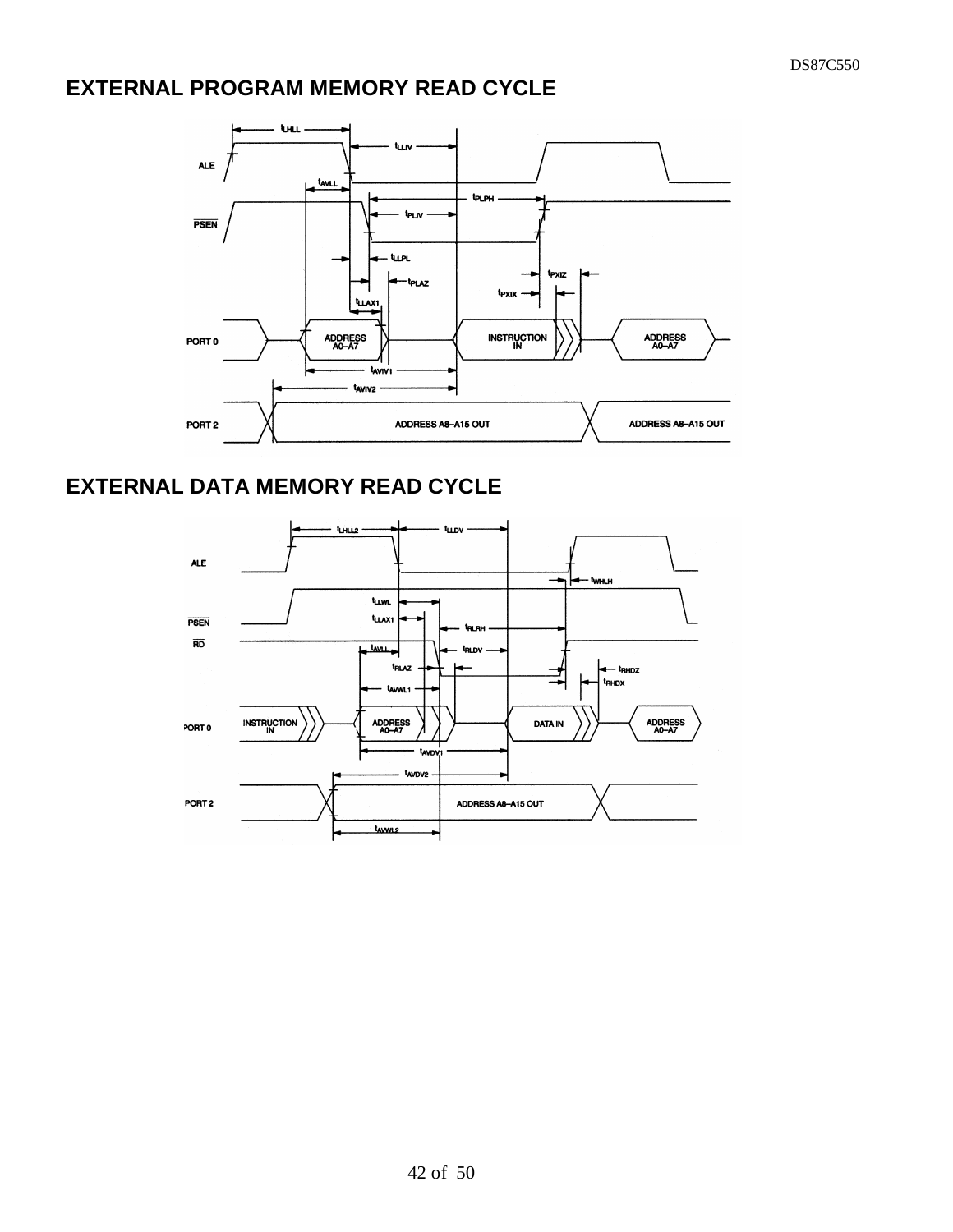# **EXTERNAL DATA MEMORY WRITE CYCLE**



#### **DATA MEMORY WRITE WITH STRETCH=1**

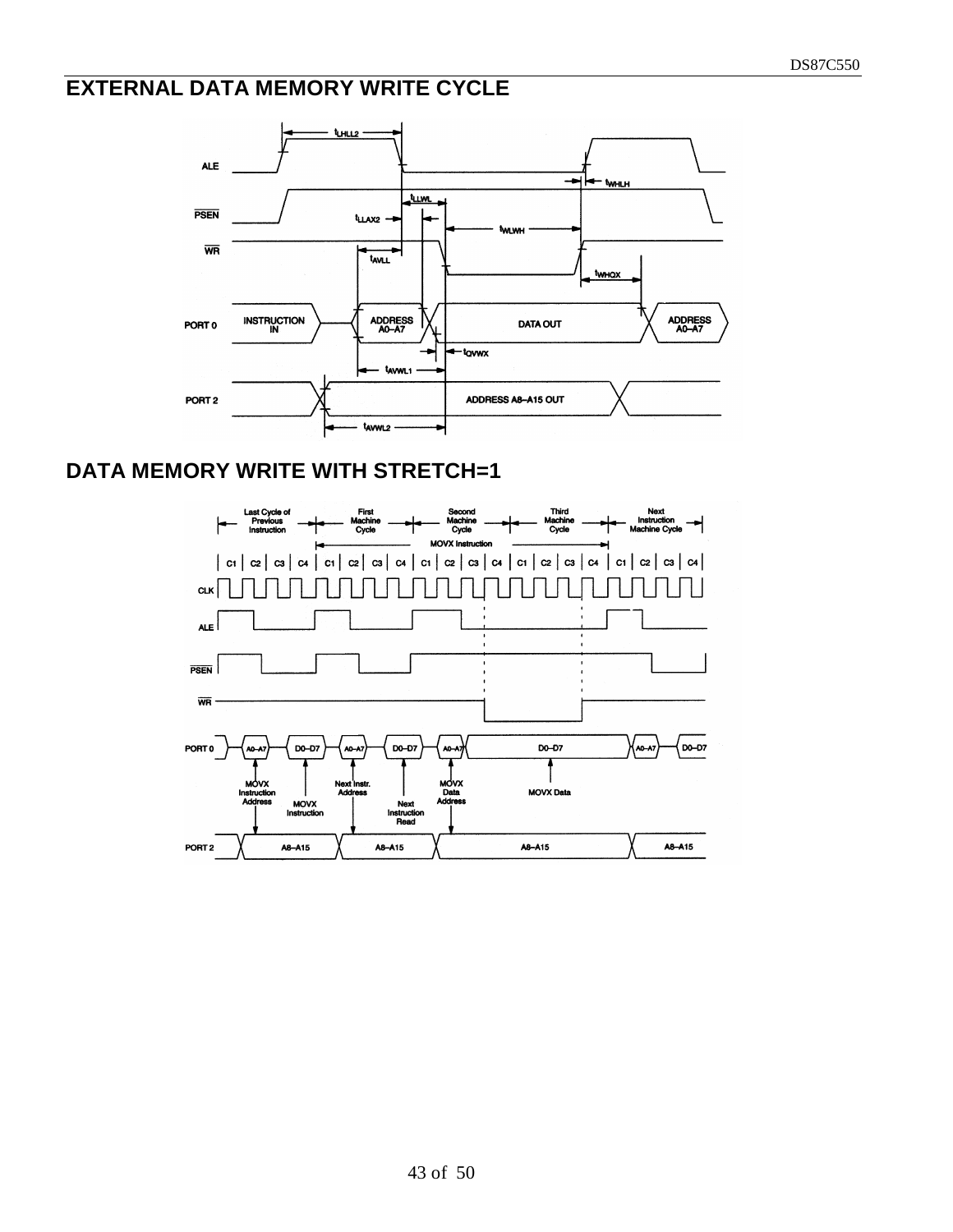# **DATA MEMORY WRITE WITH STRETCH=2**



#### **DATA MEMORY WRITE WITH STRETCH=4**



## **EXTERNAL CLOCK DRIVE**

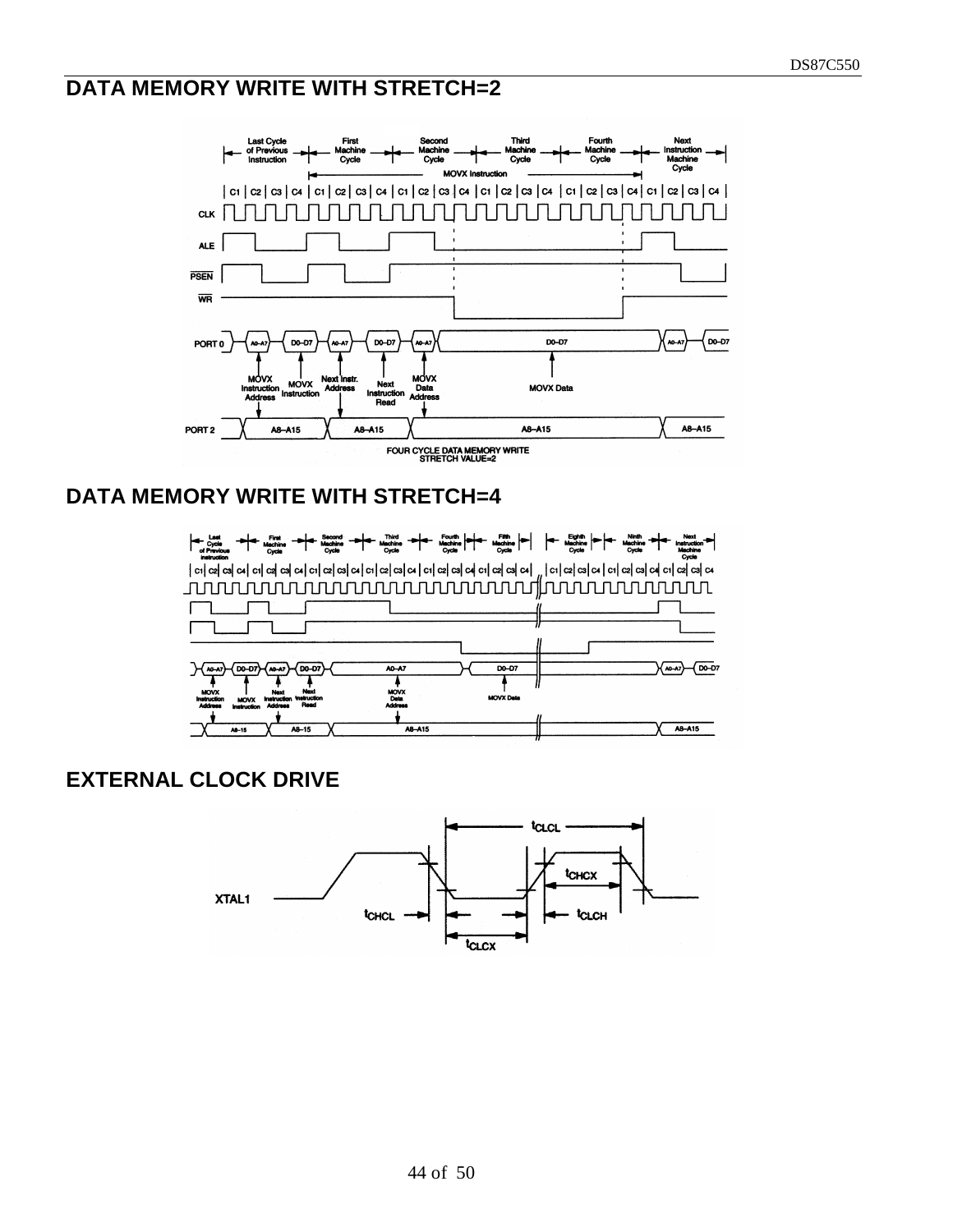# **SERIAL PORT MODE 0 TIMING**

SERIAL PORT 0 (SYNCHRONOUS MODE) HIGH SPEED OPERATION SM2=1=>TXD CLOCK=XTAL/4



SERIAL PORT 0 (SYNCHRONOUS MODE) SM2=0=>TXD CLOCK=XTAL/12

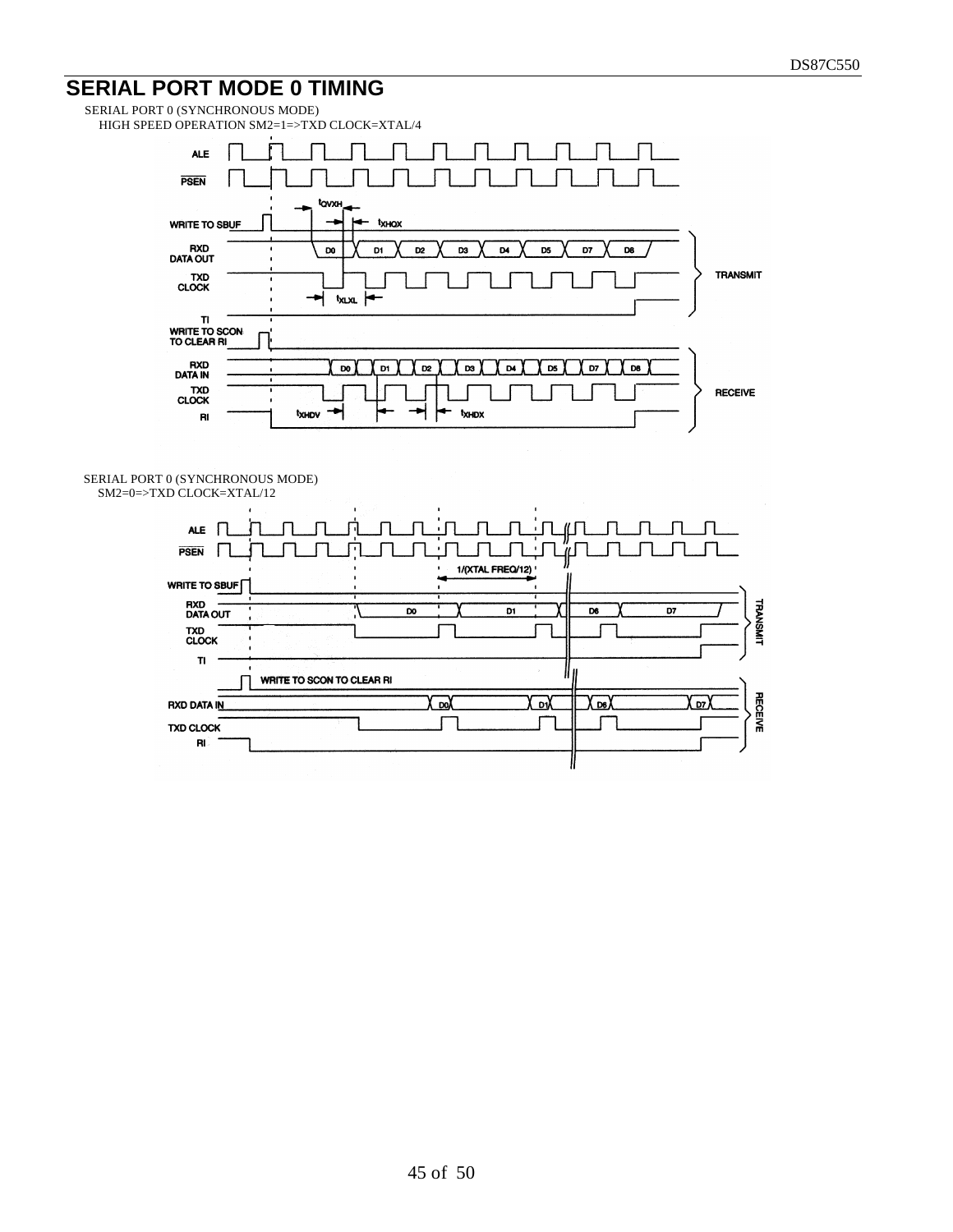# **POWER CYCLE TIMING**



# **EPROM PROGRAMMING AND VERIFICATION WAVEFORMS**

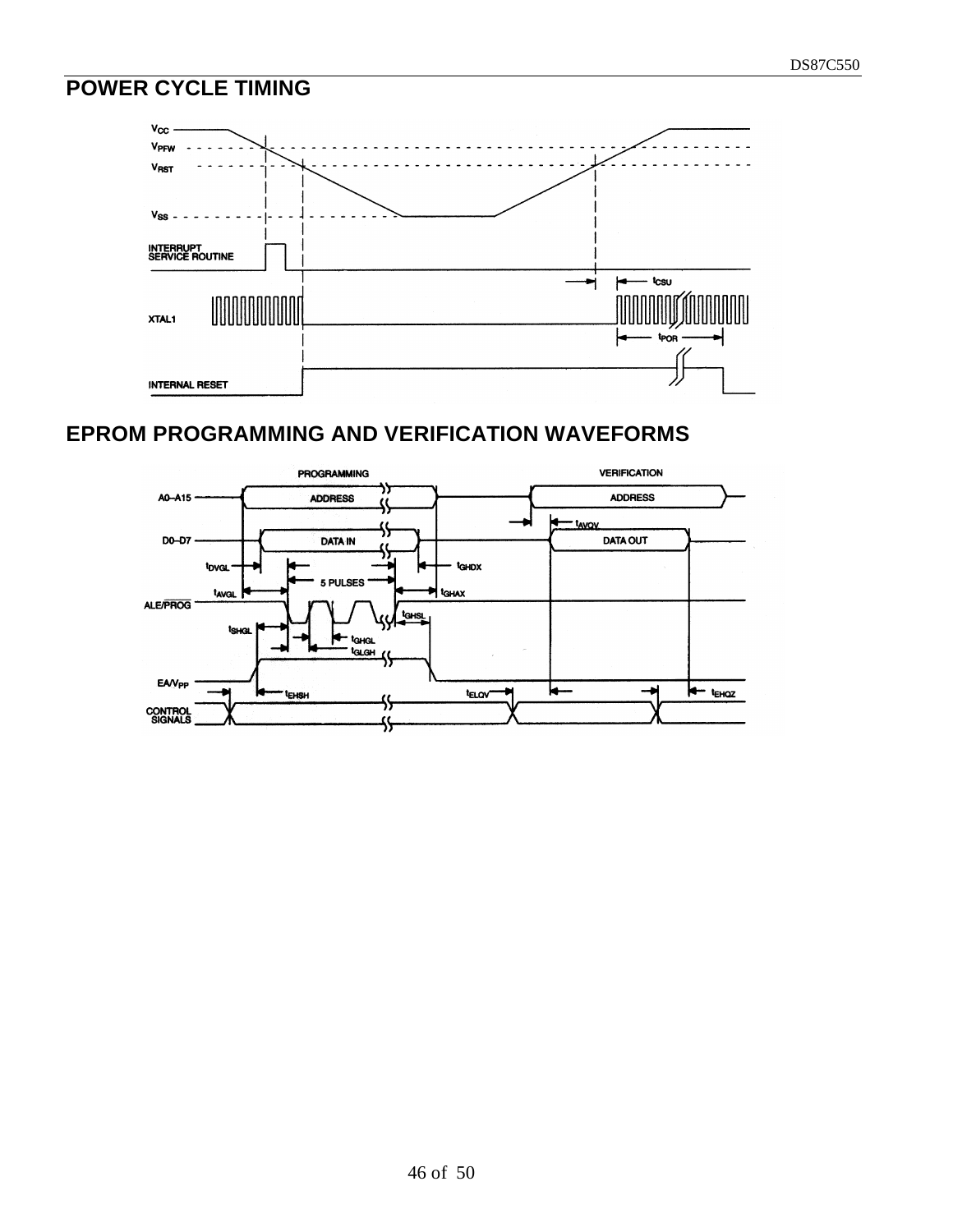# **80-PIN QUAD FLAT PACK (14.0 MM X 20.0 MM)**

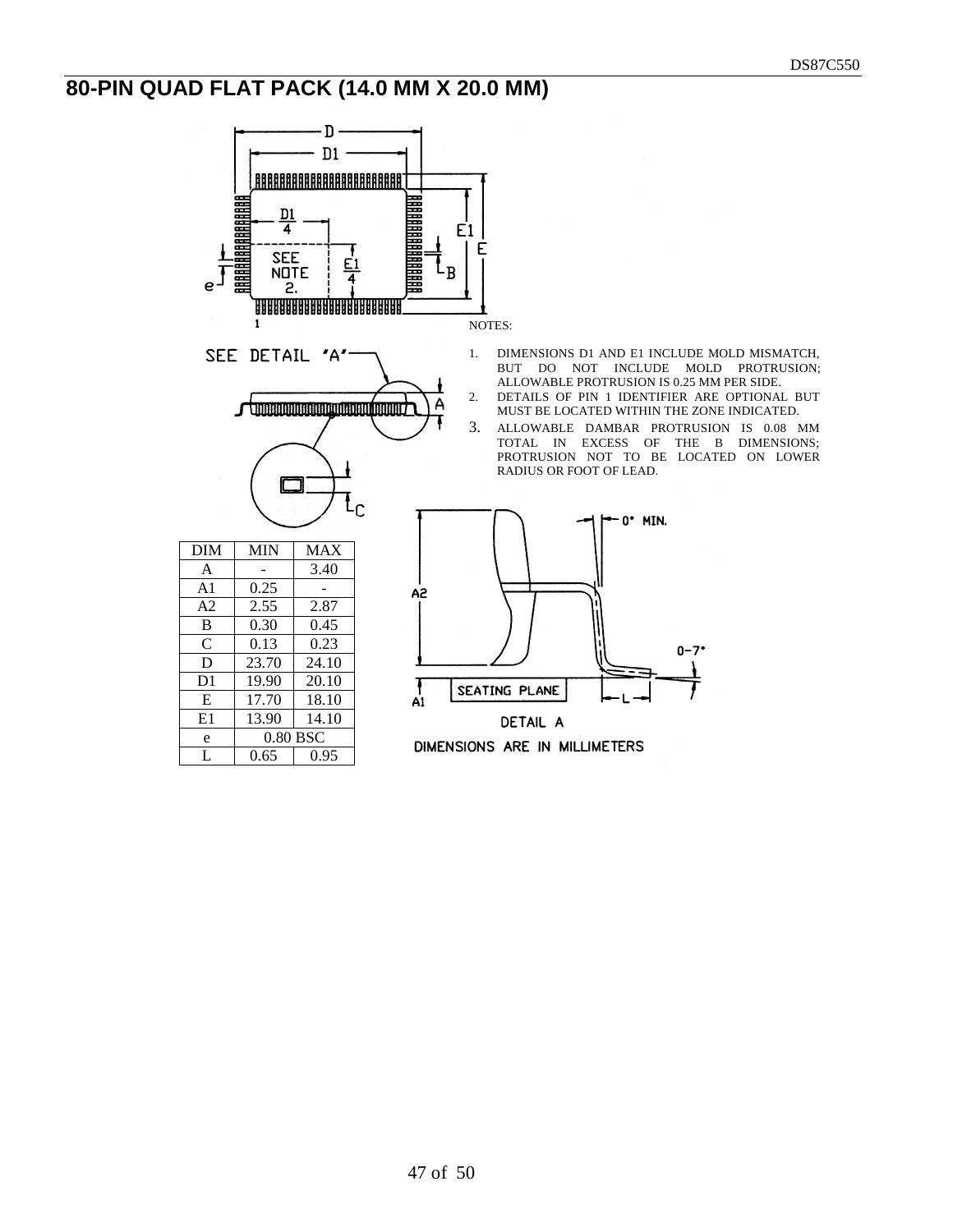# **68-PIN WINDOWED CLCC**

E .978 .998 E1 .940 .960 E2 .910 .930 e1 .050 BSC



- $\hat{\Lambda}$  PIN-1 IDENTIFIER TO BE LOCATED IN ZONE INDICATED.
- 2. ALL DIMENSIONS SHOWN ARE IN INCHES.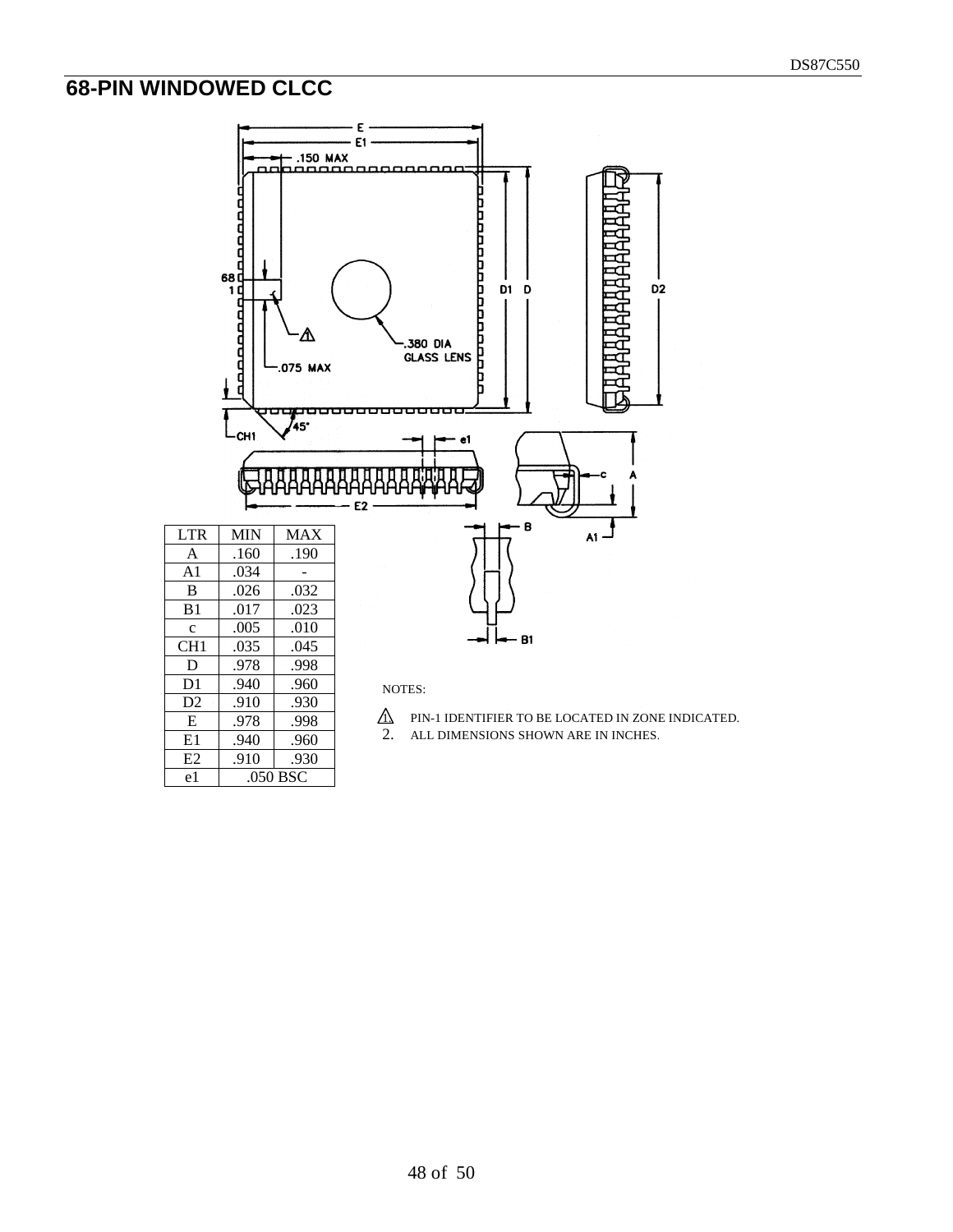# **68-PIN PLCC**

#### NOTE:



2. DIMENSIONS ARE IN INCH UNITS.



| <b>DIM</b>     | <b>MIN</b> | <b>MAX</b> |  |
|----------------|------------|------------|--|
| A              | .165       | .180       |  |
| A <sub>1</sub> | .090       | .120       |  |
| A <sub>2</sub> | .020       |            |  |
| b              | .026       | .032       |  |
| b1             | .013       | .021       |  |
| $\mathbf{c}$   | .0075      | .0125      |  |
| CH1            | .042       | .048       |  |
| D              | .985       | .995       |  |
| D <sub>1</sub> | .950       | .958       |  |
| D2             | .882       | .938       |  |
| E              | .985       | .995       |  |
| E1             | .950       | .958       |  |
| E2             | .882       | .938       |  |
| e1             | .050 BSC   |            |  |